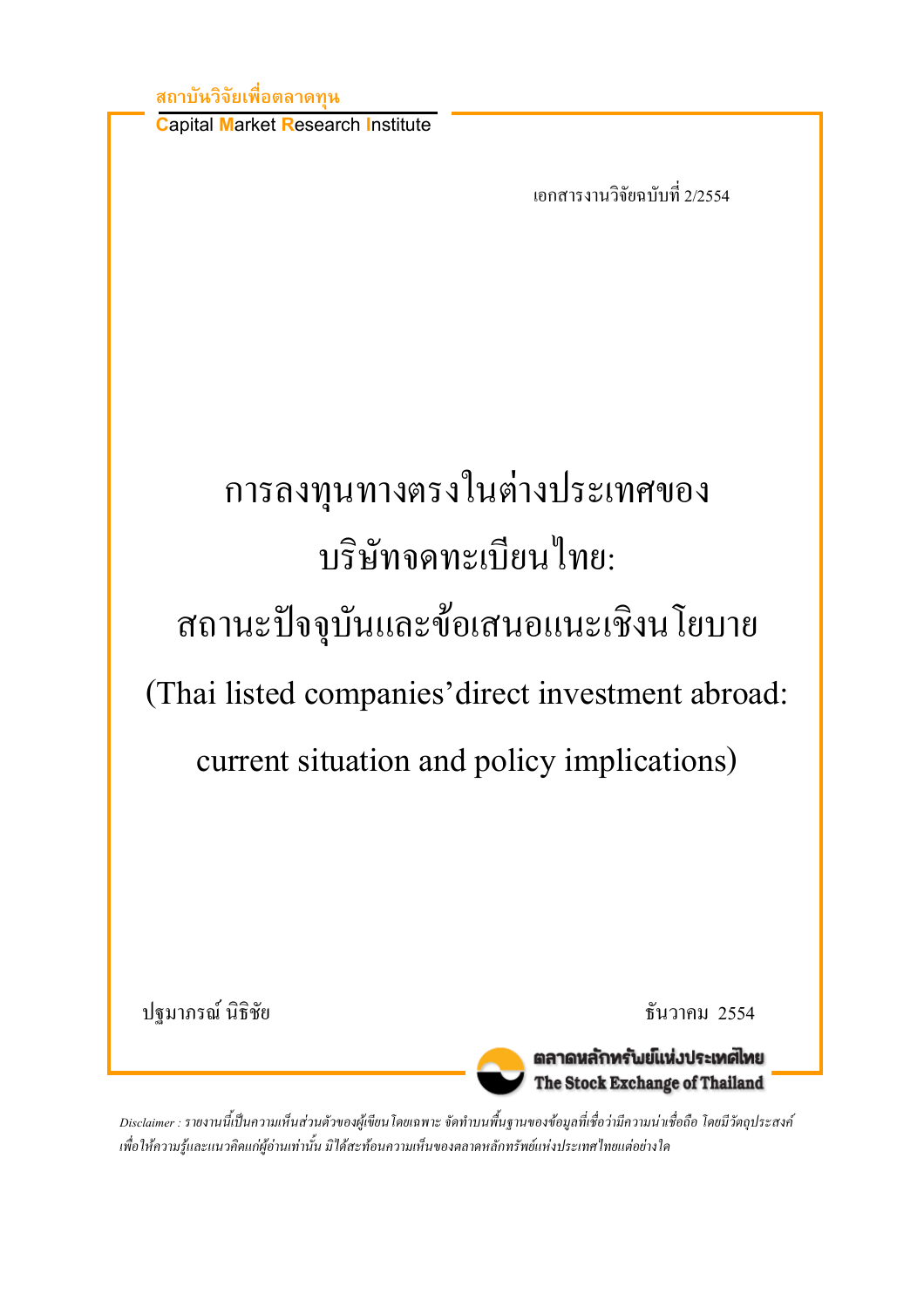### สารบัญ

|                 |                                                                                           | หน้า         |
|-----------------|-------------------------------------------------------------------------------------------|--------------|
| บทสรุปผู้บริหาร |                                                                                           | $\mathbf{i}$ |
| บทนำ            |                                                                                           |              |
|                 | <mark>บทที่ 1</mark> โอกาสการเติบโตของธุรกิจไทยจากการลงทุนทางตรงในต่างประเทศ และภาพรวมการ | 3            |
|                 | ลงทุนทางตรงในต่างประเทศของธุรกิจไทย                                                       |              |
|                 | บทที่ 2 ภาวะการลงทุนทางตรงในต่างประเทศของบริษัทจดทะเบียนขนาดใหญ่ ในตลาด                   | 8            |
|                 | หลักทรัพย์แห่งประเทศไทย (SET100)                                                          |              |
|                 | <b>ิบทที่ 3</b> สาเหตุที่บริษัทจดทะเบียนไทยลงทุนทางตรงในต่างประเทศในระดับต่ำ และกระจุกตัว | 23           |
|                 | ในบริษัทขนาดใหญ่                                                                          |              |
| บทที่ 4         | บทสรุปและข้อเสนอแนะสำหรับการส่งเสริมการลงทุนทางตรงในต่างประเทศ                            | 36           |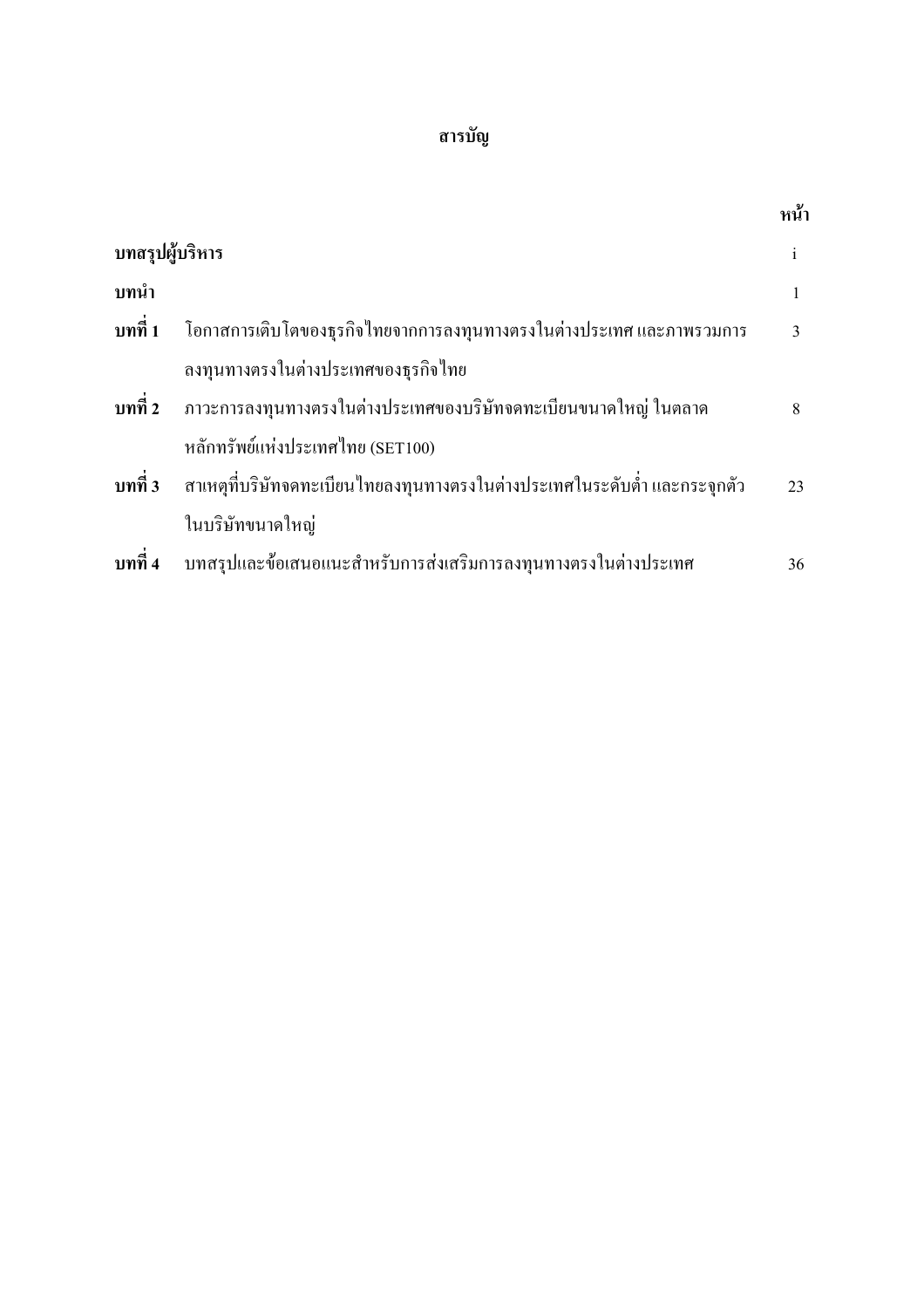#### สารบัญตาราง

|               |                                                                          | หน้า           |
|---------------|--------------------------------------------------------------------------|----------------|
| ตารางที่ 1    | 10 อันดับแหล่งทรัพยากรสำคัญของโลก (% ของปริมาณผลผลิตทั่วโลก)             | $\overline{4}$ |
| ตารางที่ 2    | 10 อันดับบริษัทที่มีมูลค่าการลงทุนทางตรงในต่างประเทศสูงสุด               | 10             |
| ตารางที่ 3    | มูลค่าการลงทุนของอุตสาหกรรมที่ลงทุนในต่างประเทศในระดับต่ำ                | 11             |
| ิตารางที่ 4   | มูลค่าเงินลงทุนในต่างประเทศรวมในช่วงปี 2549 - 2553                       | 12             |
|               | จำแนกตามวัตถุประสงค์การลงทุน                                             |                |
| ตารางที่ 5    | มูลค่าเงินลงทุนในต่างประเทศจำแนกตามรูปแบบการลงทุน                        | 13             |
| ี่ ตารางที่ 6 | 10 อันดับบริษัทที่มีมูลค่าการควบรวม และครอบงำกิจการในต่างประเทศสูงสุด    | 14             |
| ิตารางที่ 7   | มูลค่าเงินลงทุนในต่างประเทศสะสมในช่วงปี 2549-2553                        | 15             |
|               | จำแนกตามรูปแบบการลงทุน และภูมิภาคที่ลงทุน                                |                |
| ิตารางที่ 8   | มูลค่าเงินลงทุนในต่างประเทศ จำแนกตามภูมิภาคที่ลงทุน                      | 16             |
| ตารางที่ 9    | รายใค้จากธุรกิจในต่างประเทศของบริษัทจดทะเบียน                            | 18             |
| ิตารางที่ 10  | ผลประกอบการของ บมจ. อินโครามาเวนเจอร์ส                                   | 20             |
| ิตารางที่ 11  | ผลประกอบการของ บมจ. เจริญโภคภัณฑ์อาหาร                                   | 21             |
| ตารางที่ 12   | ดัชนีความสามารถในการแข่งขันสำหรับปี 2553-2554                            | 25             |
| ตารางที่ 13   | เปรียบเทียบอัตราผลตอบแทนต่อผู้ถือหุ้น (ROE) ของบริษัทจดทะเบียน           | 27             |
|               | ในตลาดหลักทรัพย์ 7 แห่งในอาเซียนในปี 2553                                |                |
| ตารางที่ 14   | มูลค่าการควบรวมกิจการในต่างประเทศของมาเลเซียในช่วงปี 2549-2553           | 30             |
|               | จำแนกตามประเภทธุรกิจ                                                     |                |
| ตารางที่ 15   | มูลค่าการควบรวมกิจการในต่างประเทศของสิงคโปร์ในช่วงปี 2549-2553           | 30             |
|               | จำแนกตามประเภทธุรกิจ                                                     |                |
| ตารางที่ 16   | เปรียบเทียบการควบรวมกิจการในต่างประเทศของธนาคารพาณิชย์ไทย มาเลเซีย       | 31             |
|               | และสิงคโปร์                                                              |                |
| ิตารางที่ 17  | เปรียบเทียบประมาณการเงินปันผลที่บริษัทลูกในต่างประเทศสามารถจ่ายให้บริษัท | 34             |
|               | แม่กับเงินปันผลที่จ่ายจริง                                               |                |
| ตารางที่ 18   | การประเมินผลกระทบจากการเก็บภาษีซ้ำซ้อนต่อผลตอบแทนของผู้ถือหุ้น           | 35             |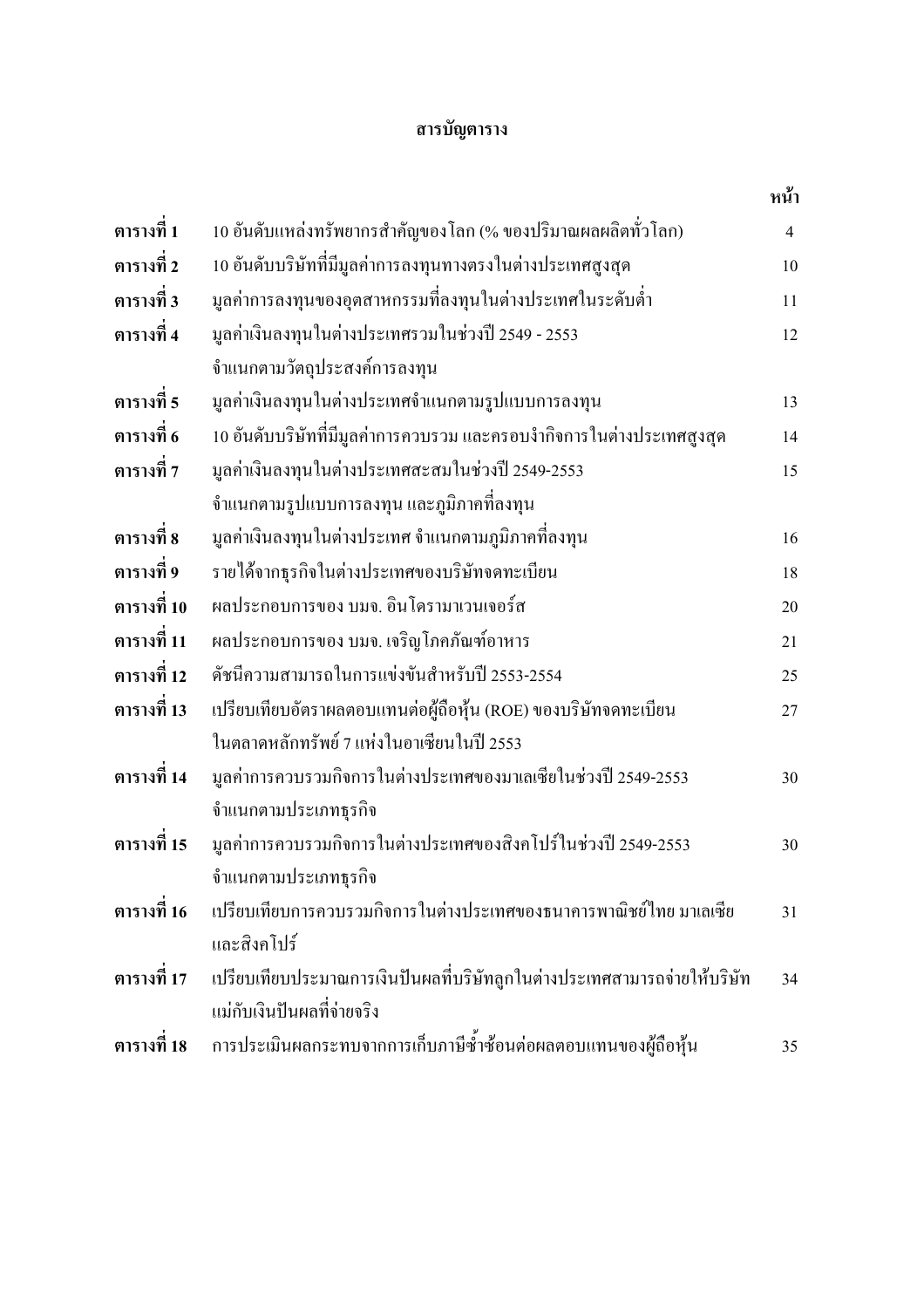#### สารบัญภาพ

|           |                                                                        | หน้า           |
|-----------|------------------------------------------------------------------------|----------------|
| ภาพที่ 1  | ประมาณการจำนวนประชากรวัยทำงาน (ช่วงอายุ 15 – 59 ปี) ในช่วงปี 2563      | 5              |
| ภาพที่ 2  | ประมาณการอัตราการเติบโตของจำนวนประชากรวัยทำงาน (ช่วงอายุ 15 – 59 ปี)   | 5              |
|           | ในช่วงปี 2553 - 2563                                                   |                |
| ภาพที่ 3  | มูลค่าการลงทุนทางตรงในต่างประเทศ (FDI outflows)                        | 6              |
| ภาพที่ 4  | มูลค่าการลงทุนในต่างประเทศสุทธิ (Net outflows)                         | 6              |
| ภาพที่ 5  | มูลค่า และสัดส่วนเงินลงทุนในอาเซียนของประเทศสมาชิกอาเซียน              | $\overline{7}$ |
| ภาพที่ 6  | สัดส่วนมูลค่าเงินลงทุนสะสมในอาเซียนในช่วงปี 2538-2550                  | $\overline{7}$ |
|           | จำแนกตามประเทศผู้ลงทุน                                                 |                |
| ภาพที่ 7  | จำนวนบริษัทจดทะเบียนที่ลงทุนในต่างประเทศ                               | 8              |
| ภาพที่ 8  | มูลค่าการลงทุนทางตรงในต่างประเทศของบริษัทจดทะเบียน                     | 9              |
| ภาพที่ 9  | มูลค่าและสัดส่วนการลงทุนสะสมในต่างประเทศในช่วงปี 2549-2553             | 9              |
|           | ของบริษัทจดทะเบียนจำแนกตามอุตสาหกรรม                                   |                |
| ภาพที่ 10 | มูลค่าเงินลงทุนสะสมในอาเซียนในช่วงปี 2549-2553 ของบริษัทจดทะเบียน      | 17             |
|           | จำแนกตามอุตสาหกรรม                                                     |                |
| ภาพที่ 11 | มูลค่าเงินลงทุนสะสมในอาเซียนในช่วงปี 2549-2553 ของบริษัทจดทะเบียน      | 17             |
|           | จำแนกตามประเทศที่ไปลงทุน                                               |                |
| ภาพที่ 12 | เปรียบเทียบอัตราการเติบโตของรายใด้ของบริษัทจดทะเบียน                   | 18             |
| ภาพที่ 13 | ตัวอย่างรายการลงทุนของ บมจ. อินโครามาเวนเจอร์สในช่วงปี 2549-2553       | 19             |
| ภาพที่ 14 | ตัวอย่างรายการลงทุนของ บมจ. เจริญโภคภัณฑ์อาหารในช่วงปี 2549-2553       | 21             |
| ภาพที่ 15 | ปัจจัยที่ลดทอนความน่าสนใจในการทำธุรกิจที่สำคัญ 5 ลำดับแรกใน 4 ประเทศใน | 26             |
|           | อาเซียน                                                                |                |
| ภาพที่ 16 | การจำแนกกลุ่มอุตสาหกรรมด้วยเกณฑ์อัตราผลตอบแทนของผู้ถือหุ้น และ         | 28             |
|           | ระดับการลงทุนในต่างประเทศ                                              |                |
| ภาพที่ 17 | สัดส่วนมูลค่าการควบรวมกิจการในต่างประเทศของมาเลเซียในช่วงปี 2549-2553  | 29             |
|           | จำแนกตามกลุ่มผู้ลงทุน                                                  |                |
| ภาพที่ 18 | สัดส่วนมูลค่าการควบรวมกิจการในต่างประเทศของสิงคโปร์ในช่วงปี 2549-2553  | 29             |
|           | จำแนกตามกลุ่มผู้ลงทุน                                                  |                |
| ภาพที่ 19 | การเก็บภาษีซ้ำซ้อนจากเงินปันผลจากกำไรของธุรกิจในต่างประเทศ             | 32             |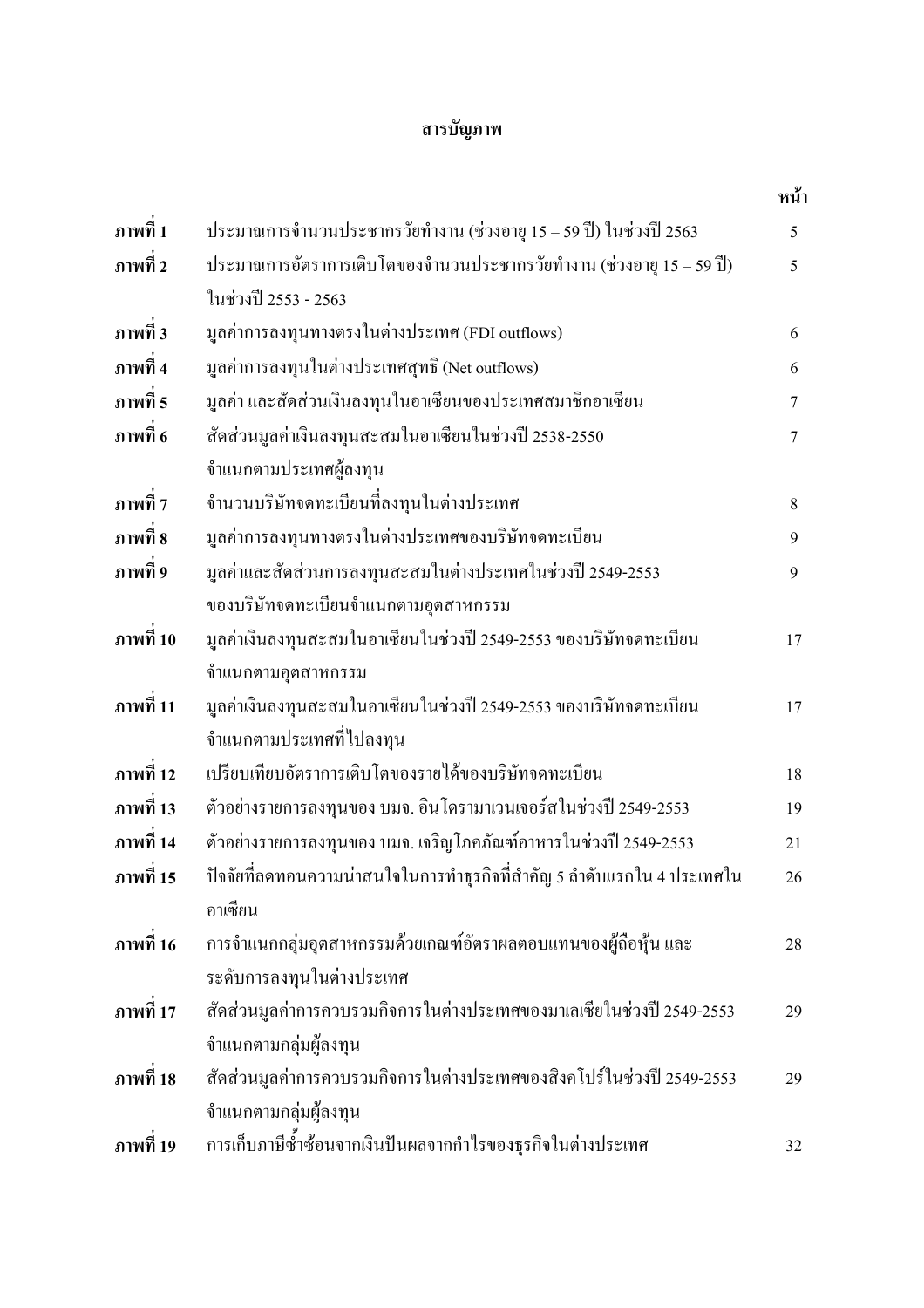### สารบัญกล่อง

|                                                                                | หน้า |
|--------------------------------------------------------------------------------|------|
| ึ กล่องที่ 1     กรณีตัวอย่างที่ 1 บมจ.อินโครามาเวนเจอร์ส                      | 19   |
| ี กล่องที่ 2     กรณีตัวอย่างที่ 2 บมจ.เจริญโภคภัณฑ์อาหาร                      | 20   |
| ึ กล่องที่ 3     สรุปประเด็นสำคัญจากการศึกษาภาวะการลงทุนในต่างประเทศของไทย และ | 22   |
| การลงทุนในต่างประเทศของบริษัทจดทะเบียนไทยในกลุ่ม SET100                        |      |
| ในช่วงปี 2549-2553                                                             |      |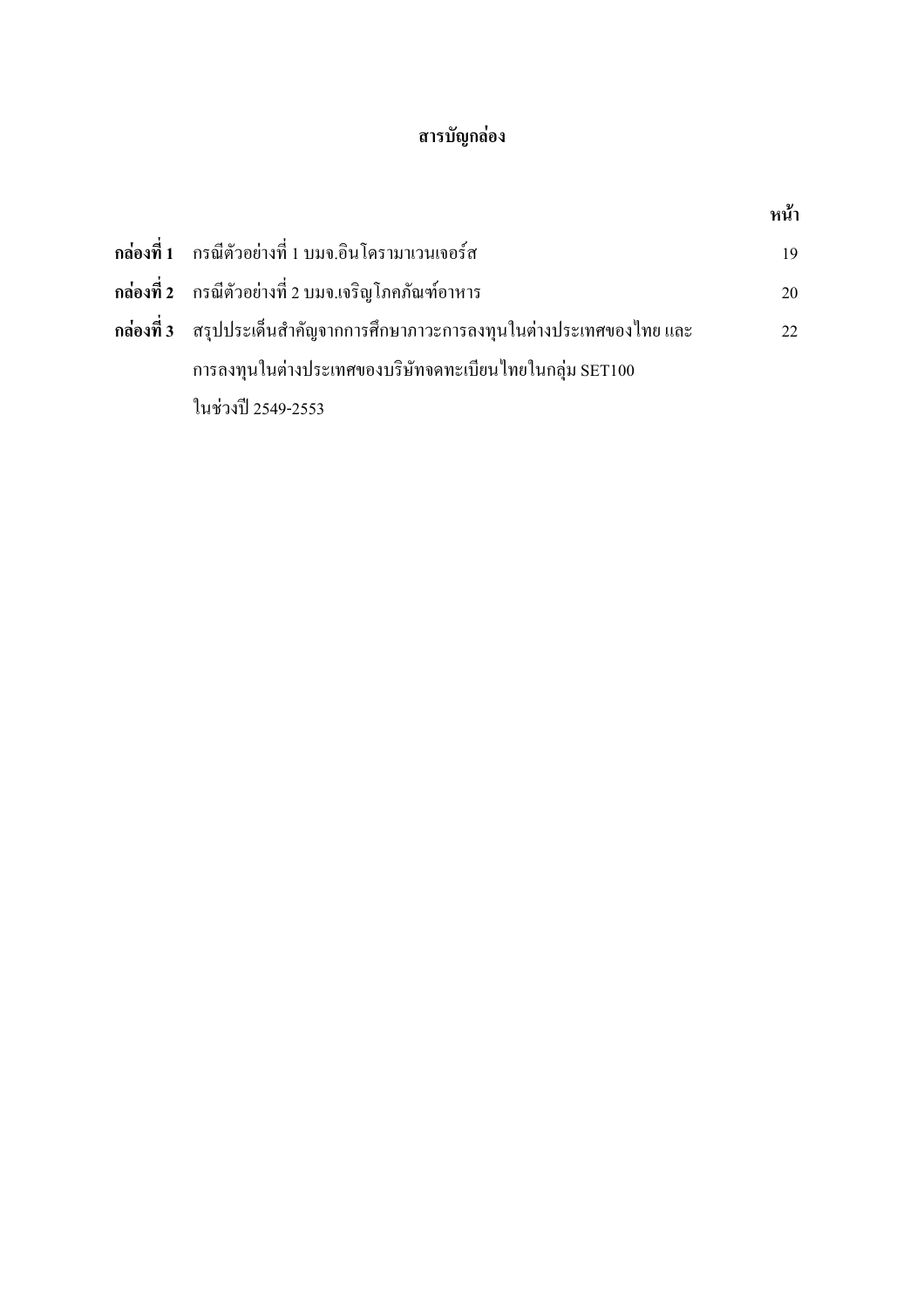#### บทสรุปผู้บริหาร

้ ธรกิจไทยไม่อาจหลีกเลี่ยงผลกระทบจากการที่เศรษฐกิจไทยเป็นส่วนหนึ่งของประชาคมเศรษฐกิจ อาเซียนซึ่งจะนำไปสู่โอกาสในการสร้างผลตอบแทนที่สูงขึ้นจากความได้เปรียบเชิงเปรียบเทียบ (comparative advantage) ของแต่ละประเทศ ความเข้าใจสถานะการลงทุนทางตรงในต่างประเทศของธุรกิจ ใทยในปัจจุบัน ตลอดจนโอกาส และอุปสรรคของการลงทุนจะนำไปสู่การกำหนดนโยบายส่งเสริมการ ิลงทุนทางตรงในต่างประเทศให้เกิดขึ้นในวงกว้างเพื่อให้เกิดประโยชน์สูงสุดสำหรับธุรกิจไทยและ เศรษจกิจไทย

มูลค่าการลงทุนในต่างประเทศของธุรกิจไทยโดยรวมในช่วงปี 2549-2553 เพิ่มขึ้นต่อเนื่อง แต่ยัง ้อยู่ในระดับต่ำกว่ามูลค่าการลงทุนในต่างประเทศของประเทศส่วนใหญ่ในเอเชีย และจากการพัฒนา ฐานข้อมูลการลงทุนทางตรงในต่างประเทศของบริษัทจดทะเบียนในตลาดหลักทรัพย์แห่งประเทศไทย 100 แห่งซึ่งเป็นบริษัทจดทะเบียนขนาดใหญ่ในกลุ่ม SET100 พบว่า ในช่วงปี 2549-2553 บริษัทจดทะเบียน ้ลงทุนในต่างประเทศเพิ่มขึ้นอย่างต่อเนื่องทั้งในด้านจำนวนบริษัทที่ไปลงทุน และมูลค่าการลงทุน แต่ส่วน ใหญ่เป็นการลงทนของบริษัทขนาดใหญ่รายเดิมที่เคยลงทนในต่างประเทศ และมลค่าการลงทนกระจกตัว ือยู่ในกลุ่มบริษัทจดทะเบียนขนาดใหญ่ในกลุ่ม SET10 เท่านั้น หากพิจารณารายอุตสาหกรรมพบว่า 63% ของมูลค่าการลงทุนทางตรงในต่างประเทศสะสมในช่วงปี 2549-2553 กระจุกตัวอยู่ในกลุ่มพลังงาน

้ด้านรูปแบบการลงทุนทางตรงในต่างประเทศ การควบรวมและครอบงำกิจการเป็นรูปแบบที่มี ้ มูลค่าการลงทุนสูงที่สุด แต่มูลค่าการลงทุนของบริษัทขนาดใหญ่ในกลุ่ม SET10 เพียง 4 แห่งมีสัดส่วนสูง ้ถึง 93% ของมูลค่าการควบรวมและครอบงำกิจการในต่างประเทศของบริษัทจดทะเบียนไทยในช่วง 5 ปีที่ ้ผ่านมา นอกจากนี้ภมิภาคที่มีบริษัทจดทะเบียนไทยไปลงทนสงสด 3 ลำดับแรกได้แก่ ออสเตรเลีย อเมริกา เหนือ และอาเซียน โดยมูลค่าการลงทุนในออสเตรเลีย และอเมริกาเหนือเพิ่มขึ้นอย่างก้าวกระโดดในปี 2553 จากการลงทุนของบริษัทขนาดใหญ่ในกลุ่มพลังงานเพียงสองแห่งซึ่งแตกต่างจากมูลค่าการลงทุนใน ้อาเซียนที่มีการขยายการลงทนอย่างสม่ำเสมอของบริษัทจดทะเบียนหลายแห่ง

้มีอย่างน้อย 4 สาเหตุสำคัญที่ทำให้การลงทนทางตรงของบริษัทจดทะเบียนอย่ในระดับต่ำ และ ้กระจุกตัวในบริษัทขนาดใหญ่ ประการที่ 1 คือการขาดความรู้เกี่ยวกับประเทศเป้าหมายที่จะไปลงทุนส่งผล ให้การประเมินโอกาส และความเสี่ยงในการลงทนไม่ถกต้อง และธรกิจเลือกที่จะลงทนในประเทศไทยซึ่ง ้เป็นสภาพแวดล้อมที่บริษัทคุ้นเคย แต่พัฒนาการทางเศรษฐกิจโลกอาจส่งผลให้สภาพแวดล้อมในการลงทุน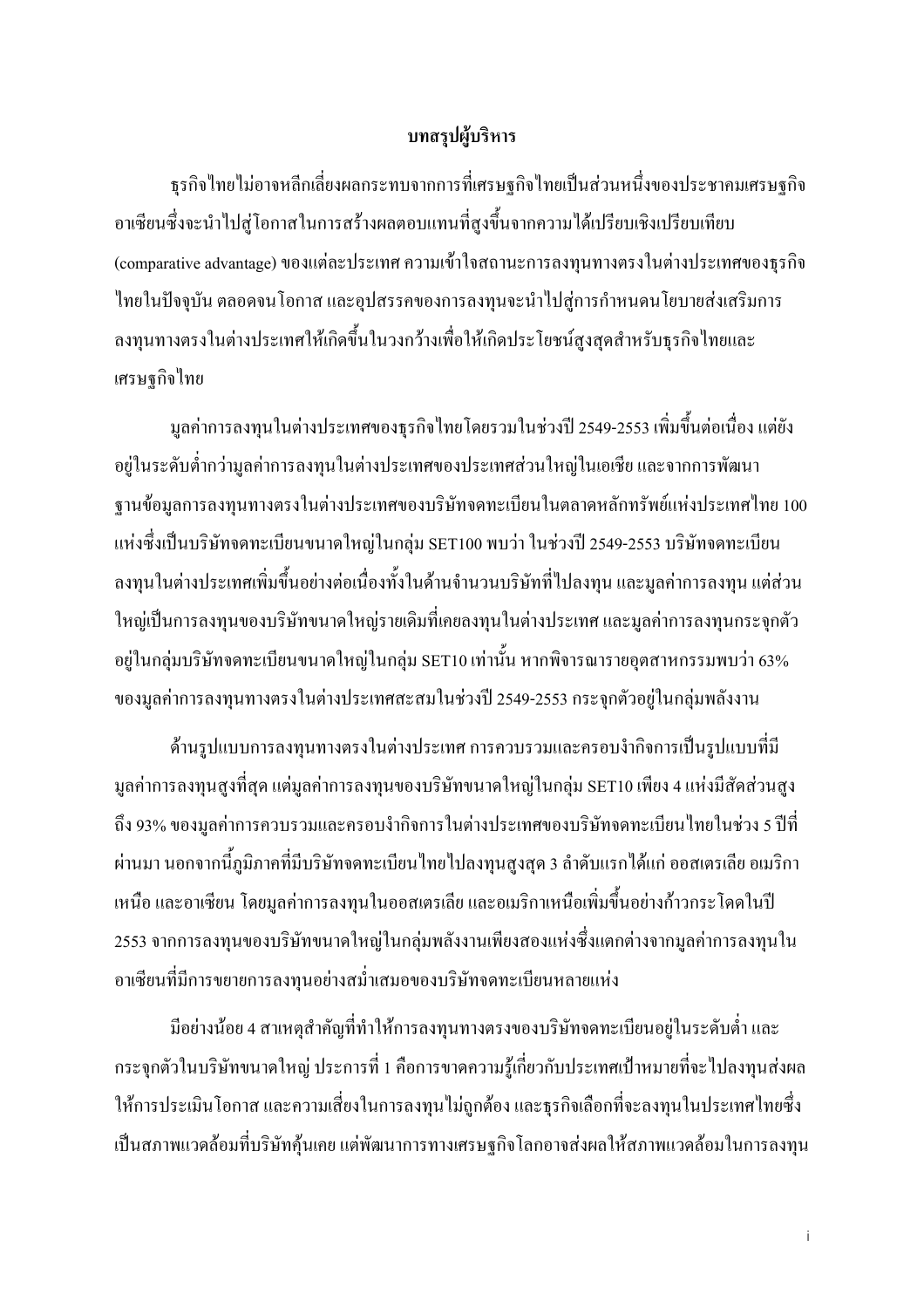ในประเทศไทยไม่ได้มีความได้เปรียบต่างประเทศเสมอไป จากผลการประเมินขีดความสามารถในการ แข่งขันในระดับประเทศแสดงให้เห็นว่าสภาพแวดล้อมการลงทุนในประเทศไทยยังด้อยกว่าต่างประเทศใน หลายด้าน อาทิเช่น ด้านสถาบัน ด้านสขภาพ และการศึกษาขั้นพื้นฐานของแรงงาน และด้านนวัตกรรมซึ่ง ำไระเทศไทยมีระดับขีดความสามารถในระดับต่ำเมื่อเทียบกับประเทศอื่นในเอเชีย

ประการที่ 2 คือการขาดแรงจูงใจในการแสวงหาผลตอบแทนจากการลงทุนที่สูงกว่าปัจจุบัน หาก บริษัทจดทะเบียนสามารถประเมินผลตอบแทนจากการลงทุนในต่างประเทศจะมีอิทธิพลต่อการสร้าง แรงจูงใจในการลงทุนในต่างประเทศ จากการเปรียบเทียบอัตราผลตอบแทนต่อผู้ถือหุ้น (ROE) ของบริษัท ึ่งคทะเบียนในตลาดหลักทรัพย์ 7 แห่งในอาเซียนในปี 2553 พบว่าอัตราผลตอบแทนต่อผู้ถือหุ้นของบริษัท ึ่งดทะเบียนไทยในธุรกิจการเงินซึ่งส่วนใหญ่เป็นธนาคารพาณิชย์ และกลุ่มการผลิตสินค้าอุตสาหกรรม (ไม่ ้รวมอุตสาหกรรมเกษตรแปรรูป) ต่ำกว่าค่าเฉลี่ยในอาเซียน ในปัจจุบันบริษัทจดทะเบียนในทั้ง 2 กลุ่ม ้อุตสาหกรรมยังลงทุนในต่างประเทศค่อนข้างจำกัดมาก ทั้งที่ความแตกต่างของอัตราผลตอบแทนต่อผู้ถือ หุ้นแสดงให้เห็นโอกาสอีกมากในการสร้างผลตอบแทนให้สูงขึ้นจากการลงทุนในต่างประเทศ

ิประการที่ 3 คือบริษัทจดทะเบียนในประเทศขาดตัวกลางในการเชื่อมโยงกับบริษัทต่างประเทศ ิจากการวิเคราะห์เปรียบเทียบกลุ่มธุรกิจที่ลงทุนในต่างประเทศระหว่างไทย มาเลเซีย และสิงคโปร์พบว่า ่ ธุรกิจที่เชื่อมโยงกับภาครัฐของมาเลเซีย และสิงคโปร์มีการลงทุนในต่างประเทศ และมูลค่าการลงทุนของ ่ ธุรกิจที่เชื่อมโยงกับภาครัฐสูงกว่าภาคเอกชน ในขณะที่ภาครัฐของไทยไม่มีการลงทุนในต่างประเทศ ้นอกจากนี้ธนาคารพาณิชย์ของมาเลเซีย และสิงคโปร์มีการควบรวมกิจการธนาคารพาณิชย์ท้องถิ่นใน ้ต่างประเทศอย่างกว้างขวาง ในขณะที่ธนาคารพาณิชย์ของไทยลงทุนในต่างประเทศในรูปแบบสาขาเพื่อ ให้บริการลูกค้าไทยในต่างประเทศเป็นหลัก การขยายเครือข่ายการลงทุนของภาครัฐ และฐานลูกค้าของ ึธนาคารพาณิชย์ในต่างประเทศนำไปส่บทบาทการเป็นตัวกลางเชื่อมโยงการลงทนระหว่างประเทศให้กับ ธุรกิจในประเทศได้อย่างมีประสิทธิภาพ

้ ประการสดท้ายคือกฎเกณฑ์ด้านภาษีของไทยไม่เอื้อต่อการลงทนในต่างประเทศโดยเฉพาะภาษี ซ้ำซ้อนจากการเก็บภาษีเงินได้จากเงินปันผลที่เกิดจากการลงทุนในต่างประเทศส่งผลให้ผลตอบแทนจาก ี การลงทุนโดยรวมของกลุ่มบริษัทลดลง นอกจากนี้ยังส่งผลให้บริษัทแม่ขาดความยืดหยุ่นในการบริหาร ้กระแสเงินสดโดยไม่สามารถใช้ผลกำไรที่สะสมไว้ที่บริษัทลกในต่างประเทศเพื่อลงทน หรือหมนเวียนใน ธุรกิจ รวมถึงจ่ายปันผลให้กับผู้ถือหุ้นในประเทศไทย จากการประเมินผลกระทบจากการเก็บภาษีซ้ำซ้อน

ii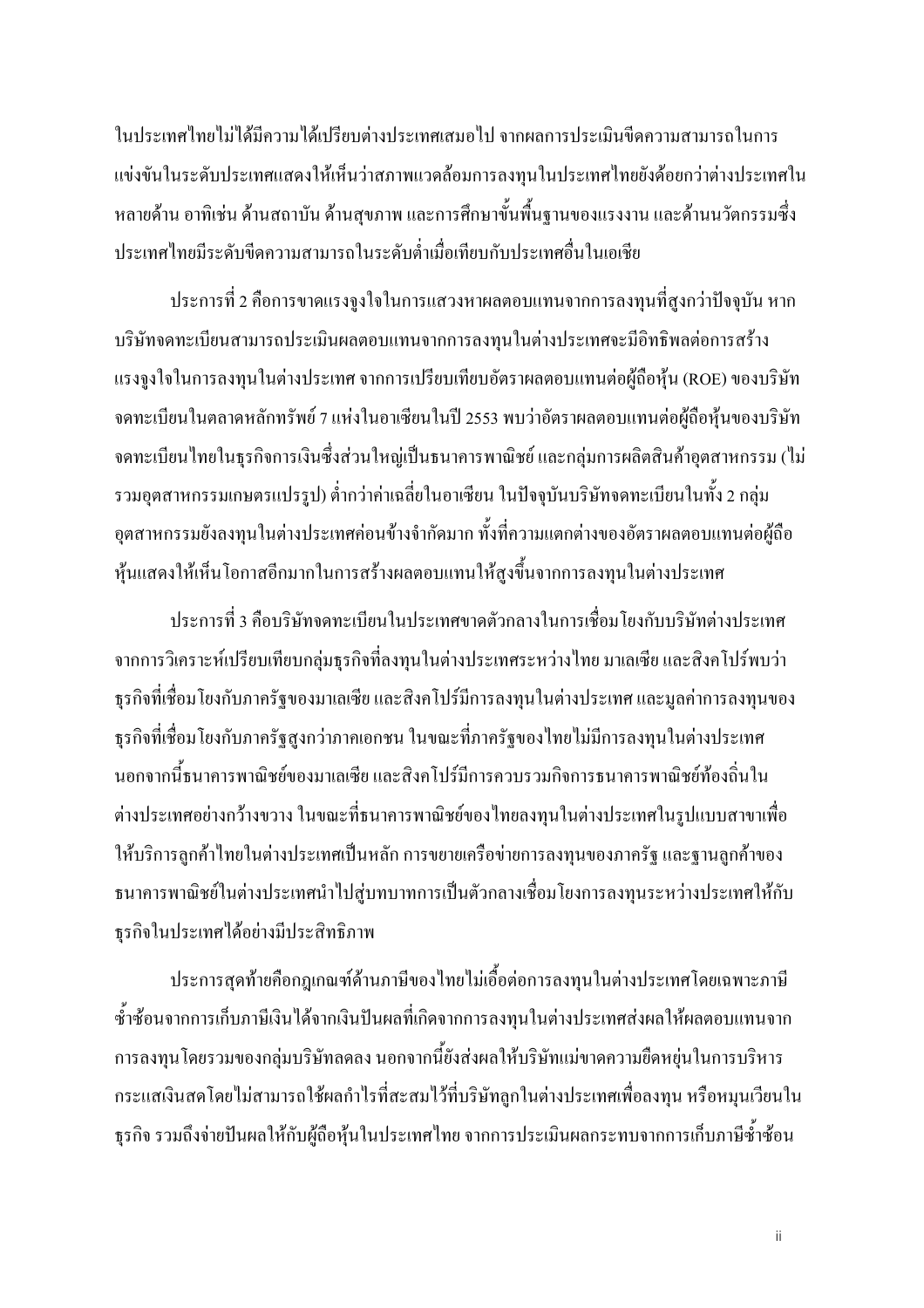จากข้อมูลบริษัทจดทะเบียน พบว่าในช่วงปี 2549-2553 ผู้ถือหุ้นมีโอกาสได้รับเงินปันผลเพิ่มขึ้น 28.6% จากมูลค่าภาษีซ้ำซ้อนที่บริษัทต้องจ่ายให้กับภาครัฐ

ึการขจัดกฎเกณฑ์ที่เป็นอุปสรรคการลงทุนในต่างประเทศโดยเฉพาะกฎเกณฑ์ภาษีซ้ำซ้อนจำเป็น ี่ สำหรับการสร้างแรงจูงใจในการลงทุนในต่างประเทศ และยกระดับความน่าสนใจในการทำธุรกิจในไทย อย่างไรก็ตามการลดอุปสรรคการลงทุนยังไม่เพียงพอต่อการเร่งส่งเสริมให้การลงทุนในต่างประเทศ ึ่งยายตัวในวงกว้าง ภาครัฐควรมีบทบาทสำคัญในการกำหนดนโยบายส่งเสริมการลงทุนเชิงรุกโดย รัฐวิสาหกิจ และธนาคารพาณิชย์ของรัฐควรขยายการลงทุนทางตรงในต่างประเทศซึ่งอาจส่งผลให้ภาระการ จัดเกี่บภาษีของภาครัฐลดลงเพราะ ได้รับผลตอบแทนจากการลงทุนในต่างประเทศ และภาครัฐจะมีบทบาท ี สำคัญในการเป็นตัวกลางในการเชื่อมโยงธุรกิจระหว่างประเทศ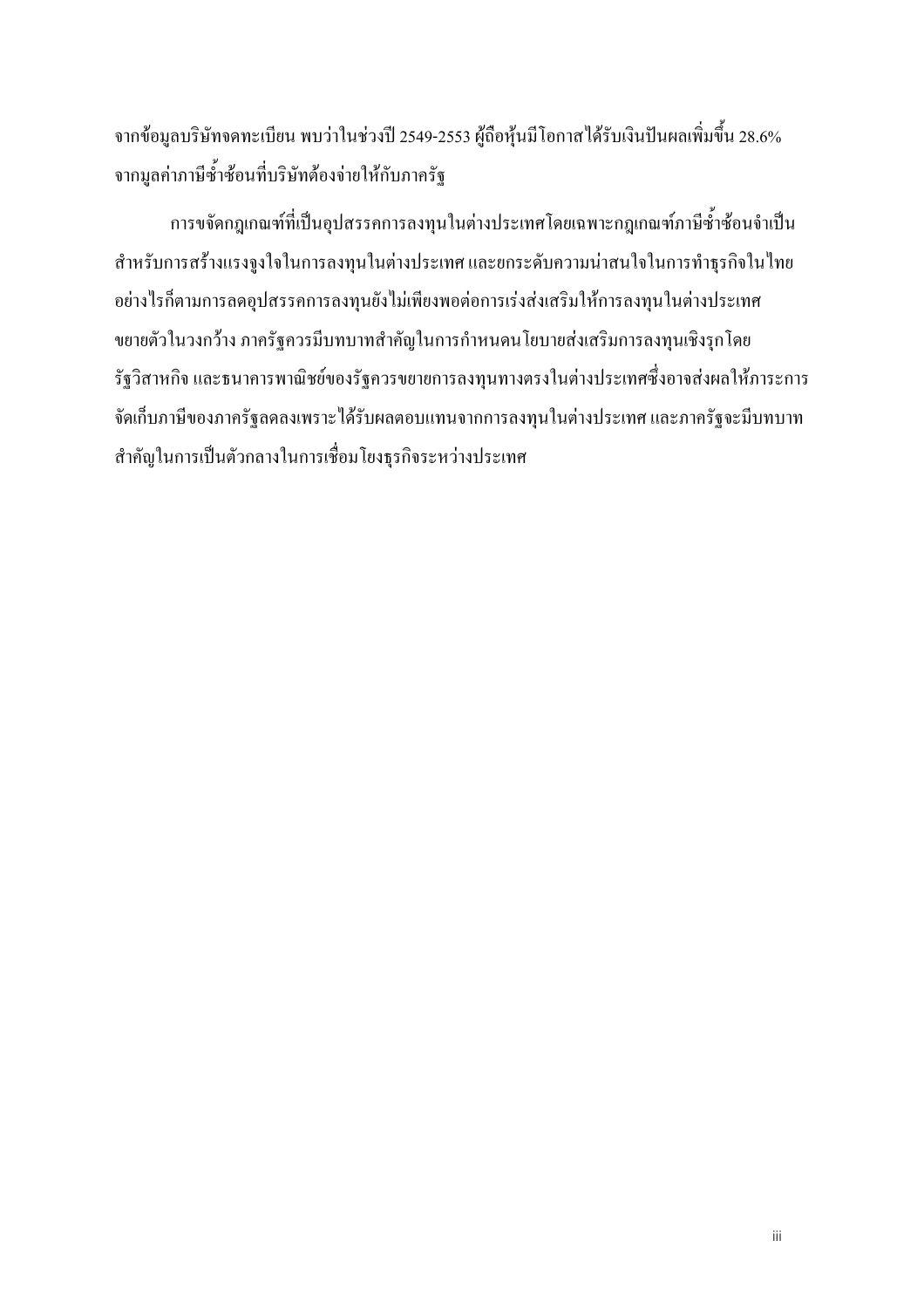#### บทนำ

ในช่วงปี 2549-2553 วิกฤตสถาบันการเงินในสหรัฐอเมริกา และยุโรปส่งผลให้การผลิต และการ บริโภคในสหรัฐอเมริกา และยโรปหดตัวอย่างรนแรง ในขณะเดียวกันเศรษฐกิจในกล่มประเทศบราซิล รัสเซีย อินเดีย และจีน (BRIC) กลับขยายตัวอย่างรวดเร็วจึงเป็นเหตุให้เกิดความแตกต่างของอัตราการ ้เติบโตทางเศรษฐกิจมากขึ้น และในอนาคตเศรษฐกิจโลกอาจต้องเผชิญกับการเปลี่ยนแปลงที่สำคัญอีกมาก ้อาทิเช่น ปัญหาหนี้สาธารณะในยโรปที่อาจนำไปส่การหดตัวของเศรษฐกิจยโรปในวงกว้าง และยาวนาน ้ภัยธรรมชาติในรูปแบบที่แตกต่างกันและมีแนวโน้มรุนแรงขึ้นในหลายภูมิภาคทั่วโลก นอกจากนี้ใน ภูมิภาคอาเซียนที่กำลังก้าวเข้าสู่การเป็นประชาคมเศรษฐกิจอาเซียนที่จะมีการเปิดเสรีสำหรับกิจกรรมทาง เศรษฐกิจหลายประการจึงจำเป็นอย่างยิ่งที่ภาคธรกิจในอาเซียนต้องปรับตัวเพื่อรองรับการเปลี่ยนแปลงทั้ง ในระดับโลก และระดับภูมิภาค

ประเทศไทยในฐานะสมาชิกอาเซียนจะต้องเผชิญกับการเปลี่ยนแปลงของกิจกรรมทางเศรษฐกิจ ิจากการเป็นประชาคมเศรษฐกิจอาเซียนอย่างเต็มรูปแบบในปี 2558 นอกจากภาคธุรกิจไทยต้องปรับตัวเพื่อ สร้างขีดความสามารถในการแข่งขันของธุรกิจแล้ว ภาครัฐในฐานะผู้กำหนดนโยบายจะต้องมีบทบาท สำคัญในการสร้างขีดความสามารถในการแข่งขันในระดับประเทศด้วยเช่นกัน

ึภายใต้ภาวะการเปลี่ยนแปลงของเศรษฐกิจโลก การลงทุนทางตรงระหว่างประเทศเป็นกลยุทธ์ ี สำคัญส่การสร้างขีดความสามารถในการแข่งขันจากการแสวงหาโอกาสที่แตกต่างกันในแต่ละประเทศ ้อาทิเช่น ตลาดที่มีขนาดใหญ่ และมีอัตราการเติบโตสูงกว่าในประเทศไทย แหล่งวัตถุดิบ ปัจจัยการผลิต นวัตกรรม และเทคโนโลยี ที่จะช่วยยกระดับประสิทธิภาพการผลิต ตลอดจนนวัตกรรม

ึภาคธุรกิจ และภาครัฐควรเข้าใจสถานะการลงทุนทางตรงในต่างประเทศของธุรกิจไทยในปัจจุบัน ิตลอดจนโอกาส และอุปสรรคของการลงทุนทางตรงในต่างประเทศ เพื่อนำไปสู่การพัฒนาแนวทาง และ ึนโยบายส่งเสริมการลงทุนทางตรงในต่างประเทศที่มีประสิทธิภาพ

้เนื่องจากมีบริษัทจดทะเบียนในตลาดหลักทรัพย์แห่งประเทศไทยขนาดใหญ่จำนวนมากที่มีการ ิลงทุนทางตรงในต่างประเทศ และมีการเปิดเผยข้อมูลที่เพียงพอต่อการศึกษา จึงเป็นแหล่งข้อมูลที่เหมาะสม แก่การพัฒนาฐานข้อมูลเพื่อศึกษาสถานะการลงทุนทางตรงในต่างประเทศของธุรกิจไทย งานศึกษานี้จึงได้ ้กำหนดกรอบการศึกษาบริษัทจดทะเบียนขนาดใหญ่ 100 แห่งในกลุ่ม SET100 (ณ สิ้นปี 2553) และ กำหนดนิยามสำหรับการลงทุนทางตรงในต่างประเทศตาม Balance of Payment Manual (fifth edition)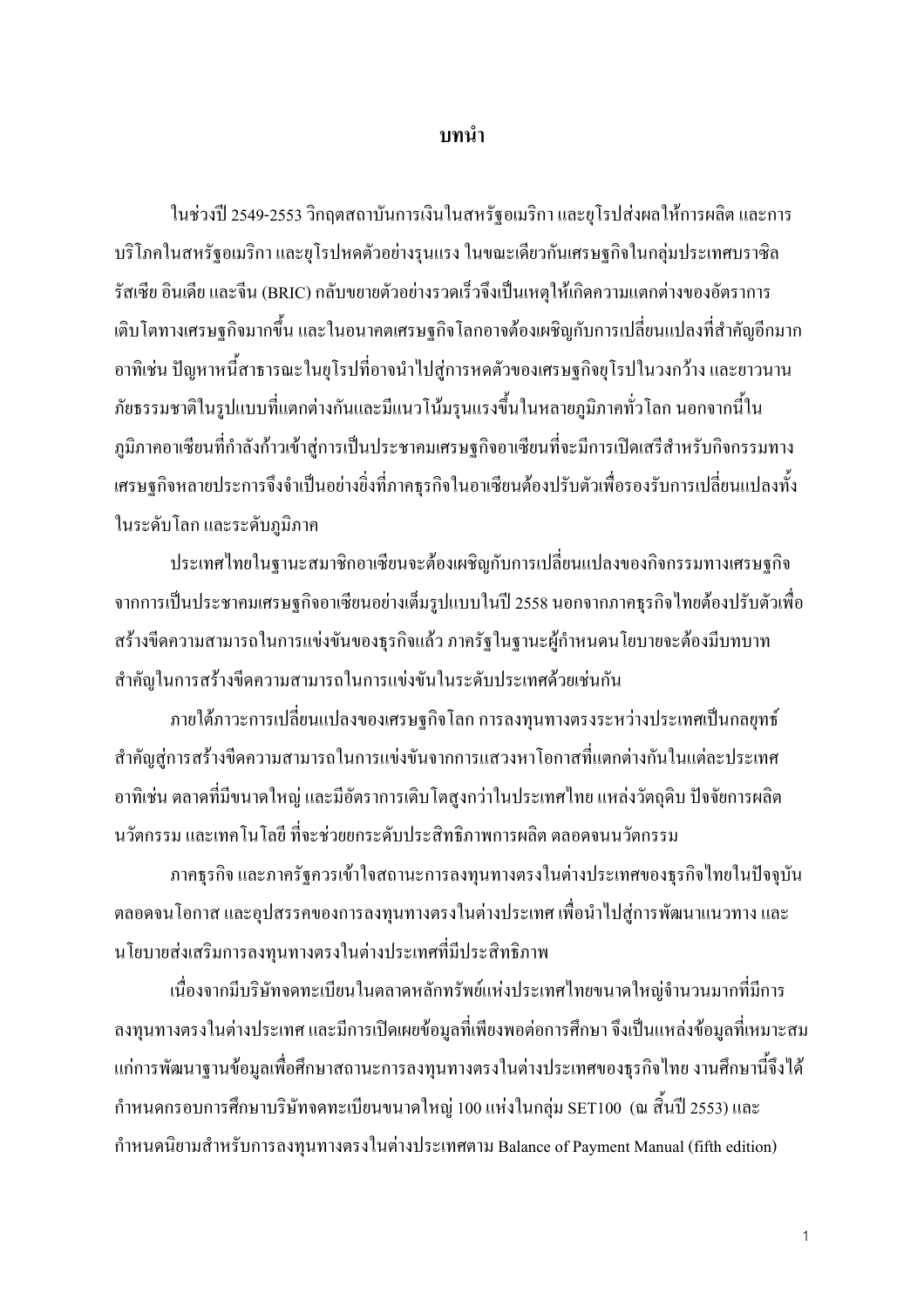(BPM5) ให้รวมถึงเงินหรือสินทรัพย์ที่ลงทนในส่วนทนของกิจการ เงินกำไรที่ไม่ได้จัดสรรแต่ใช้ หมุนเวียนในกิจการ เงินทุนอื่นๆ ซึ่งมักหมายถึง เงินให้กู้ยืมแก่กิจการในเครือโดยบริษัทผู้ลงทุนจะต้องมี ้อำนาจในการควบคุมการคำเนินกิจการ และ ไม่ใช่เงินลงทุนเพื่อค้า (portfolio investment) เนื่องจากบริษัท ึ่งดทะเบียนเปิดเผยข้อมูลวัตถุประสงค์ในการลงทุนด้วย งานศึกษานี้จึงใช้เกณฑ์วัตถุประสงค์ในการลงทุน เพื่อการผลิตหรือให้บริการประเภทเดียวกัน หรือในห่วงโซ่อุปทานที่เชื่อมโยงกับธุรกิจหลักของบริษัทจด ทะเบียนเป็นเกณฑ์ประกอบการตัดสินอำนาจในการควบคุมการคำเนินกิจการด้วย

ข้อมลการลงทนทางตรงในต่างประเทศของบริษัทจดทะเบียนไทยในช่วงปี 2549-2553 แสดงให้ ้เห็นการปรับตัวของบริษัทจดทะเบียนใทยภายใต้การเปลี่ยนแปลงทางเศรษฐกิจที่ผ่านมา และความพร้อม ในการเผชิญกับแนวโน้มการเปลี่ยนแปลงทางเศรษฐกิจที่สำคัญในอนาคตซึ่งจะเป็นแนวทางวิเคราะห์ โอกาส และอปสรรคในการลงทนทางตรงในต่างประเทศของธรกิจไทยอันจะนำไปส่ข้อเสนอแนะเพื่อการ กำหนดนโยบายส่งเสริมการลงทนทางตรงในต่างประเทศต่อไป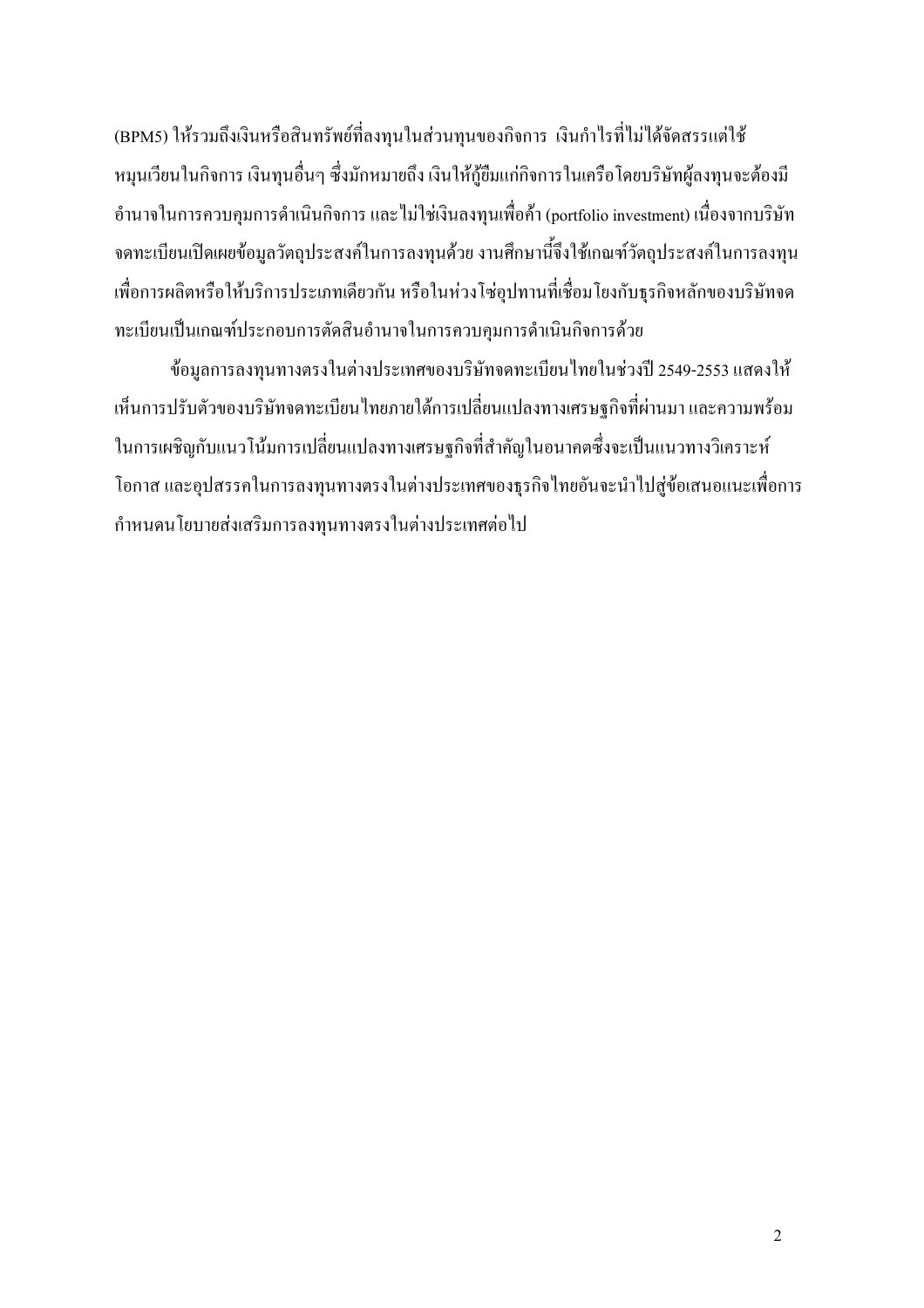### ี บทที่ 1: โอกาสการเติบโตของธุรกิจไทยจากการลงทุนทางตรงในต่างประเทศ และภาพรวม การลงทุนในต่างประเทศของธุรกิจไทย

หลักการของทฤษฎีความได้เปรียบเชิงเปรียบเทียบ (Theory of Comparative Advantage) อธิบาย ึการเกิดขึ้นของการค้า และการลงทุนระหว่างประเทศว่า เมื่อประเทศใคมีศักยภาพในการผลิตสินค้าด้วย ้คุณภาพเดียวกับประเทศอื่นแต่ต้นทุนการผลิตต่ำกว่า ประเทศนั้นควรเป็นผู้ผลิตสินค้าชนิดนั้นแล้วนำสินค้า ส่วนที่เกินกว่าความต้องการบริโภคภายในประเทศมาแลกเปลี่ยนกับสินค้าที่ประเทศอื่นมีความได้เปรียบใน ึการผลิตเหนือกว่า ซึ่งจะสามารถสร้างประโยชน์ให้กับเศรษฐกิจทั้งสองประเทศ

#### 1.1 โอกาสการเติบโตของธุรกิจไทยจากการลงทุนทางตรงในต่างประเทศ

ในด้านการผลิต ประเทศไทยมีความได้เปรียบเชิงเปรียบเทียบในสินค้า และบริการบางประเภท เท่านั้น ประเทศไทยไม่ได้เป็นแหล่งทรัพยากรสำคัญของโลกในหลายผลิตภัณฑ์โดยเฉพาะวัตถุดิบสำหรับ ้สินค้าอตสาหกรรมหนัก อาทิเช่น แร่โลหะ และถ่านหิน สำหรับสินค้าอตสาหกรรมเกษตร ประเทศไทย ้เป็นผู้นำในการผลิตวัตถุดิบทางการเกษตรเพียงบางผลิตภัณฑ์เท่านั้น อาทิเช่น ยางพารา อ้อย สัตว์น้ำ ซึ่ง ประเทศไทยติดอันดับประเทศที่มีปริมาณผลผลิตสูงสุด 10 ลำดับแรกของโลก (ตารางที่ 1) จึงไม่อาจทำให้ ธุรกิจในภาคอุตสาหกรรมเกษตรที่ประกอบธุรกิจเฉพาะในประเทศไทยพัฒนาเป็นครัวของโลกได้อย่างเต็ม รูปแบบดังนั้นการลงทุนทางตรงในต่างประเทศของธุรกิจไทยจะสร้างโอกาสในการเข้าถึงแหล่งวัตถุดิบ สำคัญที่กระจายอยู่ทั่วโลกอันจะนำไปสู่ความมั่นคงด้านทรัพยากรโดยไม่ได้พึ่งพิงเฉพาะวัตถุดิบในประเทศ หรือการนำเข้าแต่เพียงอย่างเดียว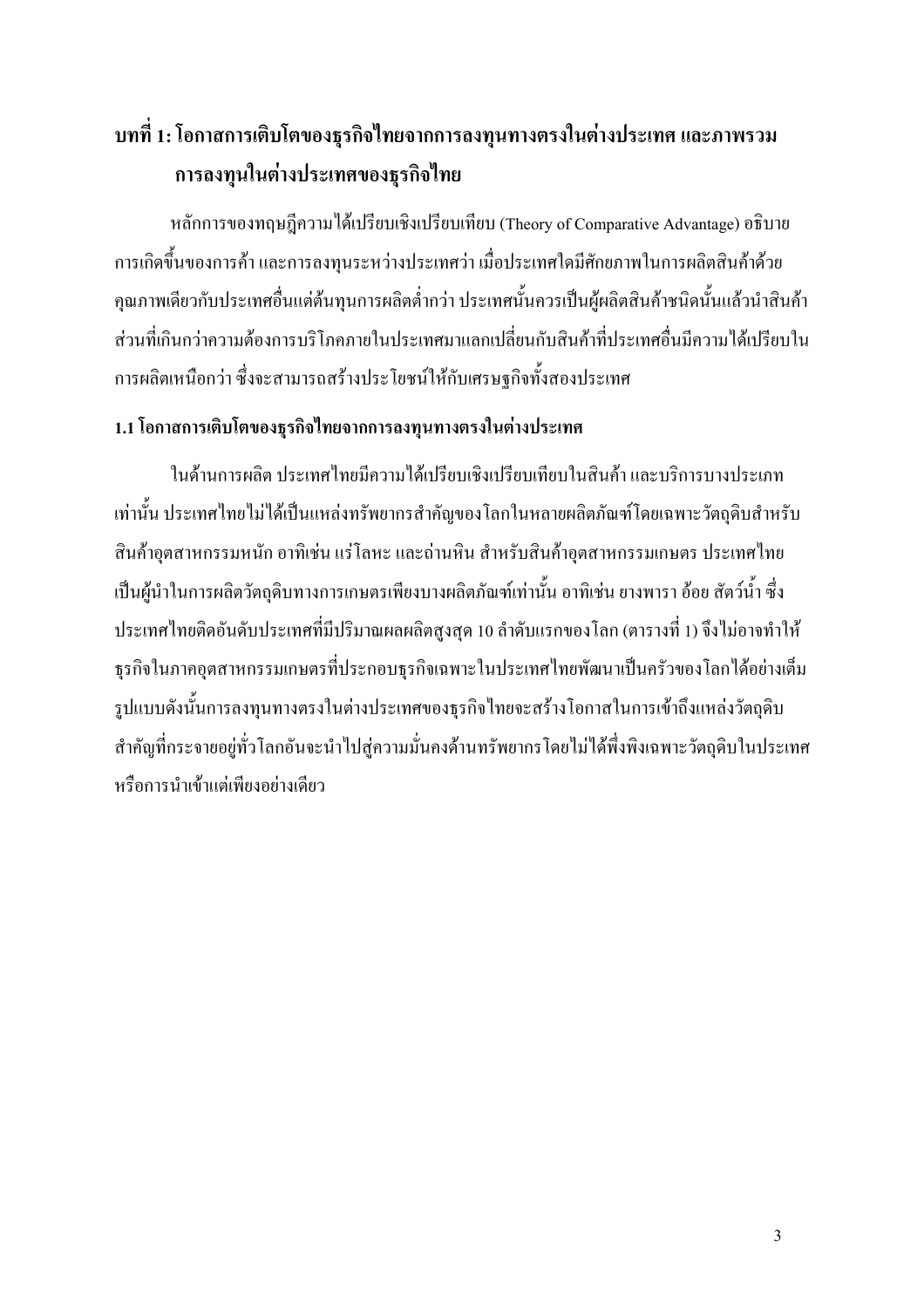| ลำดับ            | <b>Steel</b>  | Coal       | Natural gas  | Cereal        | <b>Fisheries</b> | Chicken       | Fruit         | <b>Sugar</b>        | Oil crop      | Rubber      |
|------------------|---------------|------------|--------------|---------------|------------------|---------------|---------------|---------------------|---------------|-------------|
|                  |               |            |              |               |                  | and pork      |               |                     |               |             |
| 1                | China         | China      | Russia       | China         | China            | China         | China         | <b>Brazil</b>       | Indonesia     | Thailand    |
| $\overline{c}$   | Japan         | <b>USA</b> | Iran         | <b>USA</b>    | India            | <b>USA</b>    | India         | India               | Malaysia      | Indonesia   |
| 3                | <b>USA</b>    | India      | Qatar        | India         | Peru             | <b>Brazil</b> | <b>Brazil</b> | China               | <b>USA</b>    | Malaysia    |
| 4                | India         | Australia  | Saudi Arabia | Russia        | Indonesia        | Germany       | <b>USA</b>    | Thailand            | China         | India       |
| 5                | Russia        | S.Africa   | Turkmenistan | Indonesia     | Japan            | Russia        | Italy         | <b>USA</b>          | <b>Brazil</b> | Viet Nam    |
| 6                | S.Korea       | Russia     | <b>UAE</b>   | <b>Brazil</b> | <b>USA</b>       | Spain         | Indonesia     | Mexico              | India         | China       |
| 7                | Germany       | Indonesia  | Nigeria      | France        | Viet Nam         | Mexico        | Mexico        | Pakistan            | Argentina     | Philippines |
| 8                | Ukraine       | Kazakhstan | Venezuela    | Germany       | Chile            | Viet Nam      | Philippines   | Colombia            | Canada        | Nigeria     |
| 9                | <b>Brazil</b> | Poland     | Algeria      | Canada        | Thailand         | France        | Spain         | France              | Nigeria       | Sri Lanka   |
| 10               | Turkey        | Colombia   | Iraq         | Bangladesh    | Russian          | Poland        | Turkey        | Australia           | Ukraine       | Brazil      |
| % Top ten        | 81%           | 96%        | 76%          | 65%           | 67%              | 69%           | 58%           | 75%                 | 75%           | 95%         |
| Thailand<br>rank | -             |            | 36           | 14            | 9                | 23            | 17            | $\overline{\bf{4}}$ | 16            | 1           |

ตารางที่ 1: 10 อันดับแหล่งทรัพยากรสำคัญของโลก (% ของปริมาณผลผลิตทั่วโลก)

B: 1.World Coal Association 2.US Energy Information Administration 3. Food and Agriculture Organization of the United Nations

นอกจากการลงทุนทางตรงในต่างประเทศของธุรกิจไทยจะเป็นกลยุทธ์หนึ่งในการพัฒนาขีด ความสามารถในการแข่งขันด้านการผลิตแล้ว การลงทุนในต่างประเทศยังสร้างโอกาสในการเติบโตด้าน การตลาดด้วย จากประมาณการจำนวนประชากรวัยทำงานซึ่งเป็นกลุ่มที่มีกำลังซื้อสูง ในปี 2563 พบว่า ประเทศไทยจะมีจำนวนประชากรวัยทำงาน 46 ล้านคนซึ่งเป็นลำคับที่ 7 เมื่อเทียบกับ 15 ประเทศในเอเชีย (ภาพที่ 1) แต่อัตราการเพิ่มขึ้นของจำนวนประชากรวัยทำงานในประเทศไทยอยู่ที่ระดับ 0.1% ต่อปีซึ่งเป็น ลำดับที่ 11 เมื่อเทียบกับ 15 ประเทศในเอเชีย (ภาพที่ 2) แสดงให้เห็นว่าขนาดตลาดภายในประเทศไทยอาจ ใม่รองรับการขยายตัวของธุรกิจไทยในอนาคต

การลงทุนในต่างประเทศจะสร้างโอกาสในการเติบโตในตลาดขนาดใหญ่ที่มีประชากรในวัย ทำงานซึ่งมีกำลังซื้อสูงอยู่จำนวนมาก อาทิเช่น จีน อินเคีย และอินโคนีเซีย และตลาคที่มีอัตราการเติบโต ของประชากรวัยทำงานสูง อาทิเช่น อินโคนีเซีย อินเคีย และฟิลิปปินส์ ทั้งนี้ธุรกิจที่มีการส่งออกไปยังตลาด ดังกล่าวจะใด้รับประโยชน์เช่นกัน แต่การค้าระหว่างประเทศอาจไม่เพียงพอที่จะพัฒนาขีดความสามารถใน การแข่งขันด้านการตลาด ได้อย่างมีประสิทธิภาพเท่ากับการเข้าถึงความต้องการที่แท้จริงของท้องถิ่นในแต่ ละประเทศที่มีความแตกต่างกันด้วยการลงทุนทางตรงในต่างประเทศ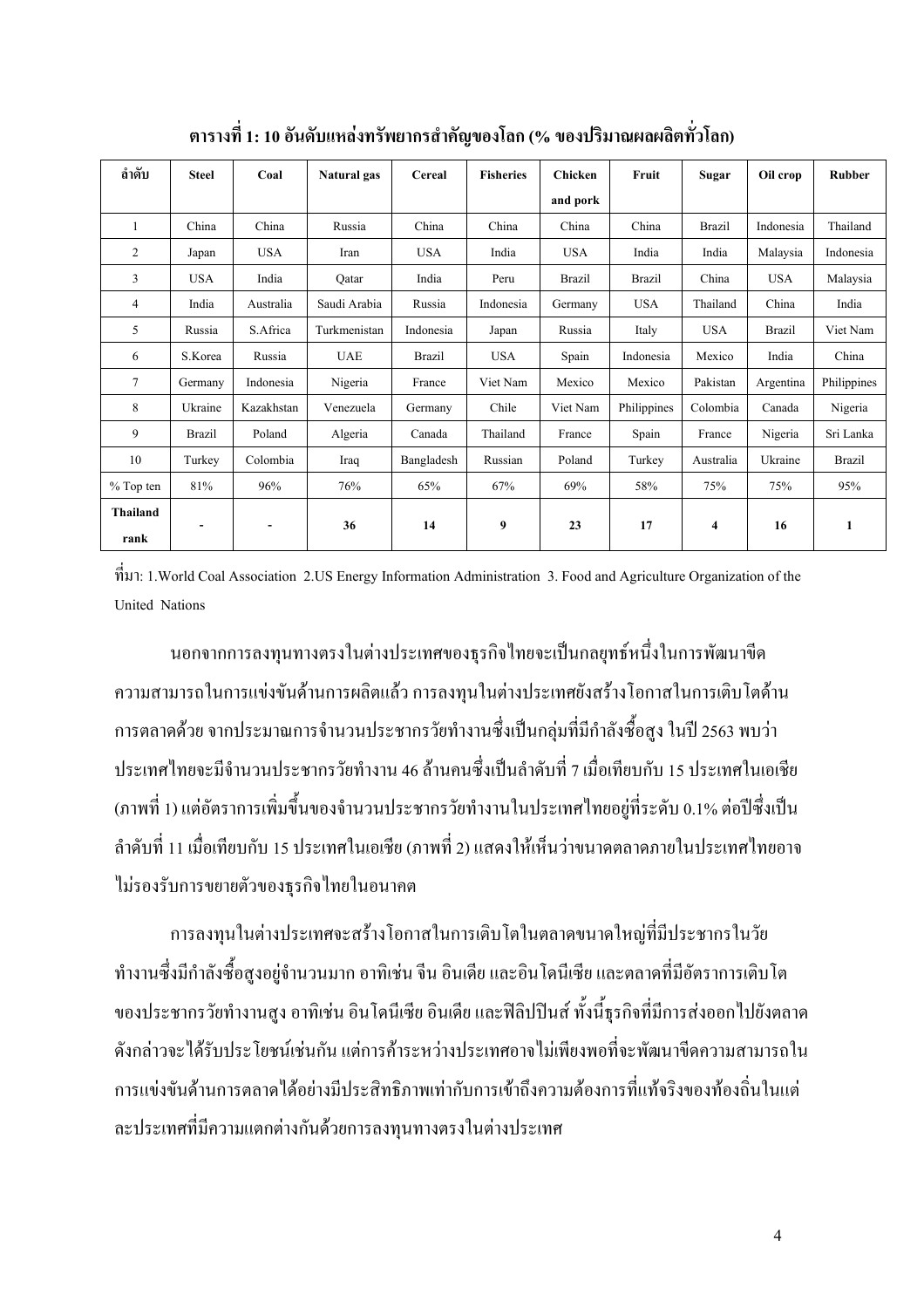

#### ึภาพที่ 1: ประมาณการจำนวนประชากรวัยทำงาน (ช่วงอายุ 15 – 59 ปี) ในปี 2563

B: World Population Prospect 2010, United Nations



ึ ภาพที่ 2: ประมาณการอัตราการเติบโตของจำนวนประชากรวัยทำงาน (ช่วงอายุ 15 – 59 ปี)

 $\hat{\vec{n}}$ มา: World Population Prospect 2010, United Nations

#### 1.2 ภาพรวมการลงทุนทางตรงในต่างประเทศของไทย

ในช่วงปี 2549-2553 ประเทศไทยมีมูลค่าการลงทุนทางตรงในต่างประเทศเพิ่มขึ้นต่อเนื่องโดย มูลค่าการลงทุนเติบโตอย่างก้าวกระโดดในช่วง 5 ปีโดยในปี 2553 มูลค่าการลงทุนเพิ่มขึ้นเป็น 5,122 ล้าน -หรียญสหรัฐจาก 970 ล้านเหรียญสหรัฐในปี 2549 ซึ่งมีทิศทางเคียวกับหลายประเทศในเอเชียที่มูลค่าการ ลงทุนในต่างประเทศเติบโตอย่างก้าวกระโดดในช่วง 5 ปีที่ผ่านมา อย่างไรก็ตามมูลค่าการลงทุนทางตรงใน ต่างประเทศของไทยอยู่ในระคับต่ำมากเมื่อเทียบกับหลายประเทศในเอเชีย หากพิจารณาเฉพาะในอาเซียน มูลค่าการลงทุนทางตรงในต่างประเทศของไทยอยู่ในอันดับ 3 รองจากสิงคโปร์ และมาเลเซีย (ภาพที่ 3)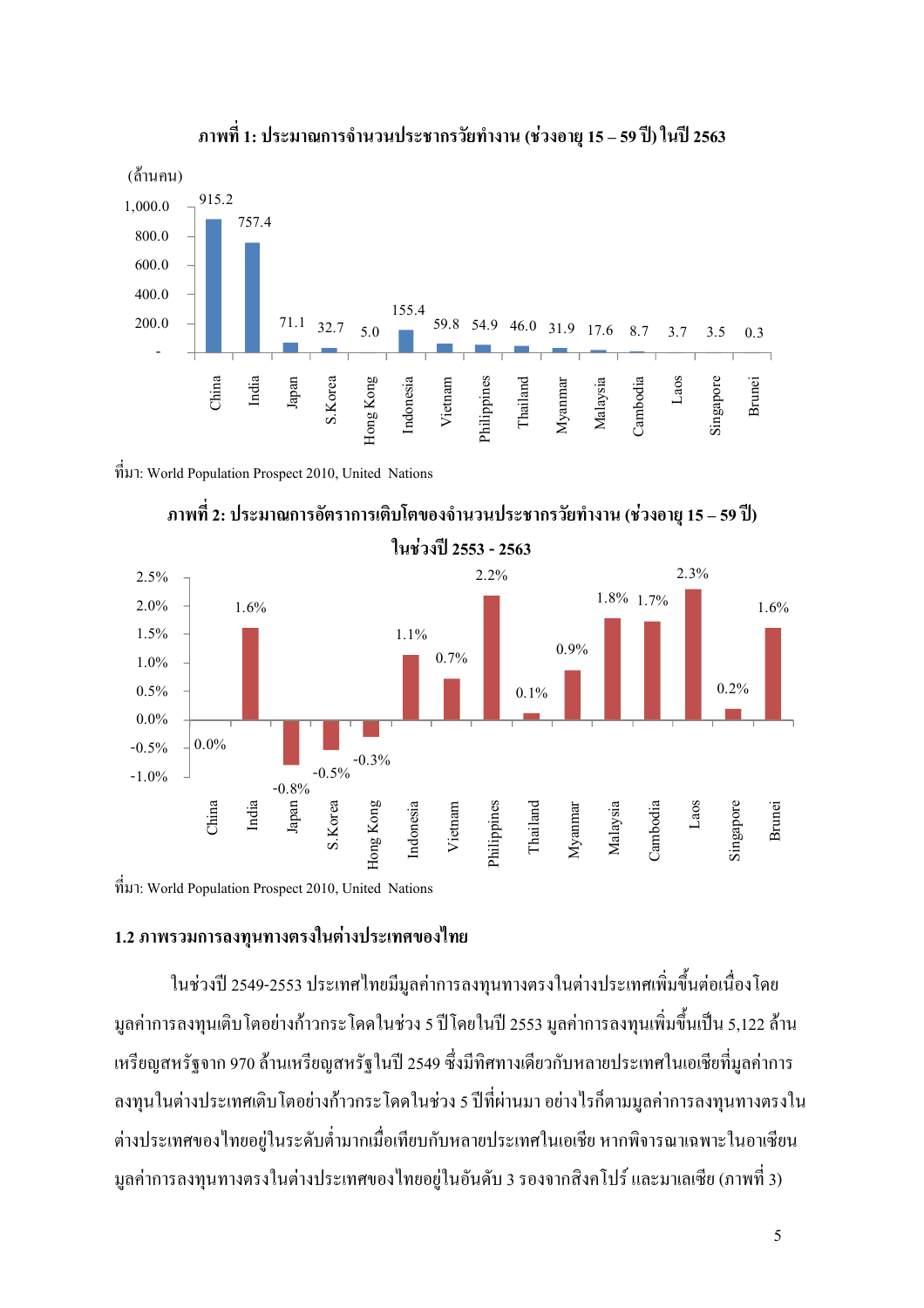

#### ี ภาพที่ 3: มูลค่าการลงทุนทางตรงในต่างประเทศ (FDI outflows)

แม้ว่ามูลค่าการลงทุนทางตรงในต่างประเทศของประเทศในเอเชียเพิ่มขึ้นมากในช่วง 5 ปีที่ผ่านมา แต่เมื่อเทียบกับมูลค่าการรับการลงทุนทางตรงจากต่างประเทศที่มีมูลค่าสูงกว่าส่งผลให้ประเทศส่วนใหญ่

ในเอเชียยังคงมีสถานะเป็นผู้รับการลงทุนจากต่างประเทศสุทธิในปี 2553 ซึ่งไม่แตกต่างจากสถานะในปี 2549 หากพิจารณาเฉพาะในอาเซียนพบว่ามาเลเซียเป็นประเทศเคียวในภูมิภาคที่มีสถานะเป็นผู้ลงทุนสุทธิ ในต่างประเทศ



ภาพที่ 4: มูลค่าการลงทุนในต่างประเทศสุทธิ (Net outflows)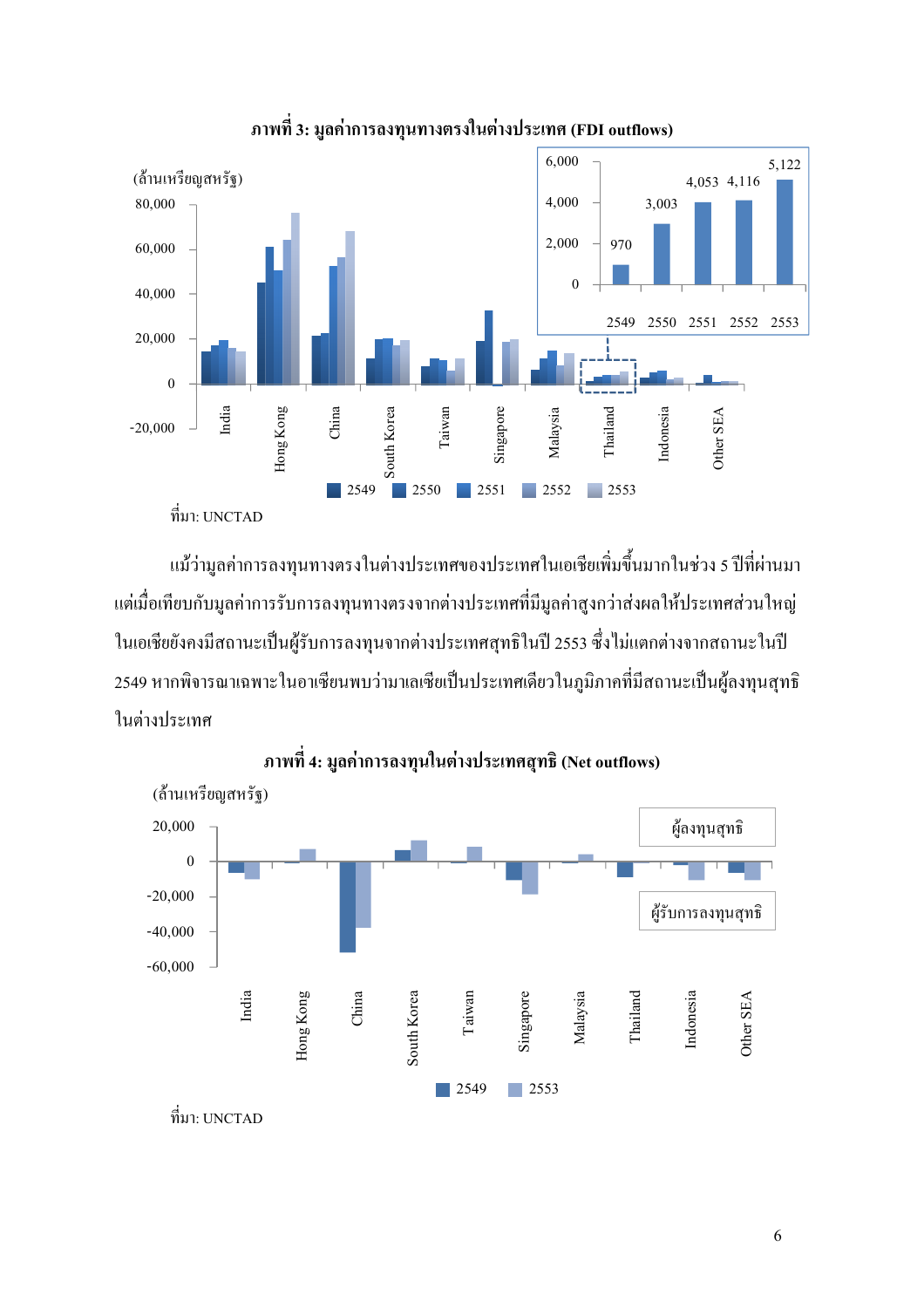หากพิจารณาเฉพาะการลงทุนระหว่างประเทศสมาชิกอาเซียนด้วยกัน (intra ASEAN investment) พบว่ามีแนวโน้มเพิ่มขึ้นอย่างต่อเนื่องตั้งแต่ปี 2544 เป็นต้นมาซึ่งเป็นช่วงเวลาของการฟื้นตัวทางเศรษฐกิจ หลังจากวิกฤตเศรษฐกิจในปี 2540 (ภาพที่ 5) โดยมูลค่าการลงทุนของประเทศสมาชิกอาเซียนในกลุ่ม ประเทศอาเซียนมีสัดส่วน 13% ของมูลค่าเงินลงทุนสะสมในช่วงปี 2538-2550 ซึ่งเป็นรองมูลค่าการลงทุน ของประเทศในกลุ่มยุโรป และญี่ปุ่น ตามลำดับ ทั้งนี้สิงคโปร์มีมูลค่าการลงทุนสะสมในอาเซียนมากที่สุด กิดเป็น 65% ของมูลค่าเงินลงทุนสะสมในช่วงปี 2538-2550 ในขณะที่ประเทศไทยมีมูลค่าการลงทุนใน อาเซียนในระดับต่ำโดยมีสัดส่วนเพียง 5% ของมูลค่าเงินลงทุนสะสมในช่วงปี 2538-2550 ซึ่งเป็นรอง สิงคโปร์ มาเลเซีย และอินโคนีเซีย ตามลำดับ (ภาพที่ 6)



ภาพที่ 5: มูลค่า และสัดส่วนเงินลงทุนในอาเซียนของประเทศสมาชิกอาเซียน

#### ภาพที่ 6: สัดส่วนมูลค่าเงินลงทุนสะสมในอาเซียนในช่วงปี 2538-2550 จำแนกตามประเทศผู้ลงทุน



 $\vec{\mathfrak{n}}$ มา: ASEAN

 $\vec{\hat{\mathfrak{n}}}$ มา $\cdot$  ASEAN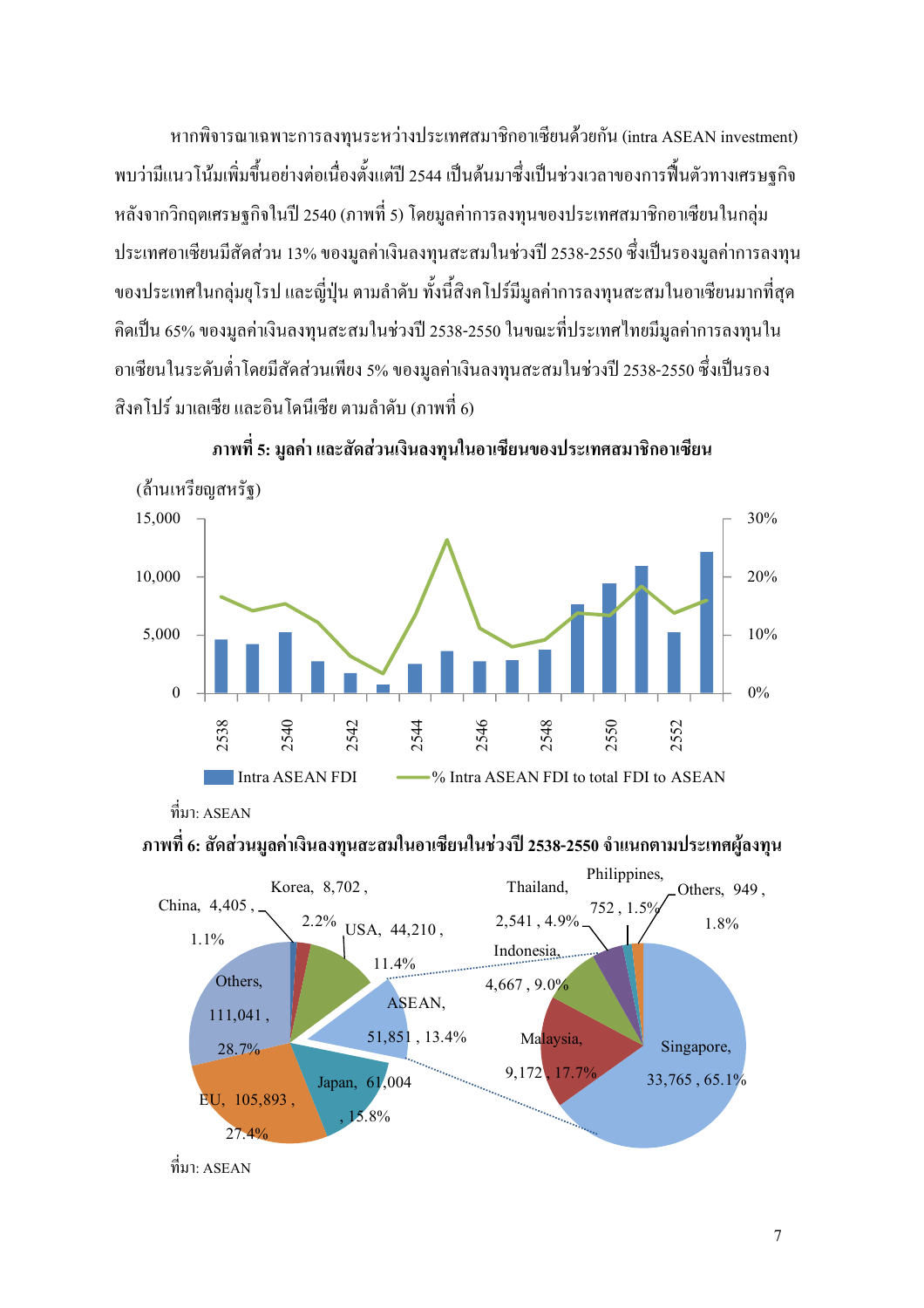### ิบทที่ 2: ภาวะการลงทุนทางตรงในต่างประเทศของบริษัทจดทะเบียนขนาดใหญ่ใน ตลาดหลักทรัพย์แห่งประเทศไทย (SET100)

ิบริษัทจดทะเบียนขนาดใหญ่ในกลุ่ม SET100 ณ สิ้นปี 2553 มีมูลค่าหลักทรัพย์ตามรากาตลาดรวม 7.08 ล้านล้านบาทกิดเป็น 85% ของมูลค่าหลักทรัพย์ตามรากาตลาดหลักทรัพย์ทั้งหมด และจำแนกตาม ี ประเภทอุตสาหกรรมได้ 20 กลุ่ม ในจำนวนบริษัทขนาดใหญ่ 100 แห่งมีบริษัทที่ลงทุนทางตรงใน ต่างประเทศจำนวน 45 แห่งในปี 2553 เพิ่มขึ้นจาก 36 แห่งในปี 2549

#### 2.1 จำนวนบริษัทจดทะเบียน และมูลค่าการลงทุนทางตรงในต่างประเทศ

ในปี 2553 กล่มอตสาหกรรมพลังงานมีจำนวนบริษัทที่ลงทนทางตรงในต่างประเทศสงสดจำนวน 8 แห่ง ตามด้วยอุตสาหกรรมอาหารและเกษตรจำนวน 6 แห่ง สำหรับอุตสาหกรรมที่มีสัดส่วนบริษัทที่ ้ลงทุนทางตรงในต่างประเทศสูงที่สุดคือ อุตสาหกรรมชื้นส่วนอิเล็กทรอนิกส์ ที่ทั้ง 5 บริษัทในกลุ่ม SET100 มีการลงทนในต่างประเทศ (ภาพที่ 7)



#### ิภาพที่ 7: จำนวนบริษัทจดทะเบียนที่ลงทุนในต่างประเทศ

ที่มา: รายงานประจำปีของบริษัทจดทะเบียนในกล่ม SET100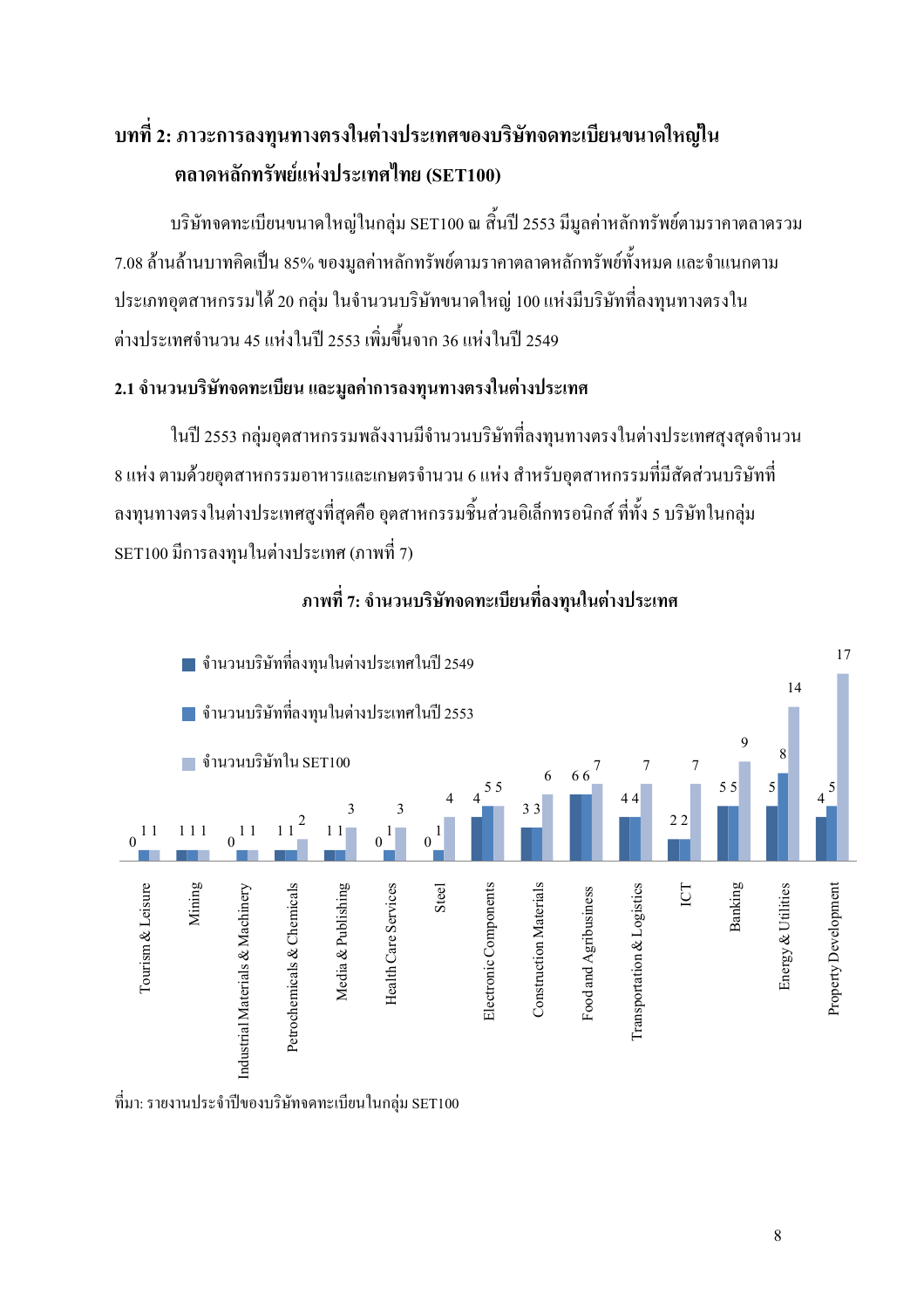มูลค่าการลงทุนทางตรงในต่างประเทศของบริษัทในกลุ่ม SET100 เพิ่มขึ้นอย่างต่อเนื่องตลอด 5 ปี ที่ผ่านมาโดยเฉพาะในปี 2553 มูลค่าการลงทุนในต่างประเทศเติบโตอย่างก้าวกระโดดสู่ระดับ 202,133 ล้าน บาท (ภาพที่ 8) อย่างไรก็ตามมูลค่าการลงทุนสูงสุด 3 ลำดับแรกของปี 2553 เป็นรายการลงทุนขนาดใหญ่ -กินกว่า 10,000 ล้านบาทของบริษัทเพียง 3 แห่ง<sup>!</sup> ซึ่งมีมูลค่ารวม 177,345 ล้านบาท คิดเป็น 87.7% ของ มูลค่าการลงทุนในต่างประเทศรวมทั้งปี

ึภาพที่ 8: มลค่าการลงทนทางตรงในต่างประเทศ

ัดส่วนการลงทุน**สะสมใ**น )%\+5/(- \$
/(0. T\$2
V 2549-2553 )% บริษัทจดทะเบียนจำแนกตามอุตสาหกรรม







l.

อย่างไรก็ตาม การลงทุนทางตรงในต่างประเทศของบริษัทจดทะเบียนในช่วง 5 ปีที่ผ่านมากระจุก ตัวอยู่ในอุตสาหกรรมพลังงานโดยสัดส่วนมูลค่าการลงทุนสะสมในต่างประเทศในช่วงปี 2549-2553 ของ กลุ่มอุตสาหกรรมพลังงานกิดเป็น 64.0% ของมูลค่าการลงทุนทางตรงในต่างประเทศทั้งหมด (ภาพที่ 9) นอกจากนี้ หากเรียงลำดับมูลค่ามูลค่าการลงทุนทางตรงในต่างประเทศ 10 ลำดับแรก บริษัทที่มีการลงทุน ในต่างประเทศติคอันดับสูงสุด 10 ลำดับแรกมากกว่า 1 ครั้งในช่วงปี 2549-2553 มีจำนวน 15 แห่ง (ตารางที่ 2) จากจำนวนบริษัทที่ติดอันดับทั้งหมด 24 แห่งสะท้อนว่ามูลค่าการลงทุนในต่างประเทศส่วนใหญ่เป็นการ ลงทุนของบริษัทขนาดใหญ่รายเดิม

 $^{\rm I}$  บริษัท 3 แห่งประกอบด้วย บมจ.บ้านปู บมจ.ปตท.สำรวจและผลิตปิโตรเลียม และ บมจ.ไทยขูเนี่ยน โฟรเซ่น โปรดักส์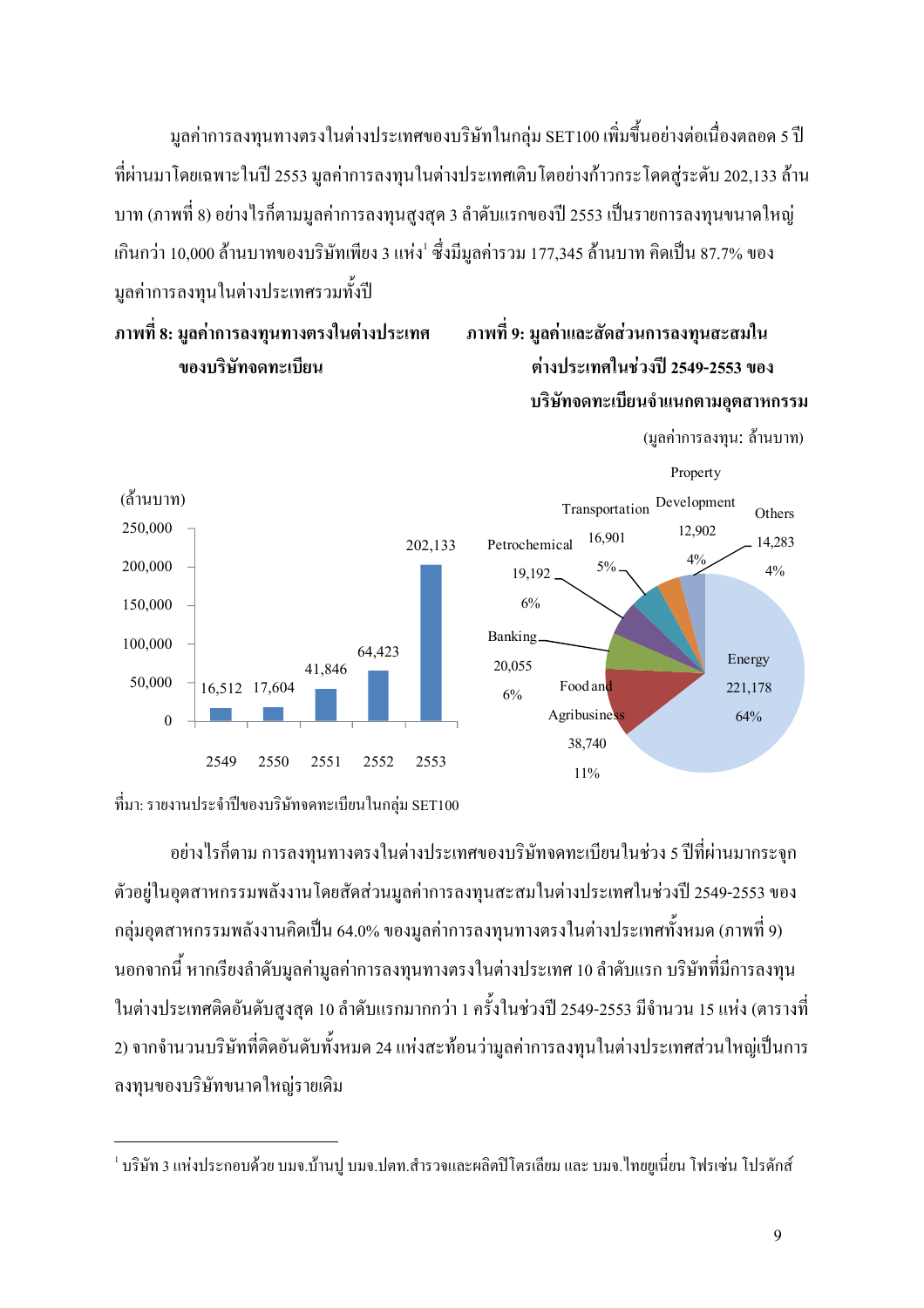#### ี ตารางที่ 2: 10 อันดับบริษัทที่มีมูลค่าการลงทุนทางตรงในต่างประเทศสูงสุด

(มลค่าการลงทน: ล้านบาท)

| อันดับ          | 2549          |       | 2550         |       | 2551         |        | 2552                 |        |              | 2253   |
|-----------------|---------------|-------|--------------|-------|--------------|--------|----------------------|--------|--------------|--------|
| 1               | <b>SCC</b>    | 5,200 | <b>IVL</b>   | 8,135 | <b>BANPU</b> | 15,552 | <b>PTT</b>           | 20,353 | <b>BANPU</b> | 80,378 |
| 2               | <b>BANPU</b>  | 4,680 | <b>KSL</b>   | 2,000 | <b>IVL</b>   | 6,260  | ${\bf BBL}$          | 19,585 | <b>PTTEP</b> | 68,742 |
| 3               | <b>TUF</b>    | 1,234 | <b>ITD</b>   | 1,625 | <b>EGCO</b>  | 5,235  | <b>PTTEP</b>         | 6,062  | <b>TUF</b>   | 28,225 |
| $\overline{4}$  | <b>PTT</b>    | 1,154 | <b>TTA</b>   | 1,201 | <b>TTA</b>   | 3,696  | <b>TTA</b>           | 3,865  | RCL          | 4,722  |
| 5               | <b>SAMART</b> | 748   | <b>PTT</b>   | 941   | <b>PTT</b>   | 2,472  | <b>IVL</b>           | 1,991  | SGP          | 3,213  |
| 6               | CK            | 719   | <b>RATCH</b> | 584   | <b>MINT</b>  | 1,979  | <b>EGCO</b>          | 1,986  | <b>RATCH</b> | 2,570  |
| $7\phantom{.0}$ | <b>ITD</b>    | 686   | <b>ROJNA</b> | 560   | CPF          | 1,649  | $\operatorname{PSL}$ | 1,943  | CK           | 2,465  |
| 8               | <b>TTA</b>    | 599   | CPF          | 536   | <b>ROJNA</b> | 1,069  | <b>TASCO</b>         | 1,232  | <b>EGCO</b>  | 2,429  |
| 9               | <b>IVL</b>    | 572   | <b>CCET</b>  | 492   | <b>KSL</b>   | 900    | CK                   | 1,151  | <b>PTT</b>   | 2,351  |
| 10              | <b>CCET</b>   | 451   | <b>TASCO</b> | 410   | <b>DELTA</b> | 712    | <b>GLOW</b>          | 1,108  | <b>IVL</b>   | 2,236  |

ที่มา: รายงานประจำปีของบริษัทจดทะเบียนในกลุ่ม SET100

ในจำนวน 20 กลุ่มอุตสาหกรรมมีจำนวน 5 อุตสาหกรรมที่ไม่มีบริษัทจดทะเบียนลงทุนใน ต่างประเทศ ได้แก่ ชิ้นส่วนยานยนต์ ค้าปลีก เงินทุนหลักทรัพย์ ประกันภัยและประกันชีวิต และของใช้ใน ้ครัวเรือน นอกจากนี้กลุ่มอุตสาหกรรมที่มีการลงทุนในต่างประเทศไม่ต่อเนื่องในช่วงปี 2549-2553 และเงิน ้ลงทุนน้อยกว่า 1,000 ล้านบาทในแต่ละปี ซึ่งจัดว่าเป็นอุตสาหกรรมที่ลงทุนในต่างประเทศในระดับต่ำมี ้จำนวน 7 อุตสาหกรรมซึ่งในจำนวนนี้มีธุรกิจธนาคารพาณิชย์รวมอยู่ด้วย (ตารางที่ 3)

ในช่วงปี 2549-2553 ธนาคารพาณิชย์ใทยลงทุนในต่างประเทศในรูปแบบการเปิดสาขาใน ต่างประเทศเพียงเพื่อให้บริการลูกค้าไทยที่ประกอบธุรกิจในต่างประเทศโดยไม่ได้ให้บริการอย่างเต็ม รูปแบบเทียบเท่ากับธนาคารพาณิชย์ในท้องถิ่นซึ่งอาจเป็นอุปสรรคสำคัญที่ส่งผลให้การเชื่อมโยงระหว่าง ้ ธุรกิจไทยกับธุรกิจในต่างประเทศเกิดขึ้นได้ยากเนื่องจากธนาคารพาณิชย์ไทยไม่ได้มีบทบาทในฐานะ ตัวกลางช่วยจับคู่ธุรกิจไทยกับธุรกิจต่างประเทศ (match maker)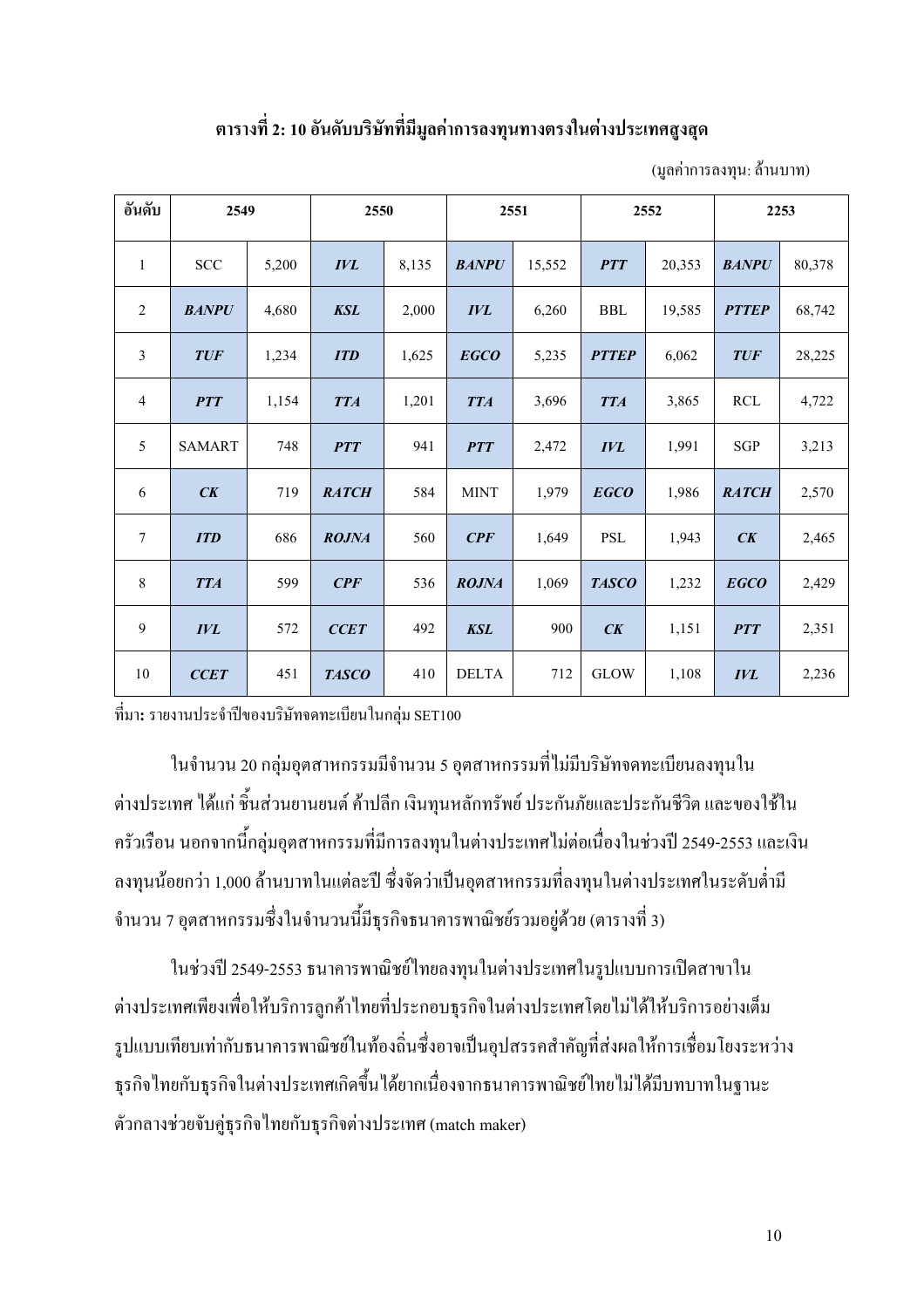### ี ตารางที่ 3: มูลค่าการลงทุนของอุตสาหกรรมที่ลงทุนในต่างประเทศในระดับต่ำ

(มลค่าการลงทน: ล้านบาท)

|                                  | จำนวนบริษัท    | จำนวน          |                          |                          |                          |                          |                          |        |
|----------------------------------|----------------|----------------|--------------------------|--------------------------|--------------------------|--------------------------|--------------------------|--------|
| กลุ่มอุตสาหกรรม                  | ที่ลงทุน ณ     | บริษัทใน       | 2549                     | 2550                     | 2551                     | 2552                     | 2553                     | รวม    |
|                                  | สิ้นปี 2553    | <b>SET100</b>  |                          |                          |                          |                          |                          |        |
| Banking                          | 5              | 9              | $\overline{\phantom{a}}$ | $\overline{\phantom{a}}$ | 470                      | 19,585                   | $\overline{\phantom{a}}$ | 20,055 |
| ICT                              | $\overline{2}$ | $\overline{7}$ | 748                      | 208                      | $-72$                    | 130                      | $-81$                    | 933    |
| Tourism & Leisure                | 1              | $\mathbf{1}$   | $\overline{\phantom{a}}$ | $\overline{a}$           | 52                       | 271                      | $\overline{\phantom{0}}$ | 323    |
| Industrial Materials & Machinery | 1              | $\mathbf{1}$   | $\overline{\phantom{a}}$ | $\overline{\phantom{a}}$ | $\overline{\phantom{a}}$ | $\overline{a}$           | 240                      | 240    |
| <b>Health Care Services</b>      | 1              | 3              | $\overline{\phantom{a}}$ | 161                      | $\overline{\phantom{a}}$ | $\overline{\phantom{a}}$ | $\qquad \qquad -$        | 161    |
| <b>Steel</b>                     | 1              | $\overline{4}$ | $\overline{\phantom{a}}$ | $\overline{\phantom{a}}$ | $\overline{\phantom{a}}$ | $\overline{\phantom{a}}$ | 46                       | 46     |
| Media & Publishing               | $\mathbf{1}$   | 3              | $\overline{\phantom{a}}$ | $\overline{\phantom{0}}$ | 35                       | 10                       | $\overline{\phantom{a}}$ | 45     |
| Automotive                       | $\theta$       | 1              | $\overline{\phantom{a}}$ | $\overline{\phantom{a}}$ | $\overline{\phantom{a}}$ | $\overline{\phantom{a}}$ | $\overline{\phantom{0}}$ |        |
| Commerce                         | $\theta$       | 7              | $\overline{\phantom{a}}$ | $\overline{\phantom{a}}$ | $\overline{\phantom{a}}$ | $\overline{a}$           | ۰                        |        |
| Finance and Securities           | $\theta$       | 3              | $\overline{\phantom{0}}$ | $\overline{\phantom{a}}$ | $\overline{\phantom{a}}$ | $\overline{\phantom{a}}$ | $\overline{\phantom{a}}$ |        |
| Home & Office Products           | $\theta$       | $\mathbf{1}$   | $\overline{\phantom{a}}$ | $\overline{\phantom{a}}$ | $\overline{\phantom{a}}$ | $\overline{\phantom{a}}$ | $\qquad \qquad -$        |        |
| Insurance                        | $\theta$       | 1              | $\overline{\phantom{0}}$ | $\overline{\phantom{0}}$ | $\overline{\phantom{a}}$ | ۰                        | ۰                        |        |
| รวม                              | 12             | 41             | 748                      | 369                      | 485                      | 19,996                   | 205                      | 21,803 |

ที่มา: รายงานประจำปีของบริษัทจดทะเบียนในกล่ม SET100

#### 2.2 วัตถุประสงค์การลงทุนทางตรงในต่างประเทศ

วัตถุประสงค์หลักของการลงทุนทางตรงในต่างประเทศของบริษัทจดทะเบียนแตกต่างกัน ี่ สามารถแบ่งเป็น 4 ด้านได้แก่ การขยายตลาดในต่างประเทศ การแสวงหาวัตถุดิบและปัจจัยการผลิต การ ้เพิ่มประสิทธิภาพการผลิต และการใช้สิทธิประโยชน์ทางการค้าในต่างประเทศ

หากพิจารณามูลค่าการลงทุนตามวัตถุประสงค์การลงทุนของแต่ละกลุ่มอุตสาหกรรม พบว่าในช่วง ปี 2549-2553 บริษัทจดทะเบียนมีมูลค่าการลงทุนทางตรงในต่างประเทศเพื่อขยายตลาดรวม 155,739 ล้าน ิบาทคิดเป็น 45.5% ของมูลค่าการลงทุนในต่างประเทศทั้งหมด และทุกกลุ่มอุตสาหกรรมมีมูลค่าการลงทุน เพื่อขายตลาดในต่างประเทศมากกว่าวัตถุประสงค์อื่นยกเว้นอุตสาหกรรมพลังงาน (ตารางที่ 4)

ี การลงทุนทางตรงในต่างประเทศเพื่อการแสวงหาวัตถุดิบ และปัจจัยการผลิตในต่างประเทศในช่วง ปี 2549-2553 มีมูลค่ารวม 179,003 ล้านบาทคิดเป็น 52.3% ของมูลค่าการลงทุนในต่างประเทศทั้งหมดโดย อุตสาหกรรมพลังงานมีมูลค่าการลงทุนสูงที่สุดเมื่อเทียบกับอุตสาหกรรมอื่นเนื่องจากประเทศไทย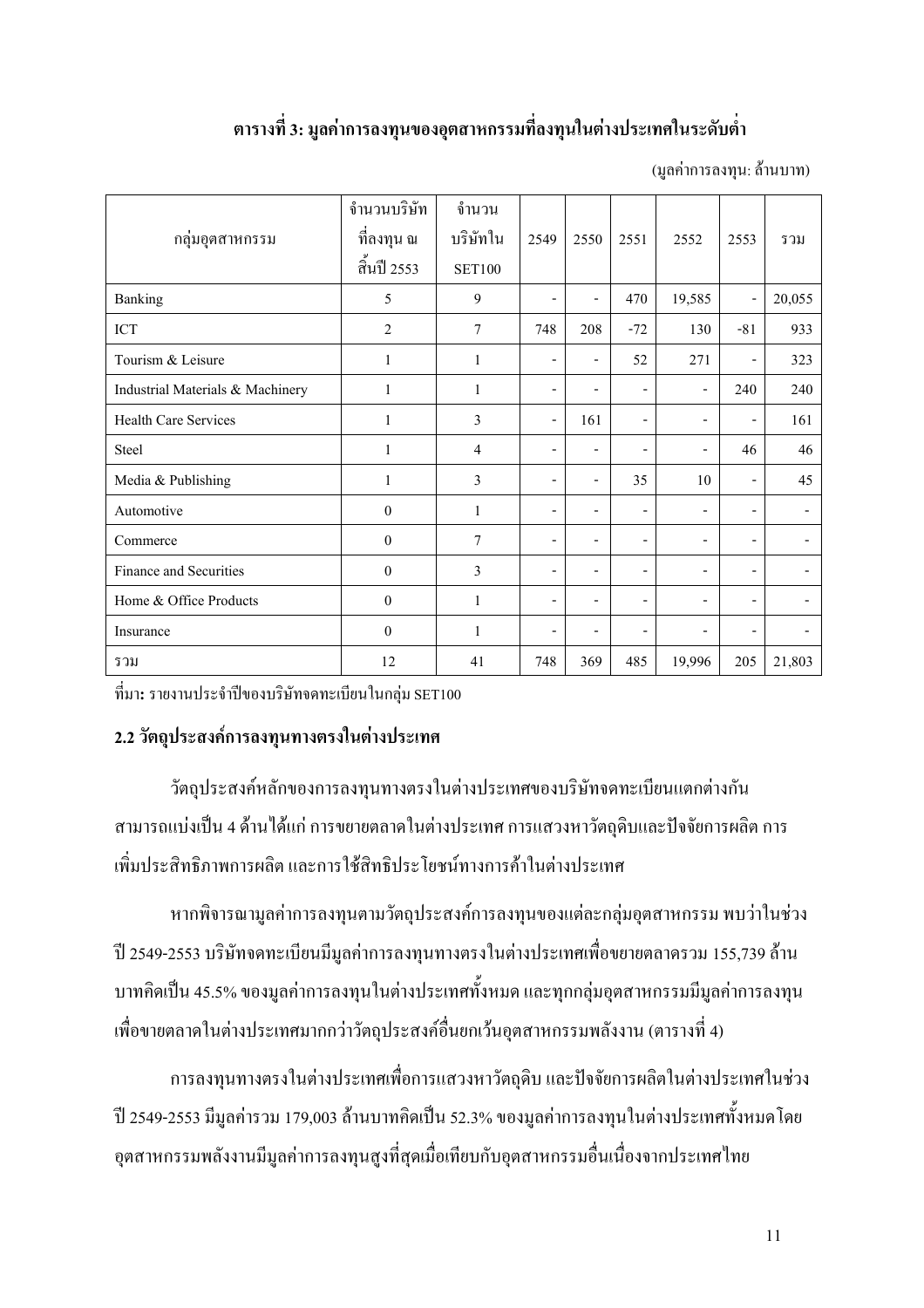ขาคแกลนแหล่งพลังงานประเภทน้ำมันคิบ ก๊าซธรรมชาติ และถ่านหิน บริษัทจคทะเบียนจึงจำเป็นค้อง สร้างความมั่นคงด้านแหล่งทรัพยากรด้วยการขยายการลงทุนในประเทศที่เป็นแหล่งทรัพยากรสำคัญ อาทิ การลงทุนในแหล่งถ่านหินในออสเตรเลีย และอินโดนีเซียเพื่อจำหน่ายให้กับลูกค้าทั้งในประเทศไทย และ ต่างประเทศ

นอกจากนี้บริษัทจดทะเบียนมีการลงทุนทางตรงในต่างประเทศเพื่อเพิ่มประสิทธิภาพการผลิตซึ่ง ส่วนใหญ่เป็นการลงทุนในประเทศจีน อย่างไรก็ตามมูลค่าการลงทุนอยู่ในระดับต่ำเมื่อเทียบกับการขาย ตลาด และการแสวงหาวัตถุดิบในต่างประเทศ เช่นเดียวกับการลงทุนเพื่อการใช้สิทธิประ โยชน์ทางการค้า ที่มูลค่าการลงทุนอยู่ในระดับต่ำ ทั้งนี้มีบริษัทจดทะเบียนแห่งเดียวที่ลงทุนเพาะปลูกอ้อย และผลิตน้ำตาล ในลาว และกัมพูชาเพื่อใช้สิทธิพิเศษของประเทศดังกล่าวในการส่งออกสินค้าไปยังสหภาพยุโรป

ตารางที่ 4: มูลค่าเงินลงทุนในต่างประเทศรวมในช่วงปี 2549 - 2553 จำแนกตามวัตถุประสงค์การลงทุน (มลค่าการลงทน: ล้านบาท)

|                               |          | แสวงหา                       | ้เพิ่ม                   | ใช้สิทธิ                 |         |
|-------------------------------|----------|------------------------------|--------------------------|--------------------------|---------|
|                               |          | วัตถุดิบ/ ปัจจัย             | ประสิทธิภาพ              | ประโยชน์ทาง              | รวม     |
|                               | ขยายตลาด | การผลิต                      | การผลิต                  | ึการค้า                  |         |
| Energy                        | 46,224   | 174,955                      | $\overline{\phantom{a}}$ | $\overline{\phantom{a}}$ | 221,178 |
| Food and Agribusiness         | 34,373   | 488                          | 859                      | 3,020                    | 38,740  |
| Banking                       | 20,055   | $\overline{\phantom{a}}$     |                          | -                        | 20,055  |
| Petrochemicals & Chemicals    | 18,257   | $\qquad \qquad \blacksquare$ | 935                      | -                        | 19,192  |
| Transportation & Logistics    | 16,901   | -                            | -                        | -                        | 16,901  |
| Property Development          | 10,120   | 2,048                        | -                        | -                        | 12,168  |
| <b>Construction Materials</b> | 6,649    | 1,440                        | -                        | $\overline{\phantom{a}}$ | 8,088   |
| Electronic Components         | 1,697    | 27                           | 2,691                    | $\overline{\phantom{a}}$ | 4,415   |
| Others                        | 1,464    | 75                           | 241                      | $\overline{\phantom{a}}$ | 1,780   |
| รวม                           | 155,739  | 179,003                      | 4,726                    | 3,020                    | 342,517 |

ที่มา**:** รายงานประจำปีของบริษัทจคทะเบียนในกลุ่ม SET100

12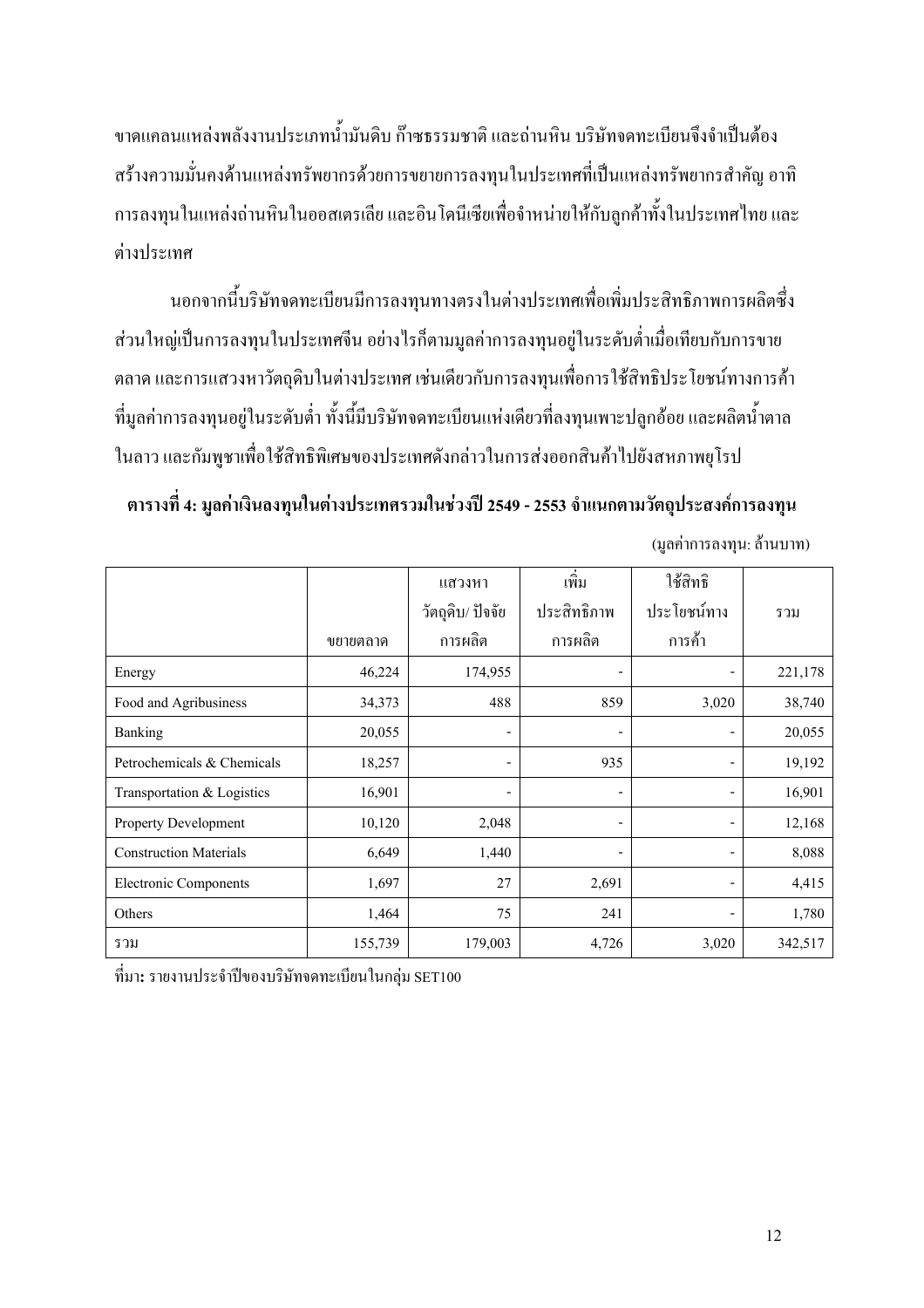#### 2.3 รูปแบบการลงทุนทางตรงในต่างประเทศ

การตัดสินใจเลือกรูปแบบการลงทุนทางตรงในต่างประเทศขึ้นอยู่กับการวิเคราะห์ข้อดีข้อเสียของ -แต่ละรูปแบบให้ตอบสนองต่อกลยุทธ์การลงทุนของบริษัทมากที่สุด ในช่วงปี 2549-2553 บริษัทจด ทะเบียนเลือกลงทุนทางตรงในต่างประเทศหลากหลายรูปแบบซึ่งสามารถจำแนกออกเป็น 5 รูปแบบได้แก่ การควบรวมและครอบงำกิจการ การจัดตั้งธุรกิจเอง การจัดตั้งกิจการร่วมค้า การให้เงินกู้ยืมสำหรับบริษัท ย่อยในต่างประเทศ การซื้อหุ้นเพิ่มทุนจากที่ได้ถือหุ้นอยู่เดิม

ในช่วงปี 2549-2553 บริษัทจดทะเบียนเลือกลงทุนทางตรงในต่างประเทศด้วยรูปแบบการควบรวม และครอบงำกิจการด้วยมูลค่าสูงที่สุด และเป็นรูปแบบการลงทุนเดียวที่มูลค่าการลงทุนเพิ่มขึ้นอย่าง ต่อเนื่องตลอด 5 ปีที่ผ่านมา (ตารางที่ 5) เนื่องจากการช่วยให้บริษัทสามารถดำเนินธุรกิจในต่างประเทศ อย่างเต็มรูปแบบได้เร็วกว่ารูปแบบอื่น

|                          | 2549   | 2550   | 2551   | 2552   | 2553    | รวม     |
|--------------------------|--------|--------|--------|--------|---------|---------|
| การควบรวมและครอบงำกิจการ | 2,409  | 4,420  | 10,677 | 29,587 | 173,434 | 220,528 |
| จัดตั้งธุรกิจเอง         | 6,268  | 8,890  | 1,075  | 23,841 | 2,291   | 42,365  |
| กิจการร่วมค้า            | 1,325  | 328    | 20,659 | 3,225  | 2,550   | 28,087  |
| เงินให้กู้ยืม            | 3,085  | 391    | 2,820  | 4,567  | 3,617   | 14,480  |
| ซื้อหุ้นเพิ่มทุน         | 3,424  | 3,575  | 6,615  | 3,202  | 20,241  | 37,057  |
| รวม                      | 16,512 | 17,604 | 41,846 | 64,423 | 202,133 | 342,517 |

ี ตารางที่ 5: มลค่าเงินลงทนในต่างประเทศจำแนกตามรปแบบการลงทน

(มูลค่ำการลงทุน: ล้านบาท)

ที่มา: รายงานประจำปีของบริษัทจดทะเบียนในกลุ่ม SET100

อย่างไรก็ตาม มูลค่าการควบรวม และครอบงำกิจการในต่างประเทศกระจุกตัวอยู่ในกลุ่มบริษัท ขนาดใหญ่เพียง 4 กลุ่มบริษัทเท่านั้น หากพิจารณามูลค่าการควบรวม และครอบงำกิจการสูงสุด 10 ลำดับ แรกในช่วงปี 2549-2553 มีมูลค่ารวม 204,447 ล้านบาท (ตารางที่ 6) ซึ่งคิดเป็น 92.7% ของมูลค่าการควบ รวมและครอบงำกิจการทั้งหมดที่เกิดขึ้นในช่วง 5 ปีที่ผ่านมา เช่นเดียวกับการจัดตั้งธุรกิจเองในต่างประเทศ กระจุกตัวอยู่ในกลุ่มบริษัทขนาดใหญ่ 8 กลุ่มบริษัทโดยมูลค่าการจัดตั้งธุรกิจเองสูงสุด 10 ลำดับแรกในช่วง ปี 2549-2553 มีมูลค่ารวม 39,214 ล้านบาทซึ่งคิดเป็น 92.5% ของมูลค่าการจัดตั้งธุรกิจเองทั้งหมดที่เกิดขึ้น ในช่วง 5 ปีที่ผ่านมา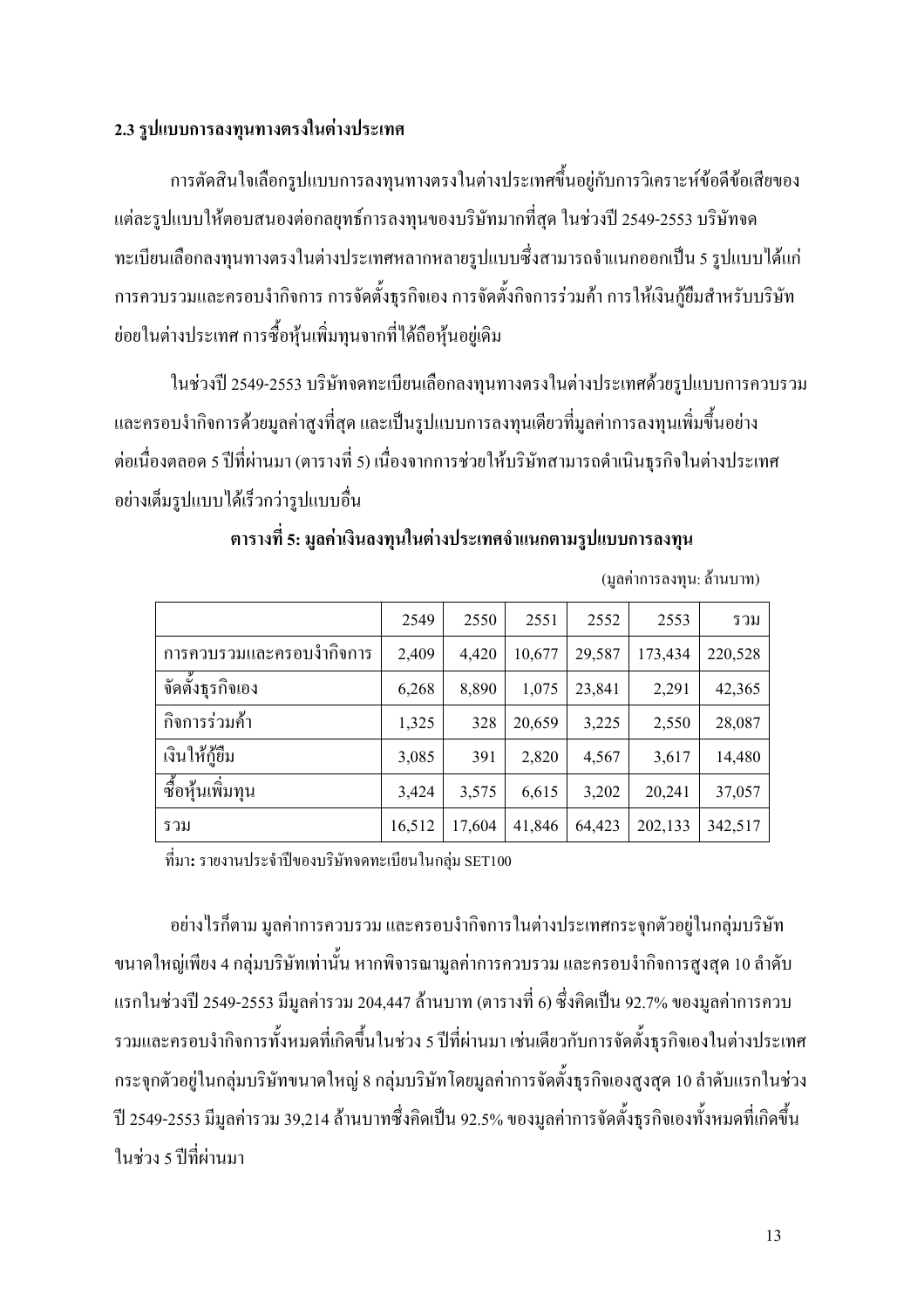### ตารางที่ 6: 10 อันดับรายการควบรวม และครอบงำกิจการในต่างประเทศสูงสุด

| ลำดับ        | กลุ่มบริษัท  | มูลค่าการลงทุน | ภูมิภาคที่ลงทุน | ปีที่ลงทุน |
|--------------|--------------|----------------|-----------------|------------|
| $\mathbf{1}$ | <b>BANPU</b> | 70,939         | ออสเตรเลีย      | 2553       |
| 2            | กลุ่ม PTT    | 68,742         | อเมริกาเหนือ    | 2553       |
| 3            | <b>TUF</b>   | 28,496         | ยุโรป           | 2553       |
| 4            | กลุ่ม PTT    | 12,212         | ออสเตรเลีย      | 2552       |
| 5            | <b>IVL</b>   | 6,106          | ยุโรป           | 2551       |
| 6            | กลุ่ม PTT    | 5,475          | ออสเตรเลีย      | 2552       |
| 7            | กลุ่ม PTT    | 4,223          | อาเซียน         | 2552       |
| 8            | <b>BANPU</b> | 3,354          | เอเชียตะวันออก  | 2549       |
| 9            | <b>IVL</b>   | 2,910          | ยุโรป           | 2550       |
| 10           | <b>IVL</b>   | 1,991          | ยุโรป           | 2552       |
|              | รวม          | 204,447        |                 |            |

(มูลค่าการลงทุน: ล้านบาท)

ที่มา: รายงานประจำปีของบริษัทจดทะเบียนในกลุ่ม SET100

สำหรับการลงทุนในต่างประเทศด้วยการจัดตั้งกิจการร่วมค้ากับบริษัทในต่างประเทศอยู่ใน ้วงจำกัดเฉพาะธุรกิจที่มีลักษณะเป็นงานโครงการที่มีสัญญาระบุระยะเวลาสิ้นสุด หรือเป้าหมายของ โครงการไว้ชัดเจน อาทิเช่น โครงการผลิตไฟฟ้า โครงการรับเหมาก่อสร้าง เป็นต้น นอกจากนี้การลงทนใน รูปแบบการให้เงินกู้ยืมสำหรับบริษัทย่อยในต่างประเทศ การซื้อหุ้นเพิ่มทุนจากที่ได้ถือหุ้นอยู่เดิมมีการ กระจายตัวในหลายบริษัทเนื่องจากเป็นการลงทุนต่อเนื่องจากที่ได้ลงทุนไว้เดิม

#### 2.4 ภูมิภาคเป้าหมายที่บริษัทจดทะเบียนไทยไปลงทุน

ในช่วงปี 2549-2553 บริษัทจดทะเบียนไทยขยายการลงทุนไปยังทุกภูมิภาคทั่วโลก หากพิจารณา ้มูลค่าการลงทุนทางตรงรายภูมิภาคจะพบว่า ออสเตรเลียเป็นภูมิภาคที่บริษัทจดทะเบียนไทยไปลงทุนด้วย ้ มูลค่าสูงที่สุด ตามด้วยอเมริกาเหนือ และอาเซียนตามลำดับ โดยการลงทุนในออสเตรเลีย และอเมริกาเหนือ ้ ส่วนใหญ่ลงทุนในรูปแบบการควบรวม และครอบงำกิจการซึ่งแตกต่างจากการลงทุนในอาเซียนที่ส่วน ใหญ่ลงทุนในรูปแบบการซื้อหุ้นเพิ่มทุน (ตารางที่ 7) เนื่องจากบริษัทจดทะเบียนมีการลงทุนในอาเซียนมา ้นานกว่าการลงทุนในภูมิภาคอื่นจึงมีการลงทุนต่อเนื่องจากที่ได้ลงทุนไว้เคิมเกิดขึ้นมากกว่าภูมิภาคอื่น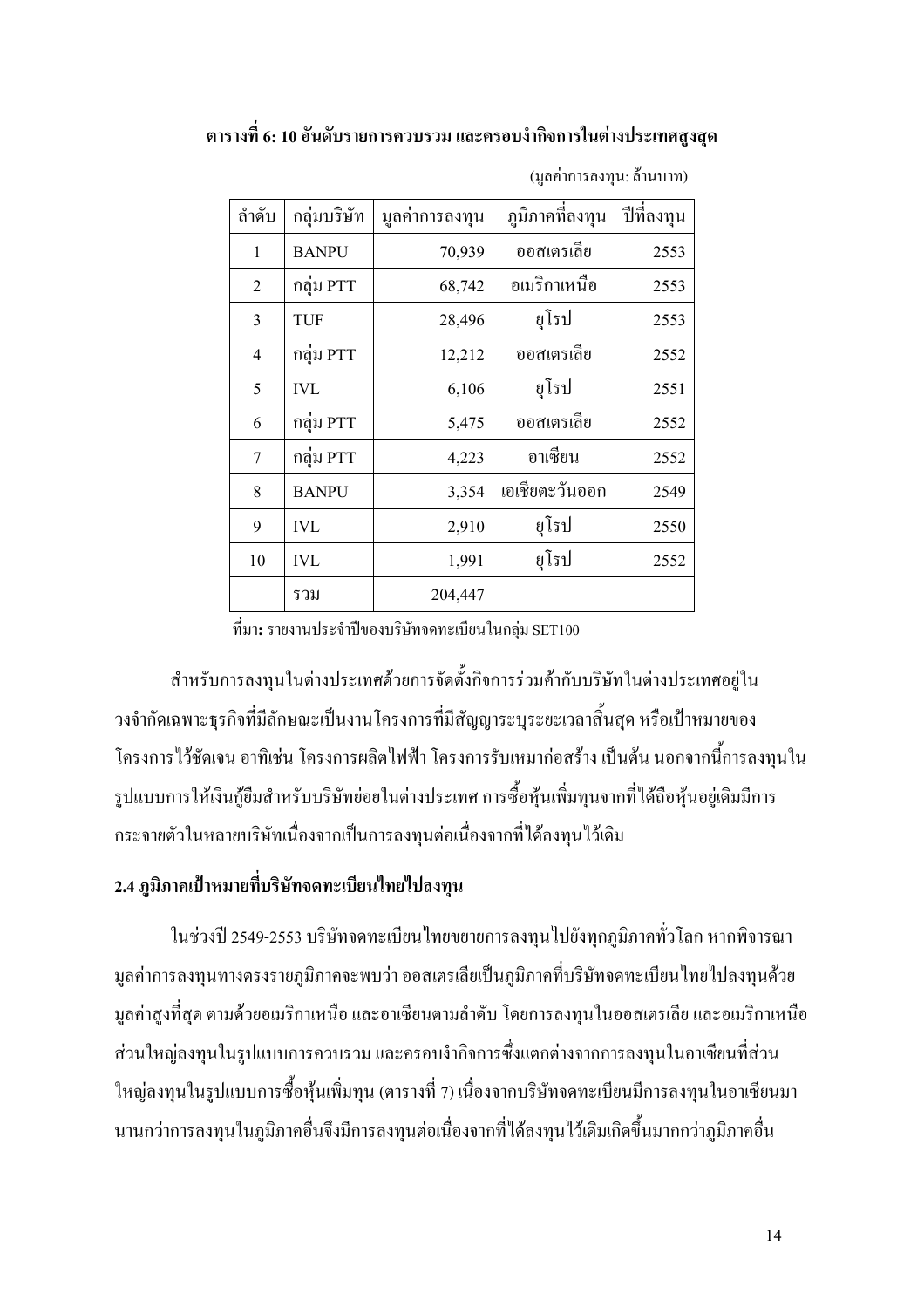### ิตารางที่ 7: มูลค่าเงินลงทุนในต่างประเทศสะสมในช่วงปี 2549-2553 ้จำแนกตามรูปแบบการลงทุน และภูมิภาคที่ลงทุน

|                | การควบรวม | จัดตั้งธุรกิจเอง         | กิจการร่วมค้า            | เงินให้กู้ขึ้ม           | ซื้อหุ้นเพิ่มทุน | รวม     |
|----------------|-----------|--------------------------|--------------------------|--------------------------|------------------|---------|
|                | และครอบงำ |                          |                          |                          |                  |         |
|                | กิจการ    |                          |                          |                          |                  |         |
| ออสเตรเลีย     | 90,006    | 15                       | -                        |                          | 127              | 90,148  |
| อเมริกาเหนือ   | 69,626    | 6,084                    | $\overline{\phantom{a}}$ | 1,251                    | (2, 439)         | 74,521  |
| อาเซียน        | 14,049    | 13,975                   | 12,371                   | 9,533                    | 22,185           | 72,113  |
| เอเชียตะวันออก | 4,661     | 21,571                   | 15,552                   | 1,307                    | 14,107           | 57,197  |
| ยุโรป          | 40,992    | 350                      | 121                      | 1,969                    | 946              | 44,378  |
| เอเชียใต้      | 589       | 350                      | 35                       | 237                      | 2,131            | 3,342   |
| แอฟริกา        | 606       | $\overline{\phantom{a}}$ | -                        | $\overline{\phantom{a}}$ | ۰                | 606     |
| ตะวันออกกลาง   | -         | 21                       | 7                        | 183                      |                  | 211     |
| รวม            | 220,528   | 42,365                   | 28,087                   | 14,480                   | 37,057           | 342,517 |

(มลค่าการลงทน: ล้านบาท)

ที่มา: รายงานประจำปีของบริษัทจดทะเบียนในกลุ่ม SET100

้จากรูปแบบการลงทุนดังกล่าว การลงทุนในอาเซียนเกิดขึ้นอย่างต่อเนื่องมากกว่าในภูมิภาคอื่น ้ตลอดช่วง 5 ปีที่ผ่านมา ในขณะที่มูลค่าการลงทุนในออสเตรเลีย อเมริกาเหนือ และยุโรปเป็นการลงทุน ึ ขนาดใหญ่เพียงครั้งเดียวตามโอกาสทางธุรกิจโดยเฉพาะในปี 2553 มูลค่าการลงทุนสูงขึ้นอย่างก้าวกระโดด ิจากปีก่อน (ตารางที่ 8) เนื่องจากรายการลงทุนที่มีมูลค่าสูงของบริษัทจดทะเบียนขนาดใหญ่เพียง 3 แห่ง ใด้แก่ การลงทุนเหมืองถ่านหินของ บมจ.บ้านปูในออสเตรเลีย การลงทุนในธุรกิจขุดเจาะก๊าซธรรมชาติ ของ บมจ.ปตท.สำรวจและผลิตปีโตรเลียมในแคนาดา และการลงทุนในธุรกิจผลิตอาหารทะเลบรรจุ ึกระป้องของ บมจ. ใทยยูเนี่ยน โฟรเซ่นโปรดักส์ในหลายประเทศในยุโรป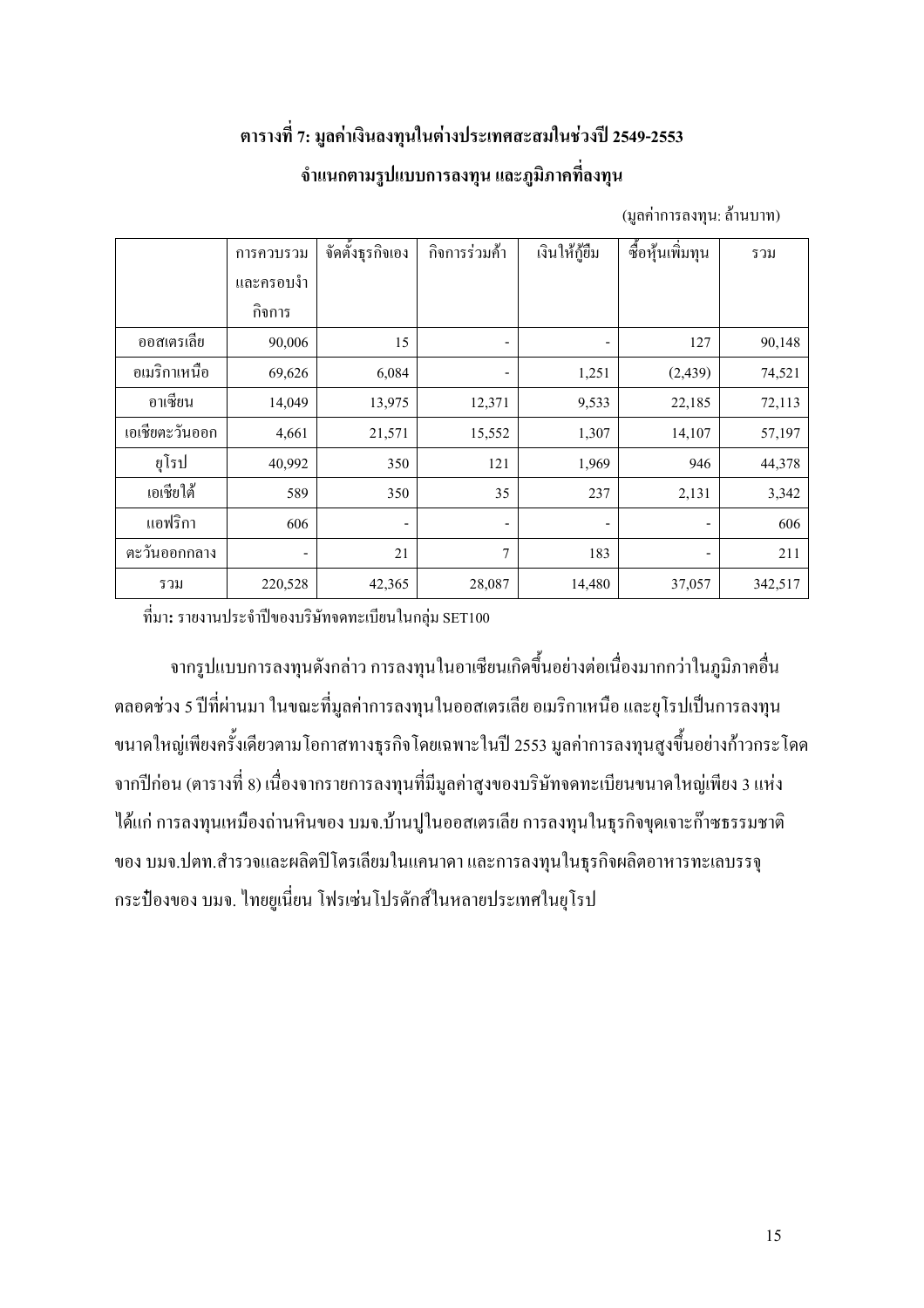#### ี ตารางที่ 8: มูลค่าเงินลงทุนในต่างประเทศ จำแนกตามภูมิภาคที่ลงทุน

(มูลค่าการลงทุน: ล้านบาท)

|                | 2549   | 2550   | 2551   | 2552                     | 2553    | รวม     |
|----------------|--------|--------|--------|--------------------------|---------|---------|
| ออสเตรเลีย     | -      | -      | 660    | 18,549                   | 70,939  | 90,148  |
| อเมริกาเหนือ   | 1,435  | 5,214  | 366    | (1,879)                  | 69,386  | 74,521  |
| อาเซียน        | 10,006 | 5,534  | 14,555 | 22,872                   | 19,147  | 72,113  |
| เอเชียตะวันออก | 3,430  | 2,424  | 17,845 | 20,335                   | 13,163  | 57,197  |
| ยุโรป          | 998    | 3,051  | 7,667  | 3,474                    | 29,190  | 44,378  |
| เอเชียใต้      | 643    | 1,297  | 325    | 1,022                    | 55      | 3,342   |
| แอฟริกา        | -      | -      | 379    | $\overline{\phantom{a}}$ | 226     | 606     |
| ตะวันออกกลาง   | -      | 85     | 48     | 51                       | 27      | 211     |
| รวม            | 16,512 | 17,604 | 41,846 | 64,423                   | 202,133 | 342,517 |

ที่มา: รายงานประจำปีของบริษัทจดทะเบียนในกลุ่ม SET100

หากพิจารณาเฉพาะการลงทุนทางตรงในอาเซียน บริษัทจดทะเบียนในอุตสาหกรรมพลังงานมีการ ้ลงทุนในอาเซียนมากที่สุดโดยมีมูลค่าเงินลงทุนสะสมในช่วงปี 2549-2553 รวม 32,317 ล้านบาท คิดเป็น 45% ของมูลค่าเงินลงทุนสะสมในอาเซียนทั้งหมด ตามด้วยกลุ่มขนส่ง และโลจิสติกส์ และกลุ่มพัฒนา อสังหาริมทรัพย์ที่มีสัดส่วนเงินลงทุนในอาเซียน 22% และ 11% ของมูลค่าเงินลงทุนสะสมในอาเซียน ในช่วงปี 2549-2553 ตามลำดับ (ภาพที่ 10) ทั้งนี้เงินลงทุนส่วนใหญ่ของกลุ่มพัฒนาอสังหาริมทรัพย์เป็น รายการลงทุนของบริษัทจดทะเบียนที่ประกอบธุรกิจรับเหมาก่อสร้าง

ี ประเทศสมาชิกอาเซียนที่บริษัทจดทะเบียนไปลงทุนมากที่สุดในช่วง 5 ปีที่ผ่านมาคือ สิงคโปร์ ้ด้วยมูลค่าการลงทุนสะสม 22,004 ล้านบาท คิดเป็น 31% ของมูลค่าการลงทุนสะสมในอาเซียนในช่วงปี 2549-2553 โดยส่วนใหญ่เป็นการลงทุนของบริษัทในกลุ่มขนส่ง และโลจิสติกส์ ส่วนประเทศผู้รับการ ิลงทุนจากบริษัทจดทะเบียนเป็นลำดับที่ 2 คือ สาธารณรัฐประชาธิปไตยประชาชนลาวด้วยมูลค่าการลงทุน ิสะสม 18,802 ล้านบาท คิดเป็น 26% ของมลค่าการลงทนสะสมในอาเซียนในช่วงปี 2549-2553 โดยส่วน ใหญ่เป็นการลงทุนของบริษัทในกลุ่มพลังงาน (ภาพที่ 11)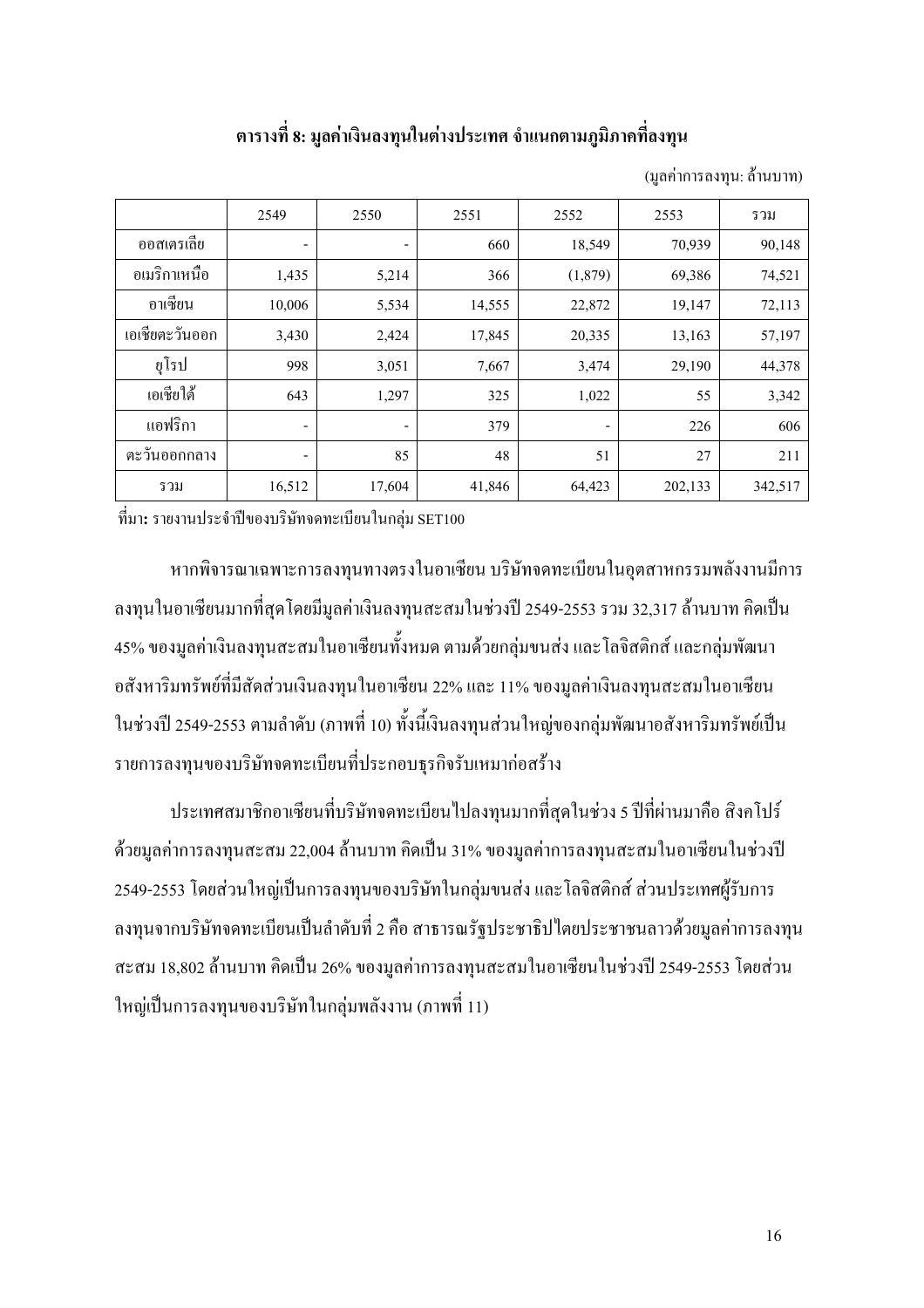

ที่มา: รายงานประจำปีของบริษัทจคทะเบียนในกลุ่ม SET100

 $\overline{a}$ 

#### 2.5 ผลประกอบการของบริษัทจดทะเบียนจากการลงทุนในต่างประเทศ

จากรายงานทางการเงินของบริษัทจดทะเบียน 29 แห่งที่มีการลงทุนในต่างประเทศ และแสดง ข้อมูลรายใด้จากธุรกิจในต่างประเทศ<sup>ว</sup>แสดงให้เห็นว่าการลงทุนในต่างประเทศของบริษัทจดทะเบียนส่งผล ให้บริษัทจดทะเบียนมีความสมดุลด้านแหล่งรายได้มากขึ้น สามารถลดการพึ่งพาแหล่งรายได้จากธุรกิจ ภายในประเทศลง โดยสัดส่วนรายใด้จากธุรกิจในต่างประเทศต่อรายใด้รวมสูงขึ้นอย่างต่อเนื่องจาก 41% ในปี 2549 เป็น 52% ในปี 2553 (ตารางที่ 9)

นอกจากนี้ในช่วงปี 2549-2553 รายใค้จากธุรกิจในต่างประเทศเพิ่มขึ้นอย่างต่อเนื่อง โคยรายใค้จาก ธุรกิจในต่างประเทศมีอัตราการเติบโตเฉลี่ย 16.7% ต่อปีในช่วง 5 ปีที่ผ่านมาซึ่งสูงกว่าอัตราการเติบโตของ รายใด้จากธุรกิจในประเทศไทยของบริษัทที่ลงทุนในต่างประเทศที่เติบโตเฉลี่ย 4.4% ต่อปีและสูงกว่าอัตรา การเติบโตของรายใด้ของบริษัทจดทะเบียนทั้งหมดในตลาดหลักทรัพย์ใทยที่เติบโตเฉลี่ย 8.0% ต่อปี (ภาพ  $\vec{\hat{\eta}}$  12)

 $^{\rm 2}$ รายใด้จากธุรกิจในต่างประเทศที่เกิดจากส่วนงานในต่างประเทศที่แสดงในงบการเงินรวม โดยใม่รวมรายใด้จากการ ส่งออก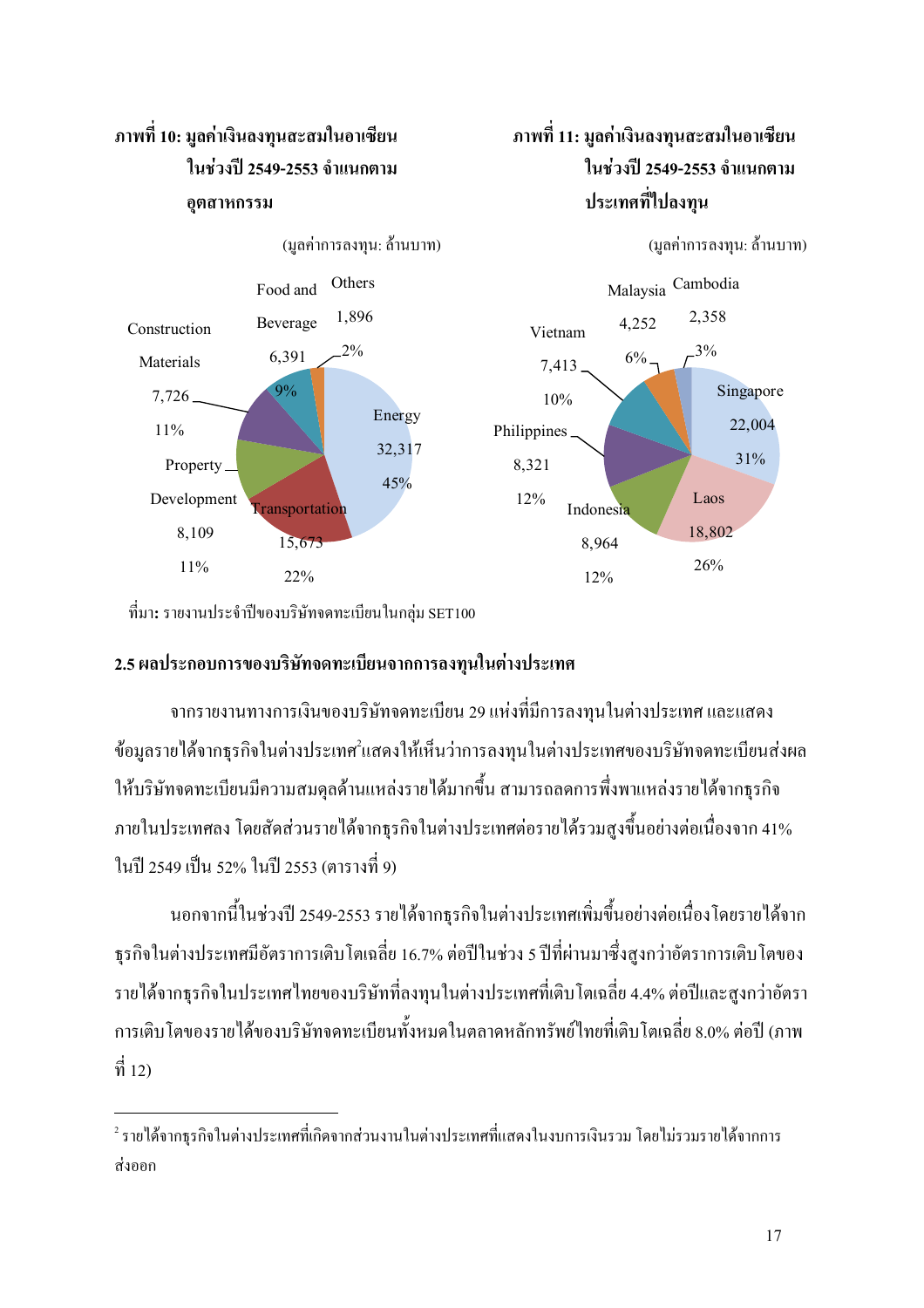#### ตารางที่ 9: รายใด้จากธุรกิจในต่างประเทศของบริษัทจดทะเบียน

(รายได้: ถ้านบาท)

|                               | รายใค้จากธุรกิจในต่างประเทศ |         |         |         |         |        | สัดส่วนรายใด้จากธุรกิจในต่างประเทศ<br>ต่อรายใด้รวม |      |      |      |  |
|-------------------------------|-----------------------------|---------|---------|---------|---------|--------|----------------------------------------------------|------|------|------|--|
|                               | 2549                        | 2550    | 2551    | 2552    | 2553    | 2549   | 2550                                               | 2551 | 2552 | 2553 |  |
| Energy                        | 33,413                      | 37,812  | 54,855  | 68,684  | 94,221  | 35%    | 40%                                                | 41%  | 47%  | 54%  |  |
| Food and Agribusiness         | 93,518                      | 105,523 | 169,792 | 170,929 | 214,796 | 36%    | 37%                                                | 50%  | 51%  | 53%  |  |
| Petrochemical                 | 9,709                       | 23,422  | 37,317  | 68,753  | 86,198  | 82%    | 92%                                                | 89%  | 85%  | 86%  |  |
| <b>Property Development</b>   | 13,375                      | 20,405  | 14,062  | 21,401  | 24,148  | 17%    | 25%                                                | 17%  | 26%  | 28%  |  |
| <b>Construction Materials</b> | 96,998                      | 2,251   | 109,426 | 94,146  | 128,692 | 32%    | 32%                                                | 33%  | 33%  | 34%  |  |
| <b>Electronic Components</b>  | 132,718                     | 144,487 | 171,050 | 136,042 | 159,309 | $88\%$ | 89%                                                | 89%  | 81%  | 79%  |  |
| <b>ICT</b>                    | 3,858                       | 4,600   | 3,701   | 3,522   | 3,864   | 10%    | 14%                                                | 16%  | 14%  | 17%  |  |
| IMM*                          | 3,943                       | 3,834   | 4,456   | 4,537   | 6,791   | 62%    | 61%                                                | 63%  | 65%  | 54%  |  |
| รวม                           | 387,533                     | 442,334 | 564,659 | 568,013 | 718,019 | 41%    | 44%                                                | 49%  | 50%  | 52%  |  |

\*IMM หมายถึง Industrial Materials & Machinery

ที่มา**:** รายงานประจำปีของบริษัทจคทะเบียนในกลุ่ม SET100



### ภาพที่ 12: เปรียบเทียบอัตราการเติบโตของรายได้

ที่มา: รายงานประจำปีของบริษัทจดทะเบียนในกลุ่ม SET100

รายงานทางการเงินของธุรกิจในต่างประเทศข้างต้นแสดงให้เห็นว่าผลประกอบการจากธุรกิจใน ต่างประเทศมีความสำคัญต่อผลประกอบการ โดยรวมของบริษัทจดทะเบียนที่มีการลงทุนในต่างประเทศ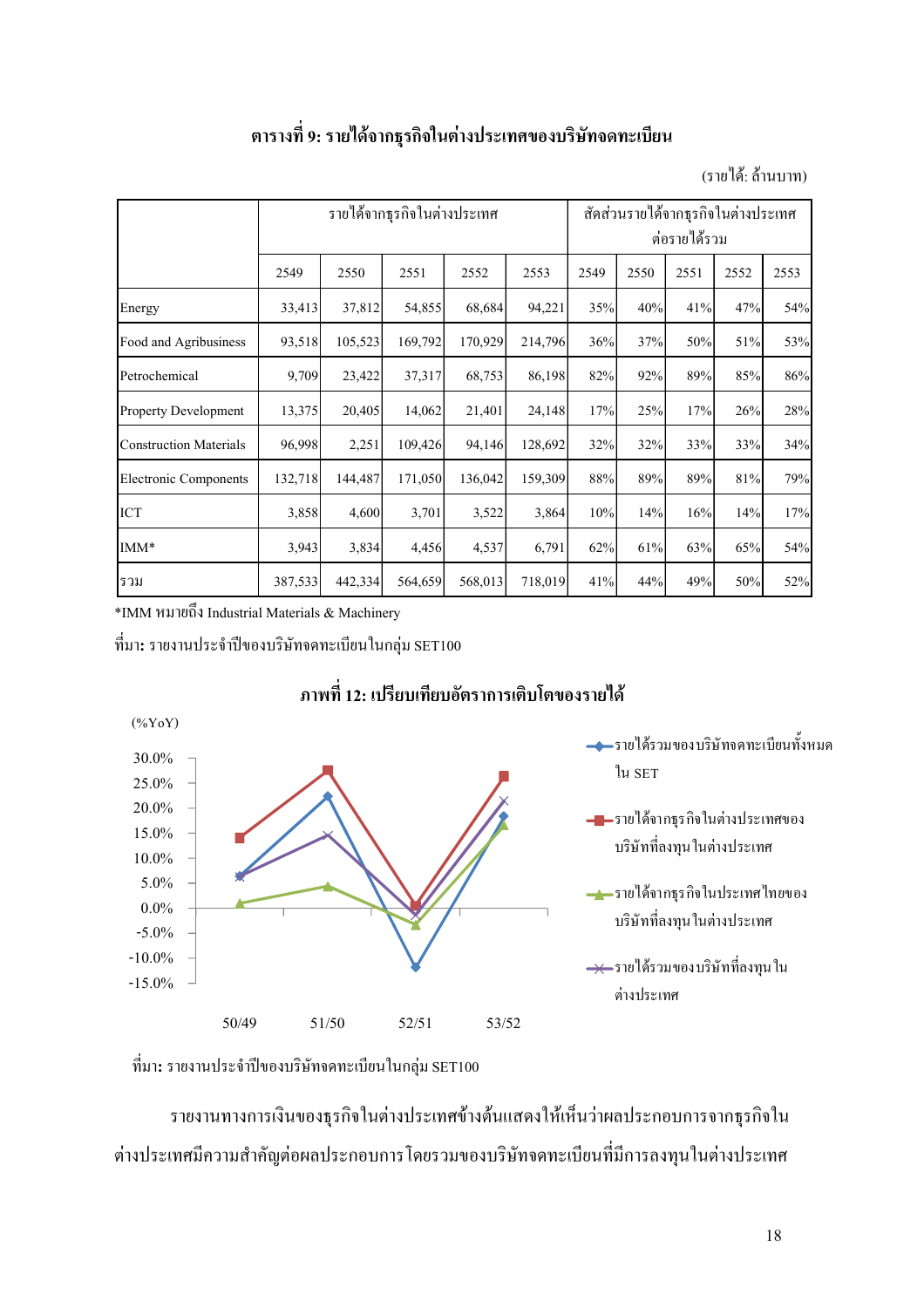้มากขึ้น แม้ในช่วงวิกฤตเศรษฐกิจในสหรัฐอเมริกาในช่วงปี 2551-2553 ที่ส่งผลให้เศรษฐกิจโลกหดตัว และ ผลประกอบการของบริษัทจดทะเบียนไทยส่วนใหญ่ปรับตัวลดลง แต่รายได้จากธุรกิจในต่างประเทศของ ้ บริษัทจดทะเบียนยังคงเติบโตในช่วงเวลาดังกล่าว และในจำนวนบริษัทจดทะเบียน 45 แห่งที่ลงทุนใน ต่างประเทศ มีบริษัท 2 แห่งที่ทั้งรายได้รวม และอัตราผลตอบแทนต่อผู้ถือหุ้น (ROE) เพิ่มขึ้น 3 ปีติดต่อกัน ได้แก่ บมจ.อินโครามา เวนเจอร์ส และบมจ.เจริญโภคภัณฑ์อาหาร ซึ่งเป็นกรณีตัวอย่างที่มีความโดดเด่น ด้านการลงทุนทางตรงในต่างประเทศซึ่งเป็นกลยุทธ์หนึ่งที่ส่งผลให้บริษัทมีภูมิคุ้มกันที่ดีในภาวะวิกฤต เศรษจกิจโลก

### ึกล่องที่ 1: กรณีตัวอย่างที่ 1 บมจ.อินโดรามาเวนเจอร์ส

็บมจ.อินโครามาเวนเจอร์สประกอบธุรกิจผลิตและจำหน่ายเม็ดพลาสติก ปัจจุบันบริษัท ลงทุนใน 10 ประเทศใน 4 ภูมิภาคได้แก่ อาเซียน เอเชียตะวันออก ยุโรป และอเมริกาเหนือ ในช่วง ปี 2549-2553 บริษัทมีการควบรวมกิจการบริษัทอื่นที่ประกอบธุรกิจเดียวกัน หรือการควบรวม ้กิจการในแนวนอน (horizontal integration) ในหลายประเทศในยุโรป ตลอดจนก่อตั้งโรงงานผลิต ้เม็ดพลาสติกในสหรัฐอเมริกา และจีนเพื่อผลิต และขยายตลาดในภูมิภาคที่เข้าไปลงทุน โดยมูลค่า ิการลงทุนทางตรงในต่างประเทศสะสมในช่วงปี 2549-2553 รวม 19,192 ล้านบาท

การลงทุนทางตรงในต่างประเทศในรูปแบบดังกล่าวส่งผลให้บริษัทมีรายได้จากธุรกิจใน ต่างประเทศเติบโตอย่างก้าวกระโดดจาก 9.709 ล้านบาทในปี 2549 เป็น 86.198 ล้านบาทในปี 2553 ซึ่งเติบโตในอัตราเฉลี่ย 77.5% ต่อปี และอัตราผลตอบแทนต่อผู้ถือหุ้น (ROE) เพิ่มขึ้นจาก 18.3% ในปี 2549 เป็น 42.9% ในปี 2553

ึภาพที่ 13: ตัวอย่างรายการลงทุนของ บมจ. อินโครามาเวนเจอร์สในช่วงปี 2549-2553

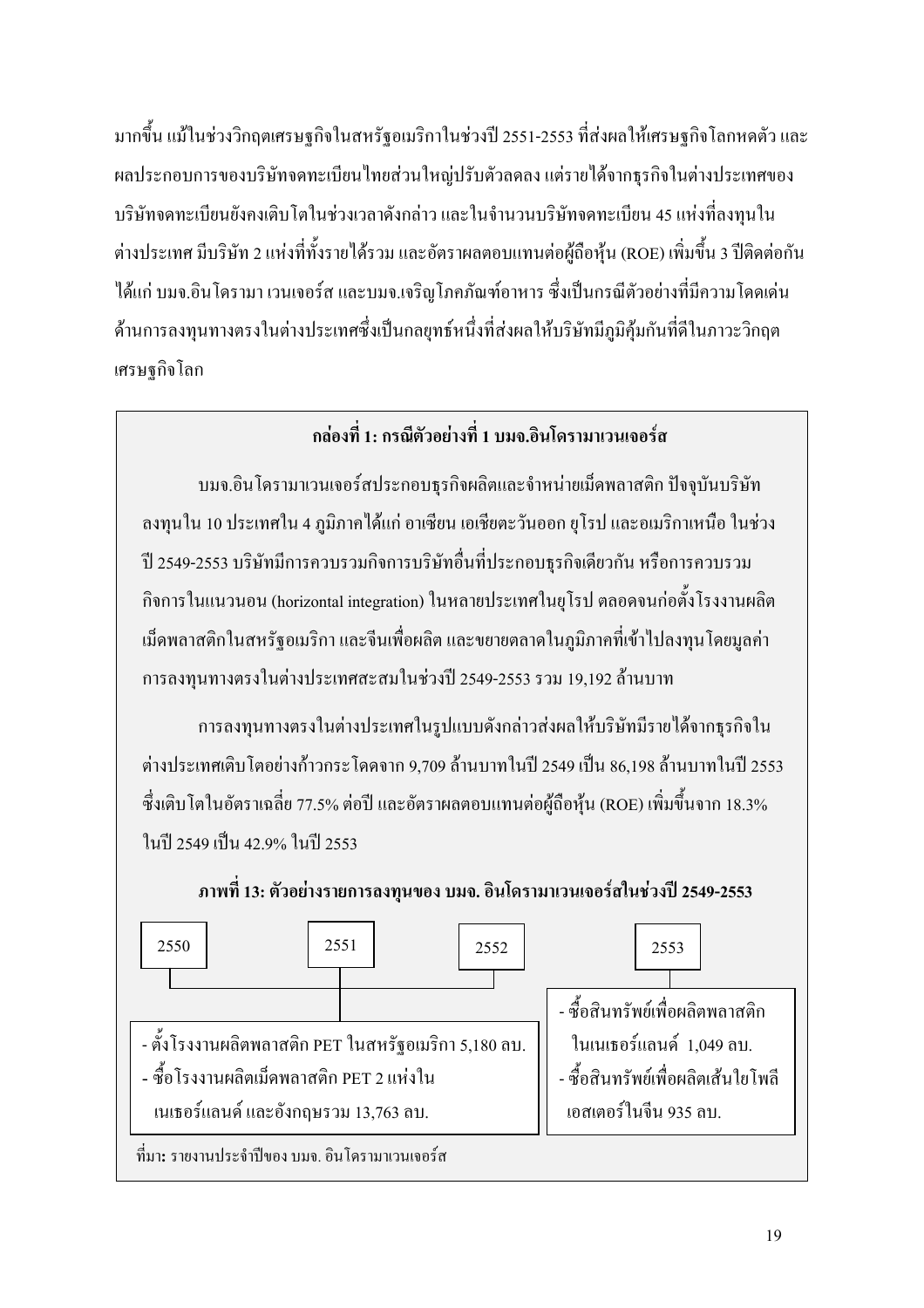|                                                 | 2549   | 2553    |  |
|-------------------------------------------------|--------|---------|--|
| สินทรัพย์รวม (ลบ.)                              | 14,474 | 78,004  |  |
| สินทรัพย์ในต่างประเทศ (ลบ.)                     | 6,971  | 33,657  |  |
| รายได้รวม (ลบ.)                                 | 11,913 | 100,652 |  |
| รายได้จากต่างประเทศ (ถบ.)                       | 9,709  | 86,198  |  |
| สัดส่วนรายใด้จากต่างประเทศ                      | 81.5%  | 85.6%   |  |
| กำไรสุทธิ (ลบ.)                                 | 784    | 10,560  |  |
| D/E                                             | 2.17   | 1.42    |  |
| <b>ROE</b>                                      | 18.3%  | 42.9%   |  |
| Market capitalization (all.)                    | 10,090 | 250,304 |  |
| <b>PBV</b>                                      | 2.32   | 10.34   |  |
| อัตราการเติบโตของรายใด้จากต่างประเทศเฉลี่ยต่อปี | 77.5%  |         |  |

### ึกล่องที่ 2: กรณีตัวอย่างที่ 2 บมจ.เจริญโภคภัณฑ์อาหาร

้บมจ.เจริญโภคภัณฑ์อาหารเป็นบริษัทในเครือเจริญโภคภัณฑ์ ประกอบธุรกิจด้าน ึการเกษตรอุตสาหกรรมและอาหารครบวงจร บริษัทมีการลงทุนในต่างประเทศตั้งแต่ก่อนปี 2549 ปัจจุบันมีการลงทุนใน 16 ประเทศใน 6 ภูมิภาคใด้แก่ อาเซียน เอเชียตะวันออก เอเชียใต้ ยุโรป อเมริกาเหนือ และแอฟริกา ในช่วงปี 2549-2553 บริษัทมีมูลค่าการลงทุนในต่างประเทศสุทธิ 1,481 ้ด้านบาทโดยในจำนวนนี้รวมการขายธุรกิจค้าปลีกในจีน และลดสัดส่วนการถือหุ้นในธุรกิจค้า ผลิตภัณฑ์อาหารในสหรัฐอเมริกา นอกจากนี้ในช่วง 5 ปีที่ผ่านมาบริษัทลงทุนในรูปแบบการซื้อ หุ้นเพิ่มทุนในกิจการเคิมที่เคยลงทุนไว้แล้วโคยมีวัตถุประสงค์เพื่อสร้างกระบวนการผลิตอาหารที่ ้ ครบวงจรในทุกประเทศที่ไปลงทุนตั้งแต่การผลิตอาหารสัตว์ เลี้ยงสัตว์ การผลิตอาหารแปรรูป และ ึการจัดจำหน่ายผลิตภัณฑ์ การลงทุนทางตรงในต่างประเทศในรูปแบบดังกล่าวส่งผลให้บริษัทมี ้รายได้จากธุรกิจในต่างประเทศเติบโตในอัตราเฉลี่ย 20% ต่อปี และอัตราผลตอบแทนต่อผู้ถือหุ้น (ROE) เพิ่มขึ้นจาก 5.9% ในปี 2549 เป็น 24.6% ในปี 2553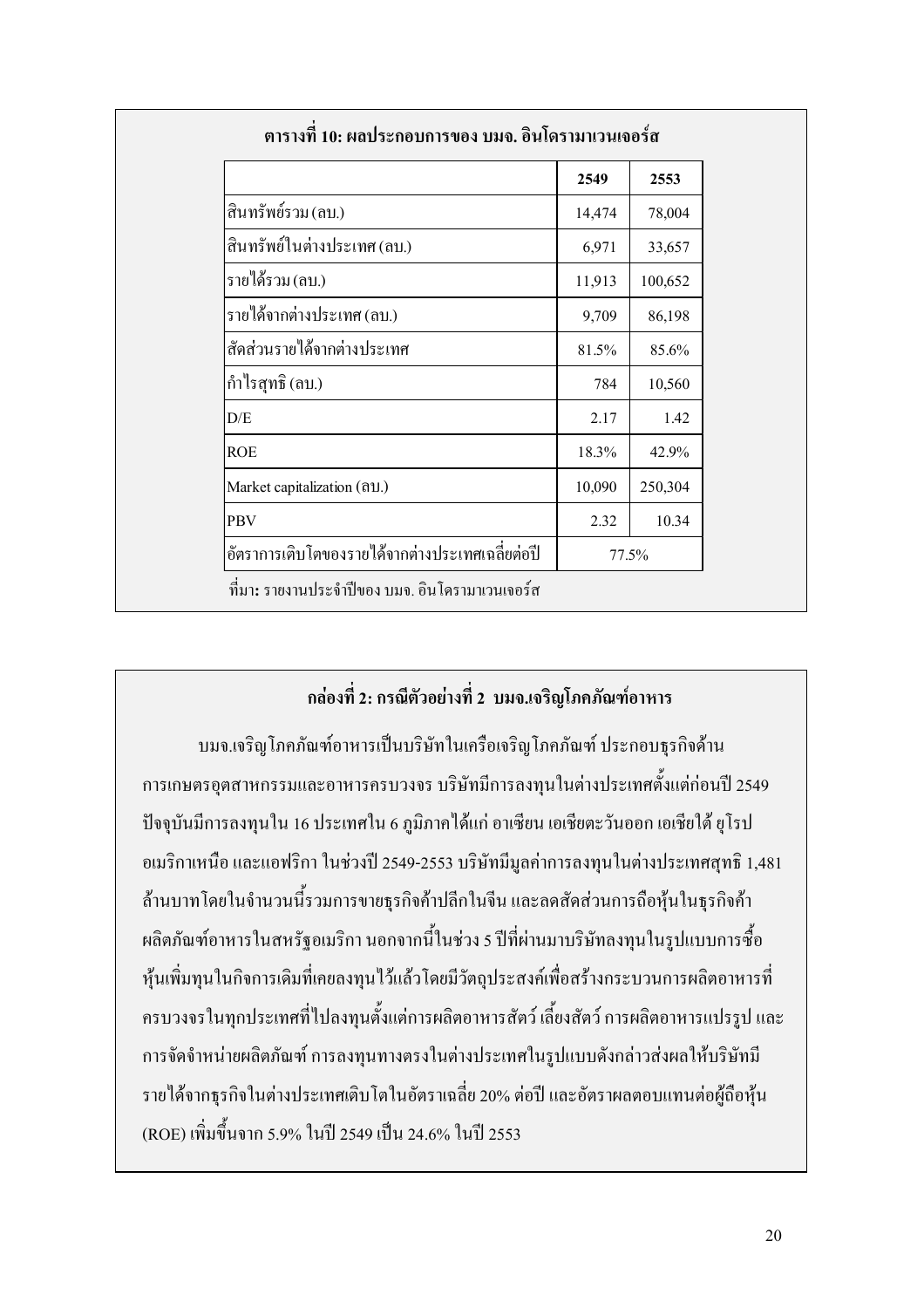

ที่มา: รายงานประจำปีของ บมจ. เจริญโภคภัณฑ์อาหาร

#### ี ตารางที่ 11: ผลประกอบการของ บมจ. เจริญโภคภัณฑ์อาหาร

|                                                 | 2549    | 2553    |  |
|-------------------------------------------------|---------|---------|--|
| สินทรัพย์รวม (ลบ.)                              | 95,734  | 126,320 |  |
| สินทรัพย์ถาวรในต่างประเทศ (ลบ.)                 | 4,282   | 10,733  |  |
| รายได้รวม (ลบ.)                                 | 127,535 | 195,053 |  |
| รายใด้จากต่างประเทศ (ลบ.)                       | 38,261  | 78,411  |  |
| สัดส่วนรายใด้จากต่างประเทศ                      | 30.0%   | 40.2%   |  |
| กำไรสุทธิ (ลบ.)                                 | 2,510   | 13,562  |  |
| D/E                                             | 1.26    | 1.12    |  |
| ROE                                             | 5.9%    | 24.6%   |  |
| Market capitalization (611.)                    | 37,600  | 185,742 |  |
| PBV                                             | 0.88    | 3.05    |  |
| อัตราการเติบโตของรายใด้จากต่างประเทศเฉลี่ยต่อปี |         |         |  |
|                                                 | 20.0%   |         |  |

้ที่มา: รายงานประจำปีของ บมจ. เจริญโภคภัณฑ์อาหาร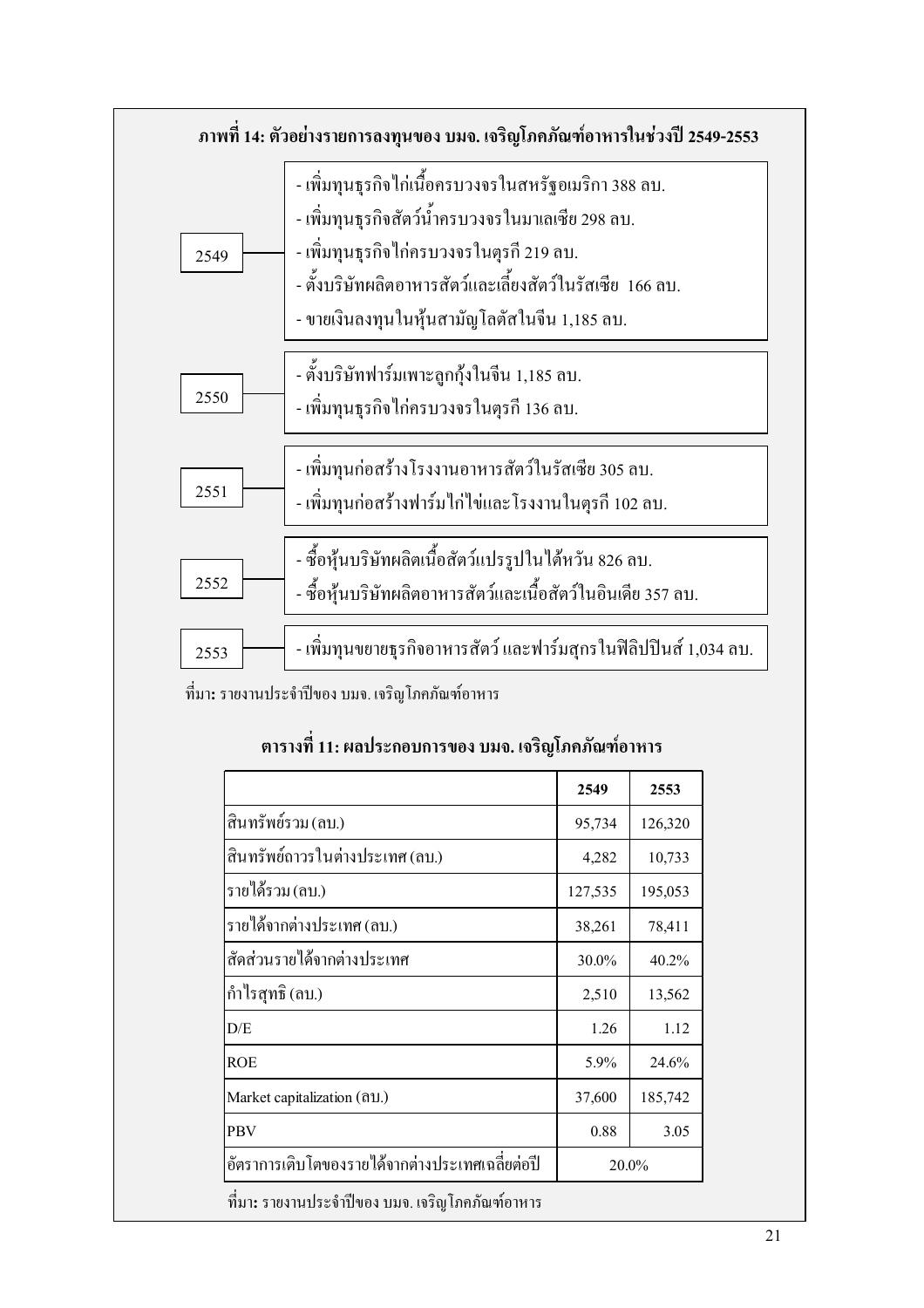### ึกล่องที่ 3: สรุปประเด็นสำคัญจากการศึกษาภาวะการลงทุนในต่างประเทศของไทย และการลงทุน ในต่างประเทศของบริษัทจดทะเบียนไทยในกลุ่ม SET100 ในช่วงปี 2549-2553

- 1. ภาคเอกชนไทยลงทุนในต่างประเทศเพิ่มขึ้นอย่างต่อเนื่องแต่ยังอยู่ในระดับต่ำมากเมื่อ เทียบกับประเทศอื่นๆ ในอาเซียนส่งผลให้ไทยเสียโอกาสในการสร้างผลตอบแทนจากข้อ ใด้เปรียบโดยเปรียบเทียบ (comparative advantage) ในต่างประเทศ
- ่ 2. บริษัทจดทะเบียนไทยลงทนในต่างประเทศเพิ่มขึ้นอย่างต่อเนื่องแต่อย่ในวงจำกัด
	- ้มูลค่าการลงทุนรวมในปี 2553 เพิ่มขึ้นอย่างก้าวกระ โดด แต่ 68% ของมูลค่าการ  $\bullet$ ลงทุนรวมเกิดจากบริษัทขนาดใหญ่ในกลุ่ม SET 10 เพียง 2 แห่ง
	- ่ 63% ของมลค่าการลงทนรวมในช่วง 5 ปีที่ผ่านมาเกิดจากบริษัทใน อุตสาหกรรมพลังงาน
	- ่ การควบรวมและครอบงำกิจการเป็นรูปแบบการลงทุนที่มีมูลค่าสูงที่สุด แต่ ่ 93% ของมูลค่าการควบรวมและครอบงำกิจการในช่วง 5 ปีที่ผ่านมาเกิดจาก บริษัทขนาดใหญ่ในกลุ่ม SET 10 เพียง 4 แห่ง
	- ภูมิภาคที่มีมูลค่าการลงทุนสูงสุด 2 ลำดับแรก และเพิ่มขึ้นอย่างก้าวกระ โดดใน ปี 2553 ใด้แก่ ออสเตรเลีย และอเมริกาเหนือ แต่ 85% ของมูลค่าการลงทุนรวม ใน 2 ภูมิภาคในปี 2553 เกิดจากบริษัทขนาดใหญ่ในกลุ่ม SET 10 เพียง 2 แห่ง
	- การลงทุนในอาเซียนเป็นการขยายธุรกิจต่อเนื่องซึ่งแตกต่างจากในภูมิภาคอื่นที่ เป็นการลงทุนขนาดใหญ่เพียงครั้งเดียวตามโอกาสทางธุรกิจ
- 3. บริษัทจคทะเบียนมีความสมดุลด้านแหล่งรายได้มากขึ้นจากรายได้จากธุรกิจใน ต่างประเทศ และสัดส่วนรายได้จากต่างประเทศต่อรายได้รวมเติบโตอย่างต่อเนื่อง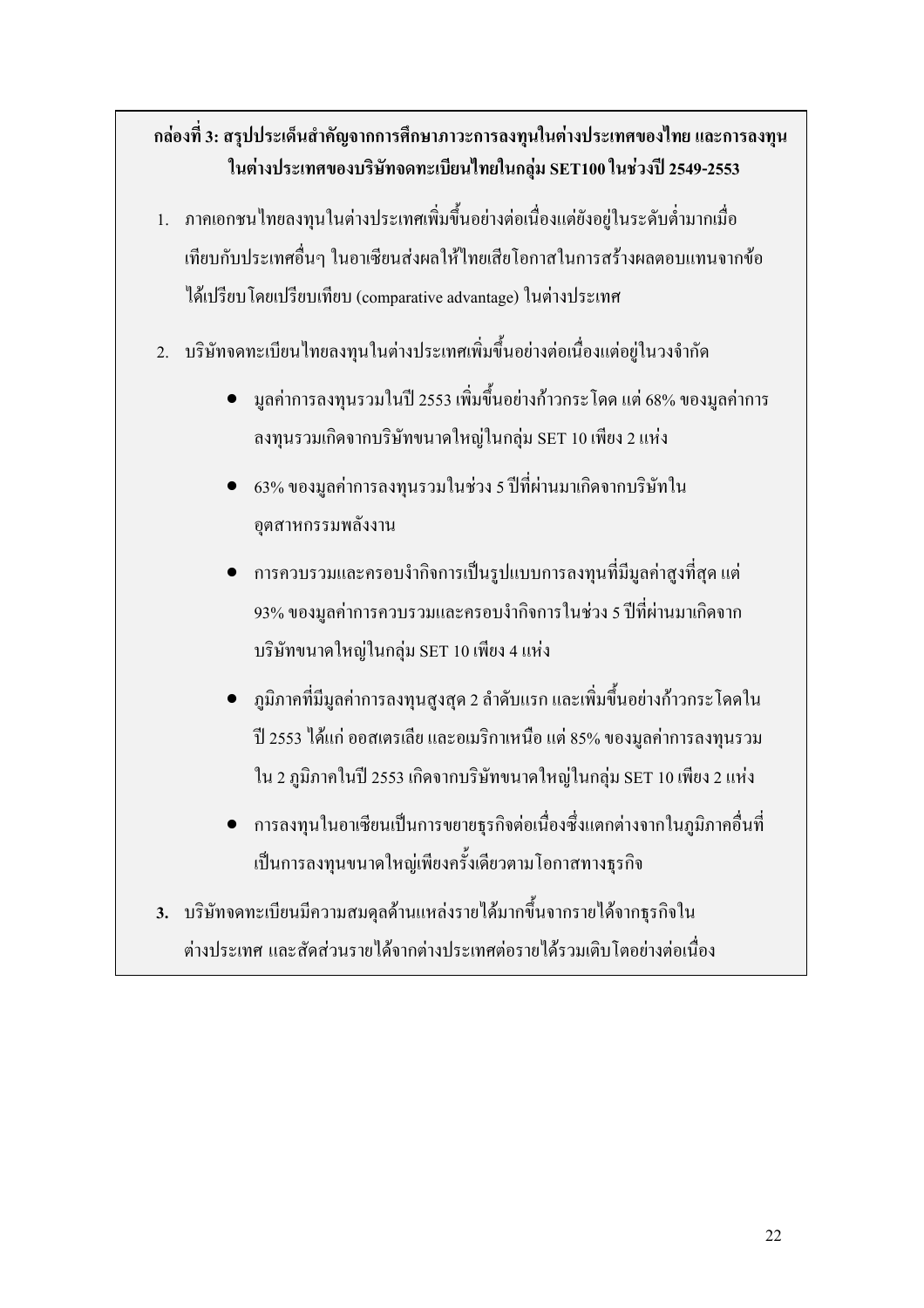### ิบทที่ 3: สาเหตุที่บริษัทจดทะเบียนไทยลงทุนทางตรงในต่างประเทศ ในระดับต่ำ และกระจุก ตัวในบริษัทขนาดใหญ่

ิภาวะการลงทุนทางตรงในต่างประเทศของบริษัทจดทะเบียนไทยในช่วงปี 2549-2553 ที่อยู่ใน ระดับต่ำส่งผลให้เศรษฐกิจไทยเสียโอกาสในการสร้างผลตอบแทนที่สูงขึ้นจากความแตกต่างระหว่าง ประเทศที่มีข้อได้เปรียบโดยเปรียบเทียบ (comparative advantage) นอกจากนี้การเปลี่ยนแปลงโครงสร้าง ทางเศรษฐกิจระหว่างประเทศครั้งสำคัญที่กำลังจะเกิดขึ้นภายหลังจากการรวมกลุ่มประชาคมเศรษฐกิจ ้อาเซียนจะสร้างความเชื่อมโยงของภาคเศรษฐกิจจริงและตลาดทุนระหว่างประเทศมากขึ้น แต่จากภาวะการ ิลงทุนทางตรงในต่างประเทศของบริษัทจดทะเบียนไทยในช่วง 5 ปีที่ผ่านมาที่การลงทุนทางตรงใน ้ต่างประเทศยังอยู่ในระดับต่ำ และกระจุกตัวอยู่ในบริษัทขนาดใหญ่สะท้อนให้เห็นว่าธุรกิจไทยส่วนใหญ่ อาจจะยังขาดความสามารถในการแข่งขันด้านการลงทุนที่จะทำให้ธุรกิจเติบโตอย่างยั่งยืนได้ภายใต้การ เปลี่ยนแปลงโครงสร้างทางเศรษฐกิจระหว่างประเทศดังกล่าว

้ความเข้าใจถึงสาเหตุที่บริษัทจดทะเบียนไทยลงทุนทางตรงในต่างประเทศในระดับต่ำ และกระจุก ตัวในบริษัทขนาดใหญ่จะนำไปส่การกำหนดนโยบายการส่งเสริมการลงทนในต่างประเทศเชิงรกเพื่อเร่ง ิสร้างขีดความสามารถในการแข่งขันของธุรกิจไทย จากการรวบรวมข้อมูลจากงานศึกษาที่เกี่ยวข้อง<sup>3</sup> ี สามารถสรุปสาเหตุสำคัญ 4 ประเด็นดังนี้

- ี สาเหตุที่ 1 ขาดข้อมูลเกี่ยวกับประเทศเป้าหมายจึงประเมินว่าสภาพแวดล้อมการประกอบธุรกิจใน าโระเทศไทยที่มีความได้เปรียบต่างประเทศ
- ี สาเหตุที่ 2 ขาดแรงจูงใจในการลงทุนเพราะผลตอบแทนจากการประกอบธุรกิจในประเทศไทยสูง กว่าต่างประเทศ

ี สาเหตที่ 3 บริษัทจดทะเบียนในประเทศขาดตัวกลางในการเชื่อมโยงกับบริษัทต่างประเทศ ี สาเหตุที่ 4 กฎเกณฑ์ด้านภาษี ไม่เอื้อต่อการลงทุนในต่างประเทศโดยเฉพาะภาษีซ้ำซ้อน

 $^3$  ยทธศาสตร์การส่งเสริมการลงทนไทยในต่างประเทศ, วาสนา มทตานนท์, มกราคม 2553 ประเด็นปัญหา อปสรรค และข้อเสนอแนะเกี่ยวกับการจัดเก็บภาษีเงิน ได้บนเงิน ได้จากการลงทนในต่างประเทศ, สมาคมบริษัทจดทะเบียนใทย, มิถนายน 2553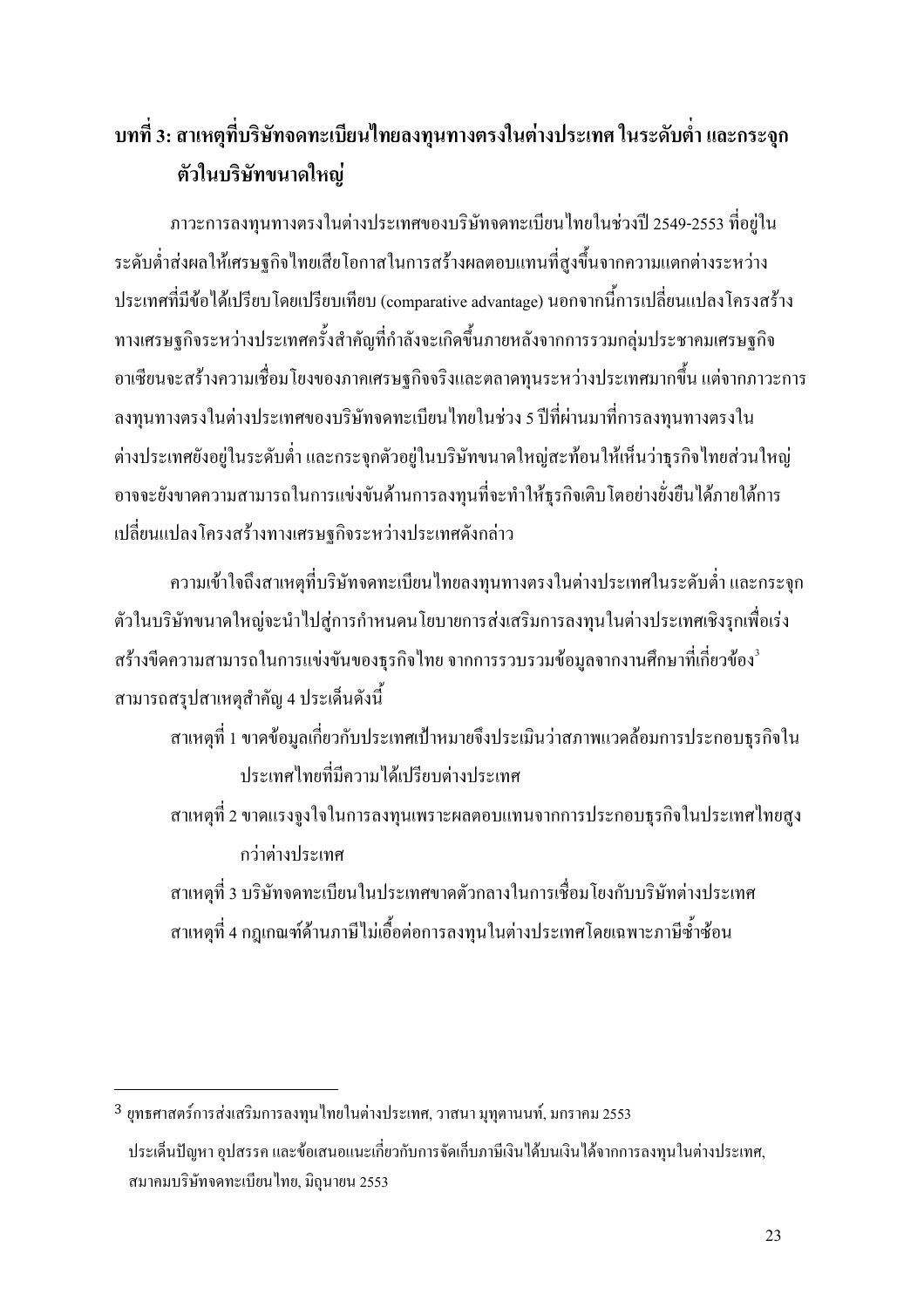### 1. ขาดข้อมูลเกี่ยวกับประเทศเป้าหมายจึงประเมินว่าสภาพแวดล้อมการประกอบธุรกิจในประเทศไทยที่มี ความได้เปรียบต่างประเทศ

้การขาดความรู้เกี่ยวกับประเทศเป้าหมายที่จะไปลงทุนเป็นเหตุให้ธุรกิจเลือกที่จะลงทุนในประเทศ ใทยซึ่งเป็นสภาพแวดล้อมที่บริษัทคุ้นเคย อย่างไรก็ตามพัฒนาการทางเศรษฐกิจโลกอาจส่งผลให้ ิสภาพแวดล้อมในการประกอบธุรกิจในประเทศไทยไม่ได้มีความได้เปรียบต่างประเทศเสมอไป

จากการจัดลำดับดัชนีความสามารถในการแข่งขันในระดับประเทศซึ่งเป็นดัชนีชี้วัดปัจจัยที่ ิสนับสนุนการขยายตัวทางเศรษฐกิจสำหรับปี 2553-2554 (Competitiveness index 2010-2011) <sup>4</sup> ซึ่งได้จาก ึการสำรวจความเห็นของผู้บริหารธุรกิจทั่วโลกประกอบกับดัชนีชี้วัดที่เป็นมาตรฐานพบว่าประเทศไทยอยู่ ในลำดับที่ 38 จาก 139 ประเทศทั่วโลก หากเปรียบเทียบเฉพาะในอาเซียน พบว่าความสามารถในการ แข่งขันของไทยด้อยกว่าสิงคโปร์ มาเลเซีย และบรูไนซึ่งอยู่ในลำดับที่ 3, 26 และ 28 ตามลำดับ หาก ้พิจารณาใน 12 องค์ประกอบของขีดความสามารถในการแข่งขันในระดับประเทศพบว่าความสามารถใน ้การแข่งขับของประเทศไทยยังคงด้อยกว่าประเทศอื่นใบเอเชียโดยเฉพาะใบ 3 ประเด็นที่ลำดับคะแบบของ ประเทศไทยอยู่ในระดับต่ำได้แก่ ความสามารถในการแข่งขันด้านสถาบัน (institutions) ด้านสุขภาพ และ การศึกษาขั้นพื้นฐาน (health and primary education) และด้านนวัตกรรม (innovation) (ตารางที่ 12)

้ความสามารถในการแข่งขันด้านสถาบันหมายถึง กลไกด้านนิติบัญญัติ และด้านการบริหาร ประเทศที่เอื้ออำนวยต่อการสร้างรายใด้ และความมั่งคั่งของประชาชน ธุรกิจ และรัฐ ทั้งยังหมายรวมถึง ้ทัศนคติของภาครัฐต่อกลไกตลาด และประสิทธิภาพในการบริหารงานของภาครัฐซึ่งมีความสำคัญอย่างยิ่ง ต่อต้นทุนของธุรกิจ หากระบบราชการซับซ้อนเกินความจำเป็น หรือเกิดการคอรัปชั่น และความไม่ โปร่งใสในภาครัฐจะส่งผลให้ต้นทุนของธุรกิจเพิ่มขึ้น

ี่ สุขภาพ และการศึกษาขั้นพื้นฐานของแรงงานมีความสำคัญต่อต้นทุนของธุรกิจโดยสุขภาพของ แรงงานจะส่งผลกระทบโดยตรงต่อผลิตภาพ (productivity) ในขณะที่คุณภาพของการศึกษาขั้นพื้นฐานที่ไม่ ้เพียงพอจะส่งผลให้ประสิทธิภาพการผลิตอย่ในระดับต่ำ และต้นทนในการพัฒนาแรงงานที่สงขึ้น

ในระยะยาวการยกระดับคุณภาพชีวิตจะเกิดขึ้นจากการพัฒนาเทคโนโลยีทั้งด้านผลิตภัณฑ์ และ ึกระบวนการผลิต นวัตกรรมจึงมีความจำเป็นต่อการสร้างรากฐานเพื่อการพัฒนาอย่างยั่งยืนของประเทศทั้ง ้ด้านคุณภาพชีวิตที่เกิดจากการประยุกต์เทคโนโลยีให้สอดคล้องกับวิถีชีวิต และสภาพภูมิศาสตร์ที่แตกต่าง ้กันในแต่ละประเทศ และด้านธรกิจที่สามารถสร้างมลค่าเพิ่มจากนวัตกรรม

<sup>&</sup>lt;sup>4</sup> The Global Competitiveness Report 2010-2011, World Economic Forum.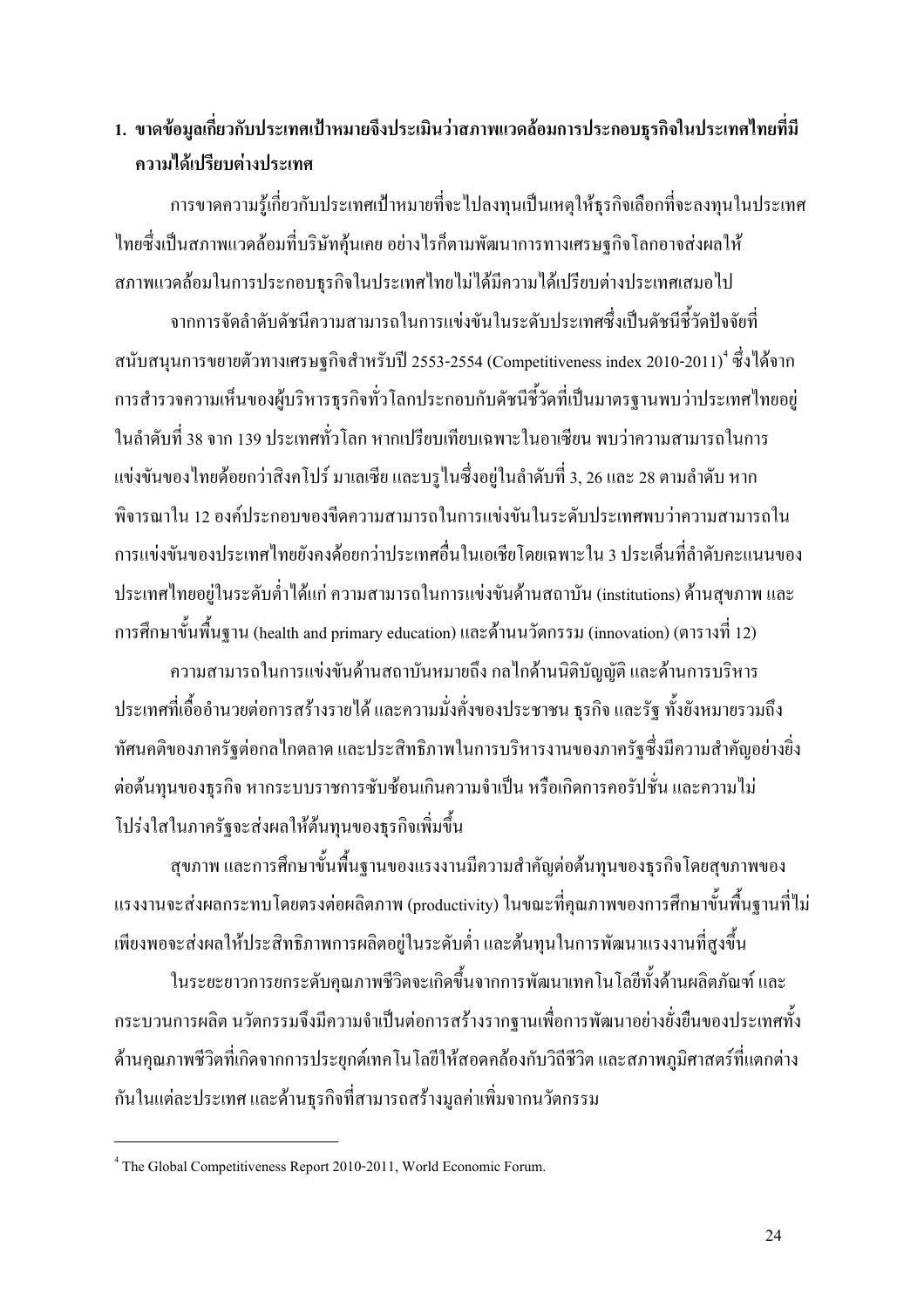| overall                          | SG               | JP               | <b>HK</b>        | <b>KR</b>           | <b>ML</b> | <b>CH</b> | <b>BR</b>        | <b>TH</b>        | ID               | $\mathbb{N}$ | <b>VN</b>        | <b>PH</b>    | CB        |             |                             |  |
|----------------------------------|------------------|------------------|------------------|---------------------|-----------|-----------|------------------|------------------|------------------|--------------|------------------|--------------|-----------|-------------|-----------------------------|--|
| score                            | 5.48             | 5.37             | 5.30             | 4.93                | 4.88      | 4.84      | 4.75             | 4.51             | 4.43             | 4.33         | 4.27             | 3.96         | 3.63      |             |                             |  |
| rank                             | 3                | 6                | 11               | 22                  | 26        | 27        | 28               | 38               | 44               | 51           | 59               | 85           | 109       |             |                             |  |
| 1.Institutions                   | SG               | <b>HK</b>        | JP               | <b>BR</b>           | ML        | <b>CH</b> | $\mathbb{N}$     | KR               | ID               | <b>TH</b>    | VN               | CB           | PH        |             | $*$ คะแนน 1-7, 7 = ดีที่สุด |  |
|                                  | 6.1              | 5.7              | 5.1              | 4.8                 | 4.6       | 4.4       | 4.0              | 4.0              | 4.0              | 4.0          | 3.8              | 3.6          | 3.1       |             |                             |  |
| 2.Infrastructure                 | HK               | SG               | JP               | <b>KR</b>           | ML        | <b>TH</b> | <b>CH</b>        | <b>BR</b>        | ID               | VN           | IN               | <b>PH</b>    | CB        |             | อักษรย่อ                    |  |
|                                  | 6.8              | 6.2              | 5.7              | 5.6                 | 5.0       | 4.8       | 4.4              | 4.3              | 3.6              | 3.6          | 3.5              | 2.9          | 2.7       | <b>BR</b>   | <b>Brunei</b>               |  |
| 3. Macroeconomic environment     | <b>BR</b>        | <b>CH</b>        | <b>KR</b>        | <b>HK</b>           | ID        | SG        | ML               | <b>TH</b>        | PH               | ${\rm IN}$   | VN               | JP           | CB        |             |                             |  |
|                                  | 6.6              | 6.1              | 5.8              | 5.7                 | 5.2       | 5.2       | 5.0              | 4.9              | 4.6              | 4.5          | 4.5              | 4.1          | 3.8       | <b>CB</b>   | Cambodia                    |  |
| 4. Health and primary education  | SG               | JP               | <b>KR</b>        | <b>HK</b>           | <b>CH</b> | ML        | <b>BR</b>        | ID               | VN               | TH           | PH               | $\mathbb{N}$ | CB        | <b>CH</b>   | China                       |  |
|                                  | 6.7              | 6.5              | 6.3              | 6.3                 | 6.2       | 6.2       | 6.2              | 5.8              | 5.7              | 5.6          | 5.4              | 5.2          | 4.8       |             |                             |  |
| 5. Higher education and training | SG               | <b>KR</b>        | JP               | <b>HK</b>           | ML        | <b>TH</b> | <b>CH</b>        | ID               | <b>BR</b>        | PH           | ${\rm IN}$       | VN           | CB        | <b>HK</b>   | Hong Kong                   |  |
|                                  | 5.8              | 5.4              | 5.3              | 4.9                 | 4.6       | 4.3       | 4.2              | 4.2              | 4.2              | 4.0          | 3.9              | 3.6          | 2.9       | ID          |                             |  |
| 6.Goods market efficiency        | SG               | <b>HK</b>        | JP               | ML                  | <b>KR</b> | <b>TH</b> | <b>CH</b>        | ID               | VN               | $\mathbb{N}$ | <b>BR</b>        | CB           | PH        |             | Indonesia                   |  |
|                                  | 5.7              | 5.6              | 5.1              | 4.8                 | 4.5       | 4.5       | 4.4              | 4.3              | 4.2              | 4.1          | 4.1              | 4.0          | 3.9       | IN          | India                       |  |
| 7. Labor market efficiency       | SG               | <b>HK</b>        | <b>BR</b>        | JP                  | VN        | <b>TH</b> | <b>CH</b>        | ML               | CB               | <b>KR</b>    | $\mathbb{N}$     | ID           | <b>PH</b> |             |                             |  |
|                                  | 5.9              | 5.8              | 5.2              | 5.1                 | 4.8       | 4.8       | 4.7              | 4.7              | 4.6              | 4.3          | 4.2              | 4.2          | 3.9       | $_{\rm IP}$ | Japan                       |  |
| 8. Financial market development  | <b>HK</b><br>5.9 | <b>SG</b><br>5.8 | <b>ML</b><br>5.3 | $\mathbb{N}$<br>4.9 | JP        | <b>TH</b> | <b>CH</b><br>4.3 | <b>BR</b><br>4.3 | ID               | VN<br>4.2    | <b>KR</b><br>4.0 | <b>PH</b>    | CB<br>3.9 | <b>KR</b>   | S.Korea                     |  |
|                                  | HK               | SG               | <b>KR</b>        | JP                  | 4.6<br>ML | 4.4<br>BR | <b>VN</b>        | <b>TH</b>        | 4.2<br><b>CH</b> | ${\rm IN}$   | ID               | 4.0<br>PH    | CB        |             |                             |  |
| 9. Technological readiness       | 6.0              | 5.3              | 5.0              | 4.9                 | 4.2       | 4.0       | 3.6              | 3.6              | 3.4              | 3.3          | 3.2              | 3.2          | 2.9       | ML          | Malaysia                    |  |
|                                  | <b>CH</b>        | ${\rm IN}$       | JP               | <b>KR</b>           | ID        | <b>TH</b> | HK               | <b>ML</b>        | <b>VN</b>        | PH           | SG               | CB           | $\rm{BR}$ | PH          | Philippines                 |  |
| 10. Market size                  | 6.7              | 6.1              | 6.1              | 5.6                 | 5.2       | 4.9       | 4.7              | 4.7              | 4.6              | 4.5          | 4.5              | 3.0          | 2.5       |             |                             |  |
|                                  | $_{\rm JP}$      | SG               | <b>HK</b>        | <b>KR</b>           | ML        | ID        | CH               | IN               | TH               | VN           | PH               | <b>BR</b>    | CB        | SG          | Singapore                   |  |
| 11. Business sophistication      | 5.9              | 5.1              | 5.0              | 4.8                 | 4.8       | 4.4       | 4.3              | 4.3              | 4.2              | 4.0          | 4.0              | 3.8          | 3.4       | TH          | Thailand                    |  |
|                                  | JP               | SG               | <b>KR</b>        | ML                  | <b>CH</b> | <b>HK</b> | ID               | IN               | VN               | <b>TH</b>    | <b>BR</b>        | PH           | CB        |             |                             |  |
| 12.Innovation                    | 5.5              | 5.0              | 4.8              | 4.1                 | 3.9       | 3.9       | 3.7              | 3.6              | 3.4              | 3.3          | 3.1              | 2.7          | 2.7       | VN          | Vietnam                     |  |

#### ตารางที่ 12: ดัชนีความสามารถในการแข่งขันสำหรับปี 2553-2554

 $\vec{\hat{n}}$ มา: The Global Competitiveness Report 2010-2011, World Economic Forum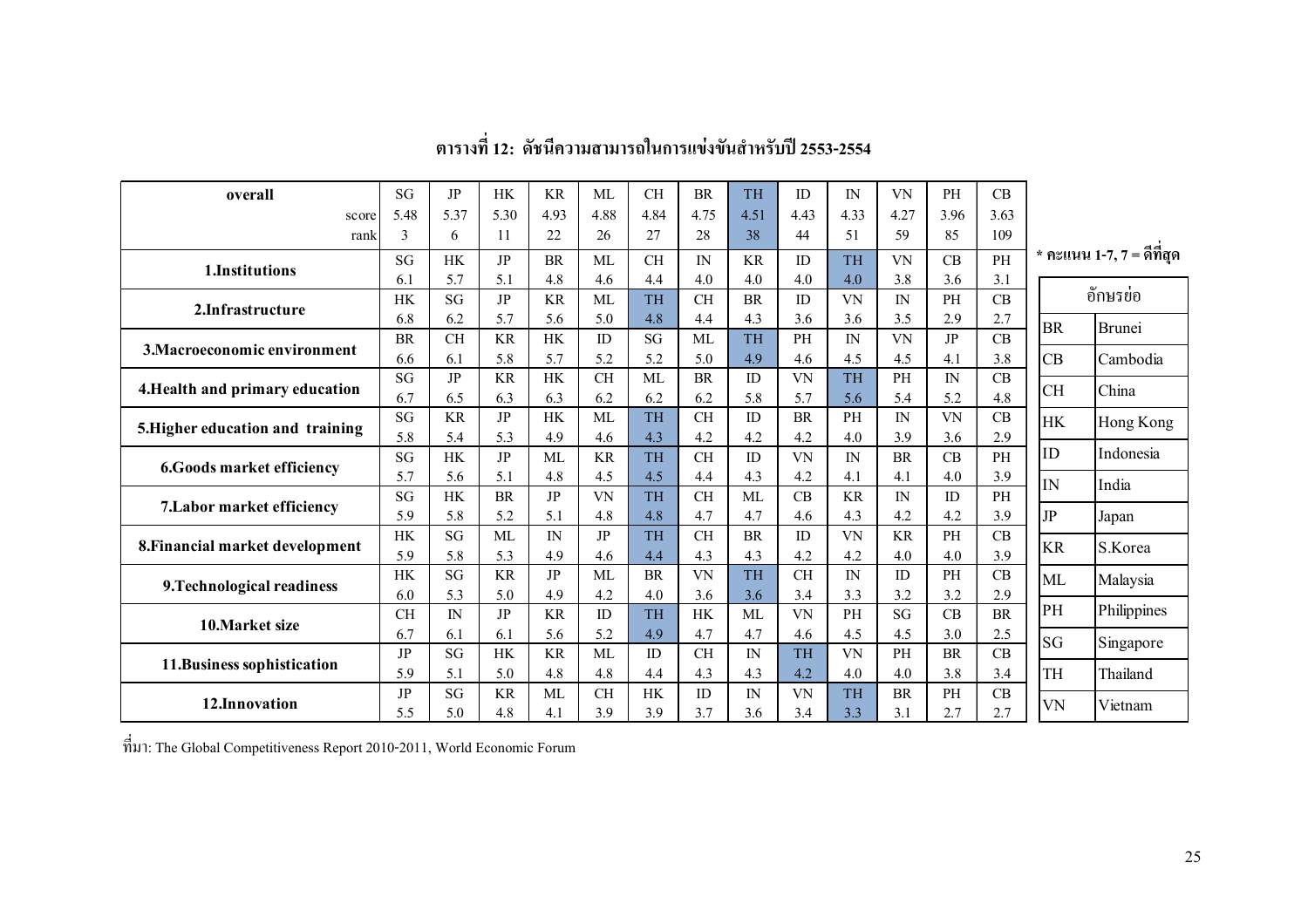นอกจากการจัดลำดับดัชนีความสามารถในการแข่งขันจะแสดงให้เห็นว่าสภาพแวดล้อมในการ ประกอบธุรกิจในประเทศไทยด้อยกว่าประเทศอื่นหลายด้าน ผลการสำรวจความเห็นของผู้บริหารธุรกิจทั่ว โลกเกี่ยวกับปัจจัยที่ลดทอนความน่าสนใจในการทำธรกิจในแต่ละประเทศแสดงให้เห็นว่าปัจจัยลบลำดับที่ 1ในประเทศไทยคือการขาดเสถียรภาพของรัฐบาล และการรัฐประหารซึ่งมีระดับความสำคัญสงที่สดเมื่อ ้เทียบกับปัจจัยลบลำคับที่ 1 ในประเทศอื่นในอาเซียน นอกจากนี้ปัจจัยที่ลดทอนความน่าสนใจในการทำ ่ ธุรกิจในประเทศไทย 4 ลำดับแรกเป็นปัญหาที่เกิดขึ้นในภาครัฐ ได้แก่ การขาดเสถียรภาพของรัฐบาล และ ี การรัฐประหาร นโยบายที่ขาดความต่อเนื่องและชัดเจน การขาดประสิทธิภาพของระบบราชการ การ ้ คอรัปชั่น (ภาพที่ 14) ข้อมูลดังกล่าวสอดคล้องกับการจัดลำดับดัชนีความสามารถในการแข่งขันด้าน ิสถาบันที่ประเทศไทยมีคะแนนต่ำกว่าทุกประเทศในเอเชียยกเว้น เวียดนาม ฟิลิปปินส์ และกัมพูชา

#### ี ภาพที่ 15: ปัจจัยที่ลดทอนความน่าสนใจในการทำธุรกิจที่สำคัญ 5 ลำดับแรกใน 4 ประเทศในอาเซียน

| <b>Thailand</b>                                                            | Vietnam                                                                       |  |  |  |
|----------------------------------------------------------------------------|-------------------------------------------------------------------------------|--|--|--|
| Government instability/coups24.8<br>Inefficient government bureaucracy13.4 | Inadequately educated workforce10.2<br>Inadequate supply of infrastructure9.9 |  |  |  |
| <b>Indonesia</b>                                                           | Malaysia                                                                      |  |  |  |
| Inefficient government bureaucracy16.2                                     |                                                                               |  |  |  |

 $\hat{\vec{n}}$ มา: The Global Competitiveness Report 2010-2011. World Economic Forum

้ความสามารถในการแข่งขันระดับประเทศของใทยที่ด้อยกว่าประเทศอื่นในหลายด้านแสดงให้ เห็นว่าสภาพแวดล้อมในการประกอบธุรกิจในประเทศไทยไม่ได้มีความได้เปรียบต่างประเทศ การเร่งทำ ้ความเข้าใจสภาพแวดล้อมการลงทุนในต่างประเทศจะนำไปสู่การประเมินความเสี่ยงในการลงทุนที่ถูกต้อง และการแสวงหาโอกาสในประเทศที่มีสภาพแวดล้อมเอื้ออำนวยต่อการประกอบธรกิจมากขึ้น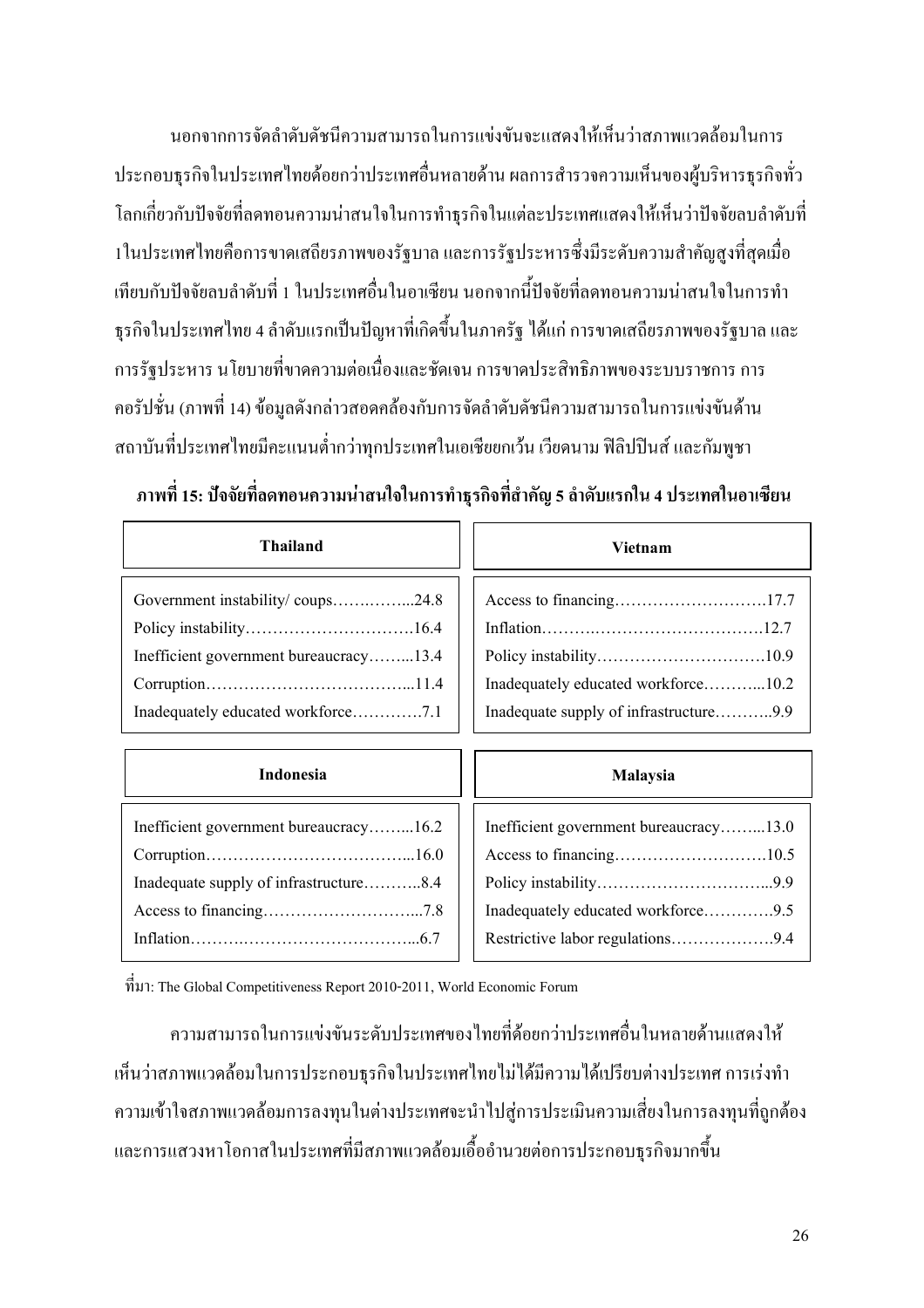#### 2. ขาดแรงจูงใจในการลงทุนเพราะผลตอบแทนจากการประกอบธุรกิจในประเทศไทยสูงกว่าต่างประเทศ

อุปสรรคสำคัญประการหนึ่งของการลงทุนในต่างประเทศคือการขาดแรงจูงใจในการแสวงหา ผลตอบแทนจากการลงทุนที่สูงกว่าการประกอบธุรกิจในประเทศไทย หากบริษัทจดทะเบียนสามารถ ประเมินผลตอบแทนจากการลงทุนในต่างประเทศได้จะมีอิทธิพลต่อการสร้างแรงจูงใจในการลงทุนใน ต่างประเทศ

จากการเปรียบเทียบอัตราผลตอบแทนต่อผู้ถือหุ้น (ROE) ของบริษัทจดทะเบียนในตลาด หลักทรัพย์ 7 แห่งในอาเซียนในปี 2553 พบว่าอัตราผลตอบแทนต่อผู้ถือหุ้นของบริษัทจดทะเบียนไทยใน ธุรกิจการเงิน และกลุ่มการผลิตสินค้าอุตสาหกรรม (ใม่รวมอุตสาหกรรมเกษตรแปรรูป) ต่ำกว่าค่าเฉลี่ยใน อาเซียน โดยกลุ่มธุรกิจการเงินของไทยซึ่งส่วนใหญ่เป็นธนาคารพาณิชย์มีอัตราผลตอบแทนต่อผู้ถือหุ้น 11.6% ซึ่งต่ำกว่าค่าเฉลี่ยในอาเซียนที่ระดับ 12.2% ส่วนกลุ่มการผลิตสินค้าอุตสาหกรรมมีอัตรา ผลตอบแทนต่อผู้ถือหุ้น 8.7% ซึ่งต่ำกว่าค่าเฉลี่ยในอาเซียนที่ระดับ 10.8% (ตารางที่ 13) แสดงให้เห็นว่า บริษัทจดทะเบียนไทยในกลุ่มดังกล่าวมีโอกาสในการแสวงหาผลตอบแทนที่สูงขึ้นจากการลงทุนใน ต่างประเทศ

|             |                |                 | <b>Service</b> |                                      |              |             |             |                          |             |
|-------------|----------------|-----------------|----------------|--------------------------------------|--------------|-------------|-------------|--------------------------|-------------|
|             |                |                 |                | <b>Non</b>                           |              |             |             |                          | Property &  |
| Agro        | <b>Finance</b> | <b>Resource</b> |                | <b>Transportation</b> Transportation | <b>Total</b> | Industry    | Technology  | Consumption construction |             |
| Vietnam     | Indonesia      | Phillipines     | Phillipines    | Phillipines                          | Phillipines  | Vietnam     | Phillipines | Indonesia                | Vietnam     |
| 24.0%       | 18.8%          | 20%             | 11.9%          | 19.3%                                | 18.3%        | 19.9%       | 28%         | 34.2%                    | $17.0\%$    |
| Indonesia   | Malaysia       | Indonesia       | Vietnam        | Thailand                             | Thailand     | Indonesia   | Vietnam     | Vietnam                  | Thailand    |
| 18.4%       | 13.8%          | 19%             | 8.1%           | 15.3%                                | 11.3%        | 13.6%       | 16.5%       | 15.4%                    | 14.8%       |
| Thailand    | Phillipines    | Vietnam         | Malaysia       | Vietnam                              | Vietnam      | Phillipines | Thailand    | Thailand                 | Singapore   |
| 15.3%       | 13.6%          | 17%             | 7.1%           | 12.3%                                | $9.9\%$      | 12.3%       | 16.1%       | 13.7%                    | 11.6%       |
| Malaysia    | Vietnam        | Thailand        | Avg            | Indonesia                            | Malaysia     | Singapore   | Indonesia   | Avg                      | Avg         |
| 14.7%       | 13.4%          | 16%             | 3.9%           | $10.3\%$                             | 8.7%         | 11.5%       | 15%         | 12.7%                    | $10.7\%$    |
| Avg         | <b>Avg</b>     | Avg             | Thailand       | Avg                                  | Avg          | Avg         | Avg         | Singapore                | Phillipines |
| $13.9\%$    | $12.2\%$       | 12.6%           | 3.8%           | $10.0\%$                             | 6.6%         | 10.8%       | 13.8%       | 9.9%                     | 9.5%        |
| Phillipines | Thailand       | Malaysia        | Singapore      | Malaysia                             | Indonesia    | Thailand    | Malaysia    | Phillipines              | Indonesia   |
| 12.3%       | 11.6%          | $10.2\%$        | 3.5%           | $9.6\%$                              | $6.0\%$      | 8.7%        | 13%         | $9.4\%$                  | 7.3%        |
| Singapore   | Singapore      | Singapore       | Indonesia      | Singapore                            | Singapore    | Malaysia    | Singapore   | Malaysia                 | Malaysia    |
| 11.6%       | 8.7%           | 10.1%           | $-5.8\%$       | 8.1%                                 | 4.9%         | 7.5%        | 9%          | 7.5%                     | 5.7%        |

ตารางที่ 13: เปรียบเทียบอัตราผลตอบแทนต่อผู้ถือหุ้น (ROE) ของบริษัทจดทะเบียน ในตลาดหลักทรัพย์ 7 แห่งในอาเซียนในปี 2553

ที่มา: Bloomberg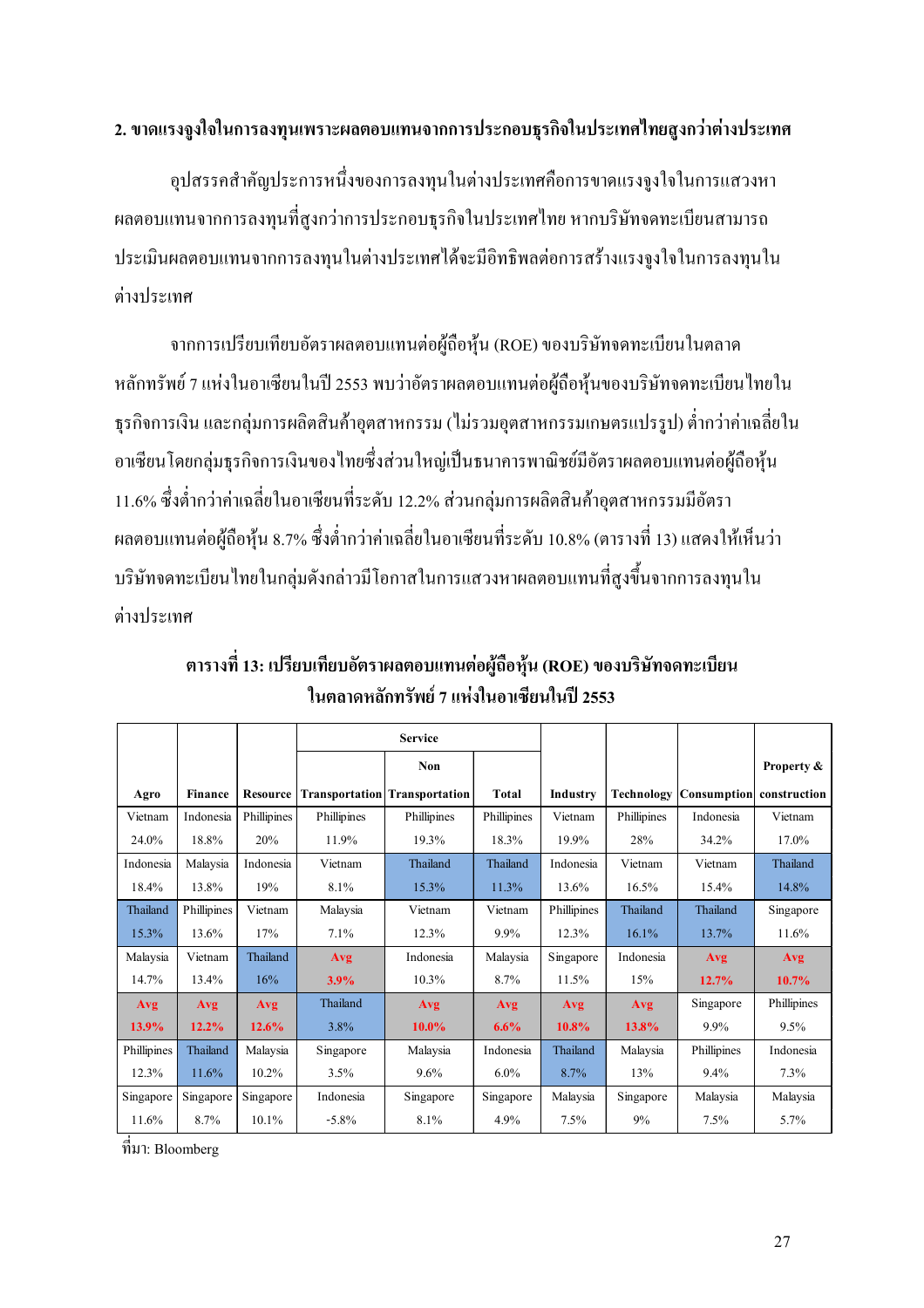การจำแนกกลุ่มอุตสาหกรรมด้วยเกณฑ์อัตราผลตอบแทนของผู้ถือหุ้น และระดับการลงทุน ทางตรงในต่างประเทศพบว่าบริษัทจดทะเบียนในกลุ่มธุรกิจการเงิน และกลุ่มการผลิตสินค้าอุตสาหกรรม ซึ่งประกอบด้วย ผู้ผลิตชิ้นส่วนรถยนต์ ผู้ผลิตวัสดุและเครื่องจักรมีอัตราผลตอบแทนของผู้ถือหุ้นต่ำกว่า ค่าเฉลี่ยในอาเซียน และไม่เคยลงทุนในต่างประเทศหรือลงทุนในระดับต่ำ<sup>ร</sup>์ ซึ่งเป็นกลุ่มที่ควรได้รับการ ส่งเสริมการลงทุนอย่างยิ่งเนื่องจากการประกอบธุรกิจในต่างประเทศมีโอกาสให้ผลตอบแทนที่สูงกว่าการ ประกอบธุรกิจเฉพาะในประเทศไทย (ภาพที่ 15)

### ภาพที่ 16: การจำแนกกลุ่มอุตสาหกรรมด้วยเกณฑ์อัตราผลตอบแทนของผู้ถือหุ้น และ ระดับการลงทุนในต่างประเทศ

|              | <b>Services</b>                               | Agro & food                                     |
|--------------|-----------------------------------------------|-------------------------------------------------|
| ROE สูงกว่า  | Commerce, Health care services, Media $\&$    | Agribusiness, Food and beverage                 |
| ค่าเฉลียใน   | publishing, Tourism & leisure                 | <b>Resources</b>                                |
| <b>ASEAN</b> | <b>Consumer products</b>                      | Energy and utilities                            |
|              | Home $&$ office products                      | <b>Technology</b>                               |
|              | <b>Technology</b>                             | Electronic components                           |
|              | <b>ICT</b>                                    | <b>Property &amp; construction</b>              |
|              |                                               | Construction materials, Property development    |
| ROE ต่ำกว่า  | <b>Finance</b>                                | <b>Industrials</b>                              |
| ค่าเฉลี่ยใน  | Banking, Finance and securities, Insurance    | Petrochemical and chemicals                     |
| <b>ASEAN</b> | <b>Industrials</b>                            | <b>Services</b>                                 |
|              | Automotive, Industrial materials & machinery, | Transportation & logistics                      |
|              | steel                                         |                                                 |
|              | ไม่ลงทุนหรือลงทุนในระดับตำ                    | ลงทุนและมีรายได้ในต่างประเทศอย่างมี<br>นัยสำคัญ |

l.

 $^{\circ}$  กลุ่มอุตสาหกรรมที่ลงทุนในต่างประเทศในระดับต่ำหมายถึงอุตสาหกรรมที่มีการลงทุนในต่างประเทศไม่ต่อเนื่องในช่วง

ปี 2549-2553 และเงินลงทุนน้อยกว่า 1,000 ล้านบาทในแต่ละปี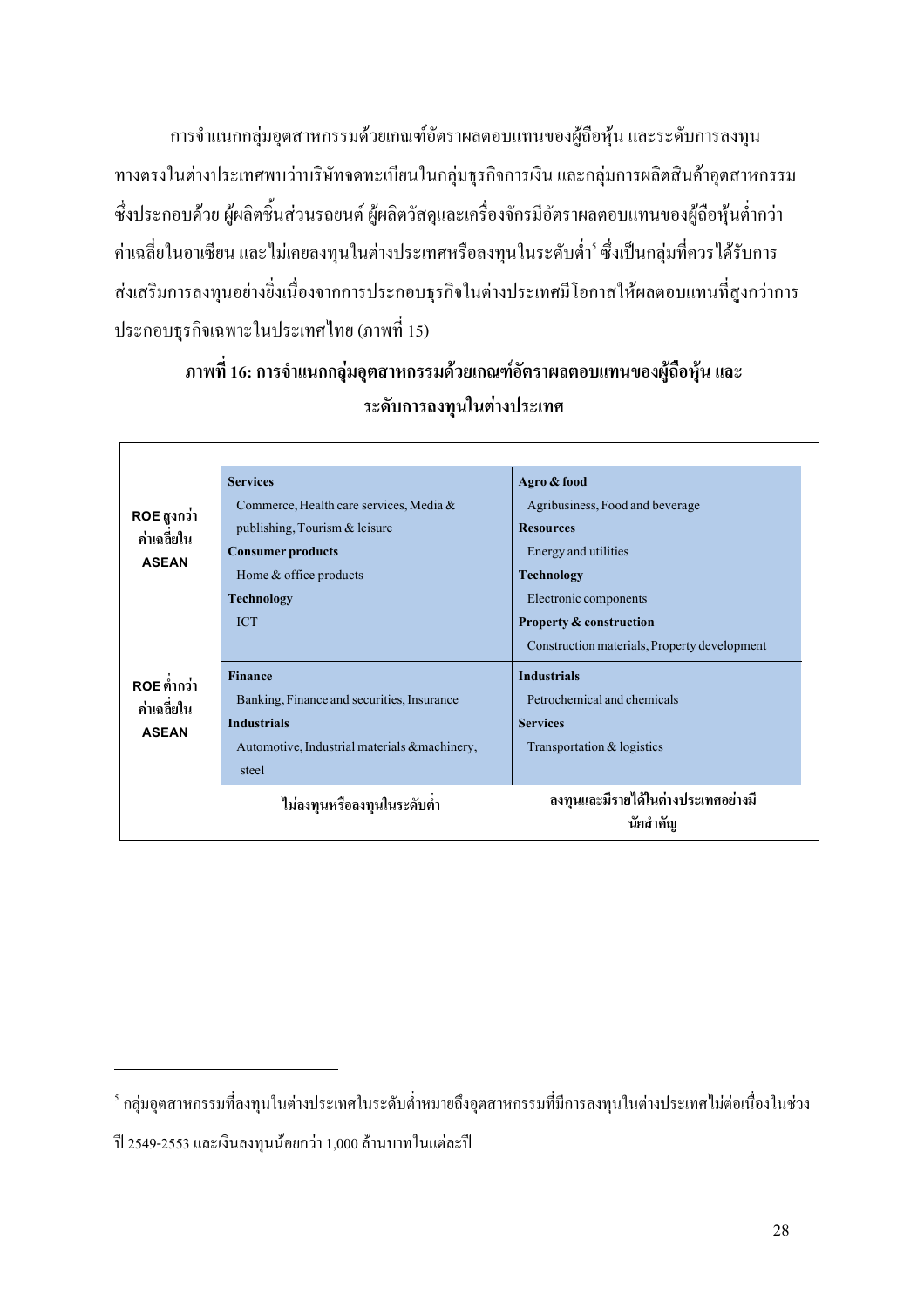#### 3. บริษัทจดทะเบียนในประเทศขาดตัวกลางในการเชื่อมโยงกับบริษัทต่างประเทศ

ในการลงทุนทางตรงในต่างประเทศ การร่วมลงทุนกับธุรกิจในต่างประเทศ หรือการมีพันธมิตรใน ต่างประเทศจะส่งผลให้บริษัทเริ่มดำเนินธุรกิจได้คล่องตัวกว่าการก่อตั้งกิจการเองเนื่องจากบริษัทผู้ลงทุน ขาคข้อมูล และความคุ้นเคยกับสภาพแวคล้อมทางธุรกิจในต่างประเทศ อย่างไรก็ตามการสร้างพันธมิตรจน นำไปสู่การร่วมลงทุนระหว่างประเทศมีอุปสรรคมากกว่าการร่วมทุนกับธุรกิจในประเทศ โดยอุปสรรค สำคัญหลายด้านอาทิเช่น การขาดข้อมูลของธุรกิจในต่างประเทศ การขาดความเชื่อมั่นด้านฐานะทาง การเงิน ฐานลูกค้า และศักยภาพในการแข่งขัน ส่งผลให้การร่วมลงทุนระหว่างประเทศเกิดขึ้นได้ยาก

หากเปรียบเทียบกับมาเลเซีย และสิงคโปร์ซึ่งเป็นประเทศในอาเซียนที่มีมูลค่าการลงทุนใน ต่างประเทศสูงกว่าใทยพบว่าธุรกิจที่เชื่อมโยงกับภาครัฐ และธนาคารพาณิชย์ของมาเลเซีย และสิงคโปร์มี การลงทุนในต่างประเทศในรูปแบบการควบรวมกิจการซึ่งแตกต่างจากไทยที่ไม่มีธุรกิจที่เชื่อมโยงกับ ภาครัฐ และธนาคารพาณิชย์ไทยลงทุนในต่างประเทศในระคับต่ำ จากสัดส่วนมูลค่าการควบรวมกิจการใน ต่างประเทศของมาเลเซีย และสิงคโปร์ในช่วงปี 2549-2553 แสดงให้เห็นว่าธุรกิจที่เชื่อมโยงกับภาครัฐของ มาเลเซีย และสิงคโปร์มีการลงทุนในต่างประเทศในสัดส่วน 12.4% และ 38.5% ของมูลค่าการควบรวม กิจการในต่างประเทศของมาเลเซีย และสิงคโปร์ตามลำดับ โดยในมาเลเซีย ส่วนใหญ่เป็นการลงทุนของ Khazanah Nasional Bhd ซึ่งเป็นกองทุนเพื่อการลงทุนของรัฐบาล ในขณะที่ในสิงคโปร์ ส่วนใหญ่เป็นการ ลงทุนของกองทุน Temasek นอกจากนี้ธนาคารพาณิชย์ของมาเลเซีย และสิงคโปร์มีสัคส่วนการควบรวม กิจการในต่างประเทศ 9.6% และ 2.8% ของมูลค่าการควบรวมกิจการในต่างประเทศรวมตามลำดับ (ภาพที่  $16$   $\mu$ a $\approx$   $17$ )

 ! 17: -5-\$2 3#6\$"6223"+" ! 18: -ในต่างประเทศของมาเลเซียในช่วงปี 2549-2553 จำแนกตามกลุ่มผู้ลงทุน



๊ดส่วนมูลค่าการควบรวมกิจ**การ** ในต่างประเทศของสิงคโปร์ในช่วงปี # 2549-2553 +1 "3"#\$3 # 



 $\dot{\vec{n}}$ มา: Bloomberg  $\dot{\vec{n}}$ มา: Bloomberg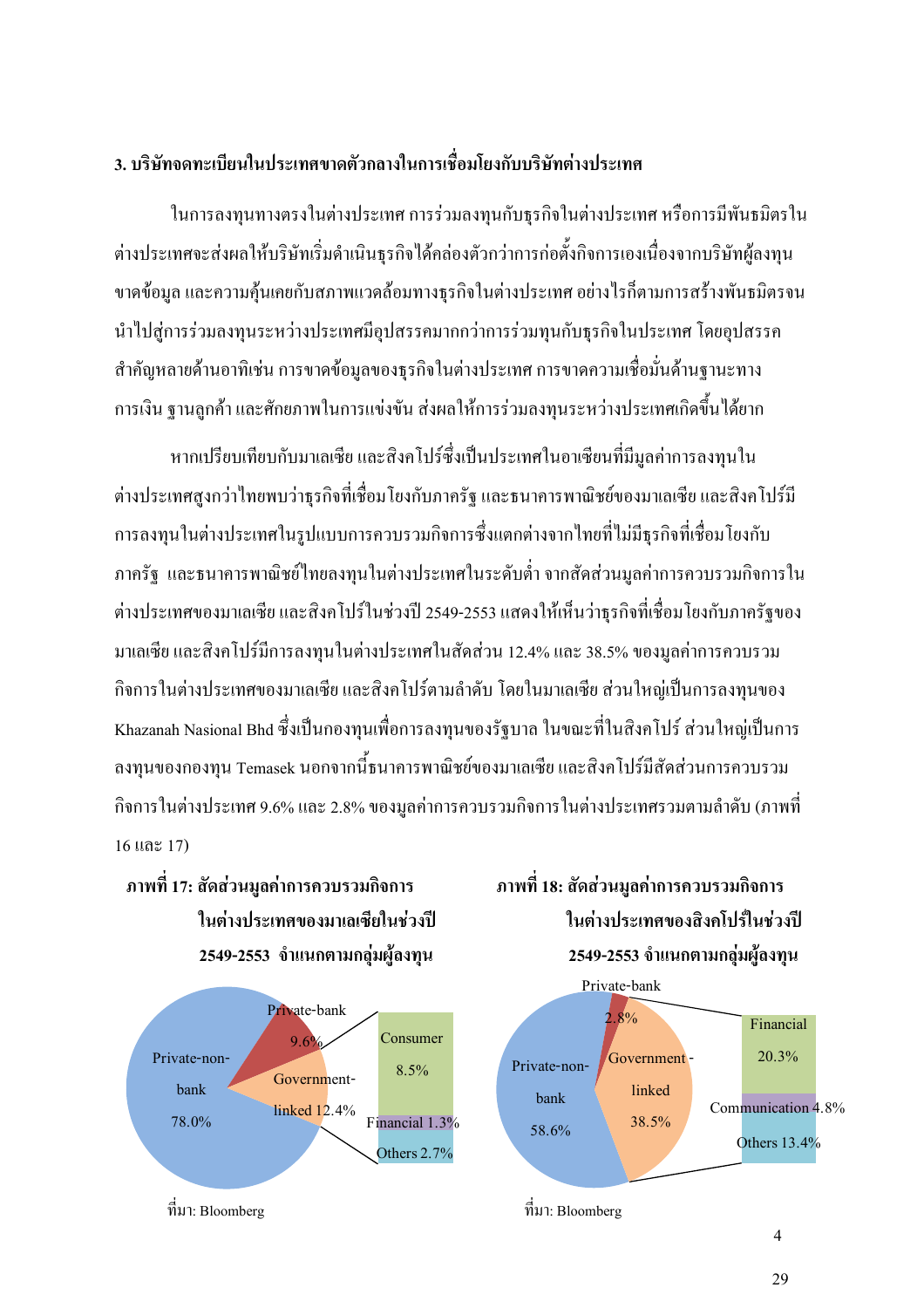มูลค่าการควบรวมกิจการในต่างประเทศของธุรกิจที่เชื่อมโยงกับภาครัฐทั้งมาเลเซีย และสิงคโปร์° ในช่วงปี 2549-2553 สูงกว่าการลงทุนของกลุ่มอุตสาหกรรมอื่นๆ ที่ลงทุนในต่างประเทศทั้งมูลค่ารวม และ มูลค่าเฉลี่ยต่อรายการ (ตารางที่ 14 และ 15) แสดงให้เห็นว่าภาครัฐมีบทบาทสำคัญในการสร้างอำนาจ ต่อรองในการเจรจาค้านธุรกิจระหว่างประเทศซึ่งจะส่งผลให้เกิดการเชื่อมโยงธุรกิจระหว่างประเทศได้ มากกว่าการบุกเบิกการลงทุนโดยภาคเอกชนแต่ละรายโดยเฉพาะธุรกิจขนาดกลาง และเล็กซึ่งมีอุปสรรคใน การสร้างความเชื่อมั่นต่อผู้ร่วมลงทุนในต่างประเทศ

## 14: 3#6\$"6223"+" 15: 3#6\$"6223"+" ในต่างประเทศของมาเลเซียในช่วงปี (มูลค่าการลงทุน: ล้านเหรียญสหรัฐ)

| ประเภทธุรกิจ      | มูลค่ารวม | มูลค่าเฉลี่ย<br>ต่อรายการ |
|-------------------|-----------|---------------------------|
| Government linked | 4,826     | 438.7                     |
| Utilities         | 3,899     | 433.2                     |
| Bank              | 3,710     | 309.2                     |
| Energy            | 5,855     | 162.6                     |
| <b>ICT</b>        | 3,739     | 59.3                      |
| Others            | 14,320    | 23.4                      |
| Total             | 36,349    | 48.9                      |

## ในต่างประเทศของสิงคโปร์ในช่วงปี 2549-2553 จำแนกตามประเภทธุรกิจ 2549-2553 จำแนกตามประเภทธุรกิจ หรียญสหรัฐ) (มูลค่าการลงทุน: ล้านเหรียญสหรัฐ)

| ประเภทธุรกิจ      | มูลค่ารวม | มูลค่าเฉลี่ย<br>ต่อรายการ |
|-------------------|-----------|---------------------------|
| Government linked | 35,603    | 774.0                     |
| Utilities         | 1,011     | 505.6                     |
| Bank              | 2,607     | 173.8                     |
| Financial         | 29,739    | 74.9                      |
| Energy            | 1,477     | 43.5                      |
| Others            | 21,963    | 34.8                      |
| Total             | 92,400    | 82.0                      |

 $\vec{\hat{n}}$ มา: Bloomberg  $\vec{\hat{n}}$ มา: Bloomberg

l.

นอกจากการลงทุนในต่างประเทศของธุรกิจที่เชื่อมโยงกับภาครัฐมาเลเซีย และสิงคโปร์จะมี บทบาทในการเชื่อมโยงธุรกิจระหว่างประเทศแล้ว ธนาคารพาณิชย์มาเลเซีย และสิงคโปร์มีการควบรวม กิจการกับธนาคารพาณิชย์ท้องถิ่นในต่างประเทศอย่างกว้างขวางซึ่งแตกต่างจากธนาคารพาณิชย์ของไทยที่ -พียงเปิดสาขาในต่างประเทศเพื่อให้บริการลูกค้าไทยในต่างประเทศเป็นหลัก (ตารางที่ 16) การประกอบ ธุรกิจธนาคารท้องถิ่นในประเทศอื่นส่งผลให้ธนาคารพาณิชย์มาเลเซีย และสิงคโปร์มีฐานลูกค้าใน ต่างประเทศ และเข้าใจฐานะทางการเงิน และศักยภาพในการแข่งขันของธุรกิจในต่างประเทศเป็นอย่างดีซึ่ง -ปืนปัจจัยที่สำคัญต่อบทบาทการเป็นตัวกลางจับคู่ธุรกิจ (match maker) ระหว่างประเทศ

 $^{\epsilon}$ เฉพาะการลงทุนของธุรกิจที่เชื่อมโยงกับภาครัฐ ไม่รวมมูลค่าการลงทุนของเอกชนที่ธุรกิจดังกล่าวถือหุ้นอยู่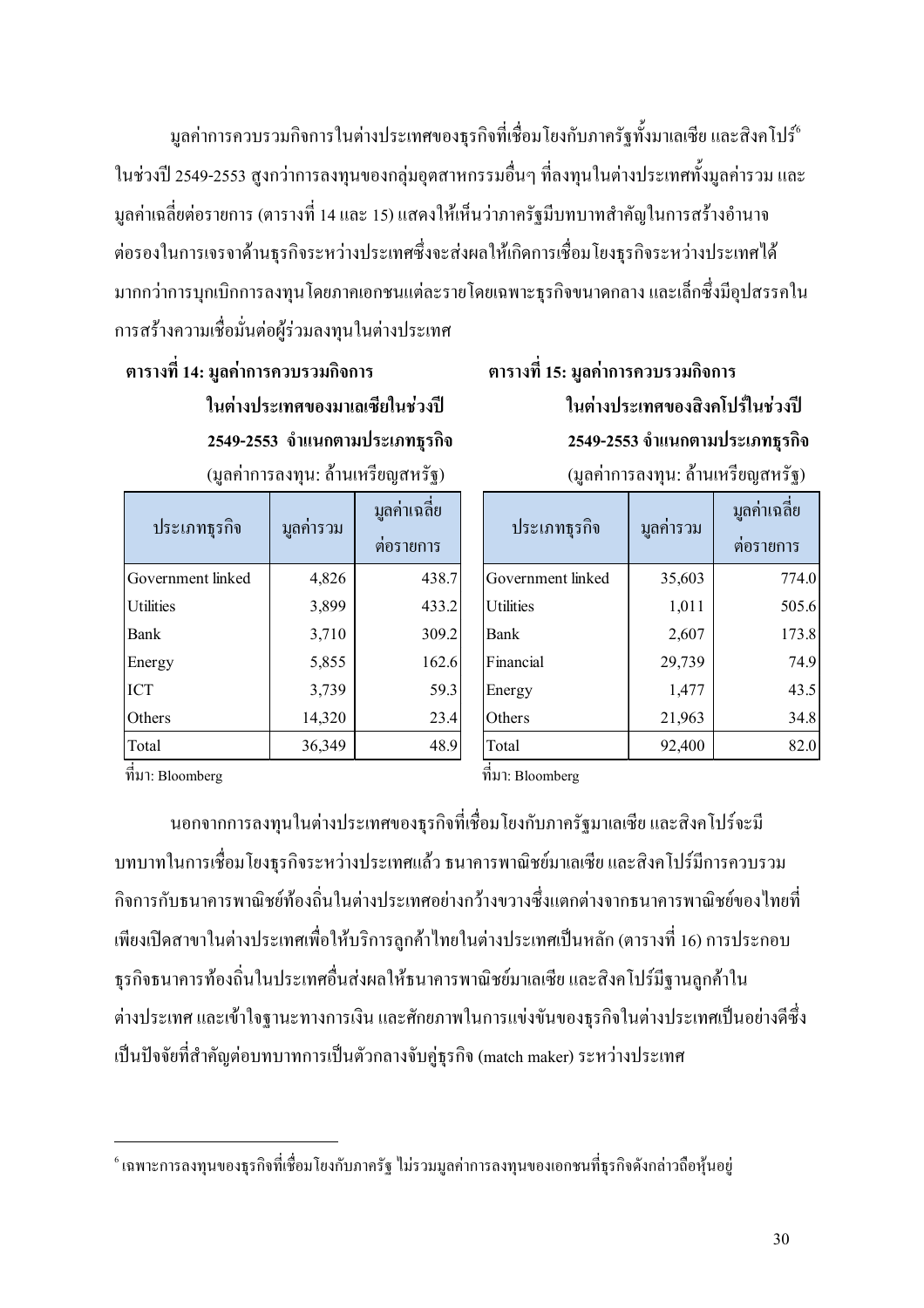| ไทย                              | มาเลเซีย                        | สิงคโปร์                         |
|----------------------------------|---------------------------------|----------------------------------|
| <b>Bangkok Bank</b>              | <b>CIMB Bank</b>                | <b>DBS</b> Bank                  |
| Converted 4 branches in China    | · 100% acquiring, PT Bank Niaga | • 99% owned, PT Bank DBS         |
| into a locally incorporated bank | Tbk and PT Bank Lippo Tbk,      | Indonesia                        |
| named Bangkok Bank (China)       | Indonesia                       | • 100% acquiring, Dao Heng       |
|                                  | · 93% acquiring, BankThai,      | Bank, Hong Kong                  |
|                                  | Thailand                        | • Receiving approval from        |
|                                  |                                 | CBRC to prepare for local        |
|                                  |                                 | incorporation in China           |
| <b>Siam commercial Bank</b>      | <b>Hong Leong Bank</b>          | <b>Oversea-Chinese Banking</b>   |
| 33% owned, Vinasiam bank,        | · 100% owned, commercial bank   | Corporation                      |
| Cambodia                         | in Vietnam                      | • 85% acquiring, PT Bank NISP,   |
|                                  | • 20% acquiring, Bank of        | Indonesia                        |
|                                  | Chengdu, China                  | • 12% acquiring China's Ningbo   |
|                                  |                                 | Commercial Bank                  |
|                                  |                                 | • 10% acquiring Vietnam's VP     |
|                                  |                                 | Bank                             |
| <b>Kasikorn Bank</b>             | <b>Malayan Banking</b>          | <b>United Overseas Bank</b>      |
| Join with China Ming Zheng       | · 100% acquiring, Bank          | · 53% acquiring, PT Bank Buana   |
| bank to provide credit for       | Internasional, Indonesia        | Indonesia                        |
| <b>Chinese SMEs</b>              | •15% acquiring, An Binh Bank,   | · 100% acquiring, Bank of Asia   |
|                                  | Vietnam                         | Public Company Limited and       |
|                                  | · 20% acquiring, MCB Bank Ltd,  | <b>UOB Radanasin Bank Public</b> |
|                                  | Pakistan                        | Company Limited, Thailand        |

ตารางที่ 16: เปรียบเทียบการควบรวมกิจการในต่างประเทศของธนาคารพาณิชย์ไทย มาเลเซีย และสิงคโปร์

ที่มา: รายงานของธนาคาร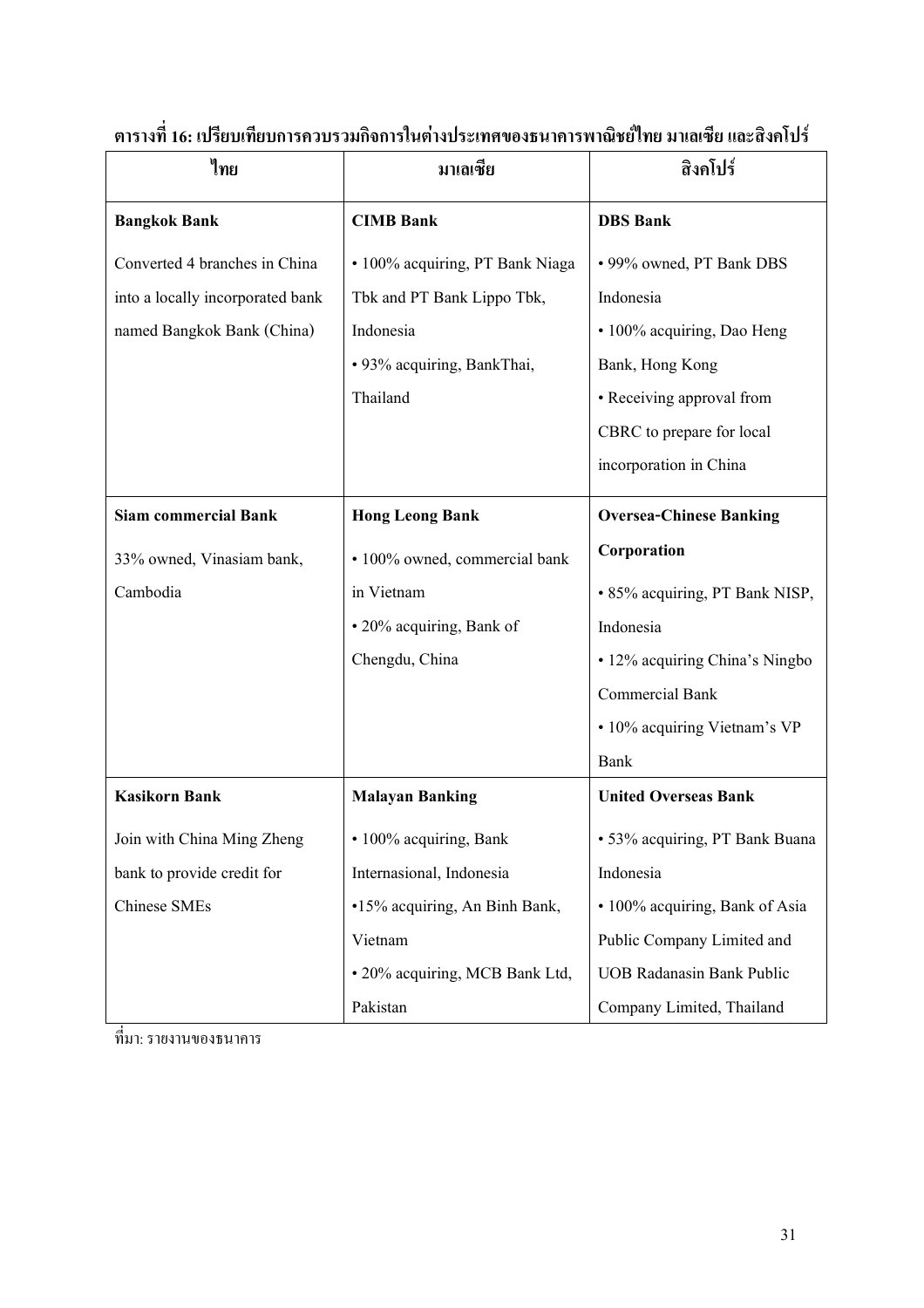้บทเรียนจากการลงทุนในต่างประเทศของธุรกิจที่เชื่อมโยงกับภาครัฐ และธนาคารพาณิชย์มาเลเซีย และสิงคโปร์แสดงให้เห็นว่าการขยายเครือข่ายการลงทุนของรัฐ และฐานลูกค้าของธนาคารพาณิชย์ใน ้ต่างประเทศนอกจากจะเป็นโอกาสในการสร้างผลตอบแทนที่สงขึ้นแล้วยังมีความสำคัญในฐานะตัวกลาง ในการเชื่อมโยงบริษัทในประเทศกับบริษัทในต่างประเทศซึ่งเป็นปัจจัยหนึ่งที่ส่งผลให้ระดับการลงทน ทางตรงในต่างประเทศของมาเลเซีย และสิงคโปร์สูงกว่าไทย

### 4. กฎเกณฑ์ด้านภาษีใม่เอื้อต่อการลงทุนในต่างประเทศโดยเฉพาะภาษีซ้ำซ้อน

การลงทุนทางตรงในต่างประเทศส่วนใหญ่ของบริษัทจดทะเบียนไทยอยู่ในรูปแบบการควบรวม ้กิจการส่งผลให้เกิดโครงสร้างบริษัทในรูปแบบที่บริษัทแม่ตั้งอยู่ในประเทศไทย และบริษัทลูกใน ้ต่างประเทศ เมื่อบริษัทลูกมีผลกำไรในต่างประเทศจะต้องเสียภาษีเงินได้นิติบุคคลในต่างประเทศตามอัตรา ภาษีในประเทศนั้น และเมื่อบริษัทลูกจ่ายเงินปันผลให้บริษัทแม่ในประเทศไทย บริษัทแม่จะต้องเสียภาษี ้เงินได้นิติบคคลที่เก็บจากเงินปันผลที่ได้รับจากบริษัทลกตามอัตราภาษีเงินได้นิติบคคลในประเทศไทยอีก ึกฎเกณฑ์ภาษีที่ซ้ำซ้อนดังกล่าวส่งผลให้ผลตอบแทนจากการลงทุนในต่างประเทศลดลง บนสมมติฐานว่า อัตราภาษีเงินได้นิติบคคลในต่างประเทศอย่ที่ระดับ 30% และอัตราการจ่ายเงินปันผล (dividend pavout ratio) ที่บริษัทลูกในต่างประเทศจ่ายให้บริษัทแม่ในประเทศไทยอยู่ที่ระดับ 100% ภาระภาษีทั้งหมดจาก ้กำไรจากการลงทุนในต่างประเทศจะเท่ากับ 51% ในจำนวนนี้เป็นภาระภาษีซ้ำซ้อน 21% (ภาพที่ 19)

#### ึภาพที่ 19: การเก็บภาษีซ้ำซ้อนจากเงินปันผลจากกำไรของธุรกิจในต่างประเทศ

กำไรจากธุรกิจในต่างประเทศ =  $100$ 

ภาษีเงิน ได้นิติบุคคลในต่างประเทศ = 30 (สมมติอัตราภาษี 30%)

กำไรหลังหักภาษี = 70

ป็นผลที่จ่ายให้กับบริษัทแม่ในประเทศไทย = 70 (สมมติ dividend payout ratio 100%)

ภาษีเงินใด้นิติบุคคลในประเทศไทย = 21 (อัตราภาษี 30%)

กำไรหลังหักภาษี = 49

ภาระภาษีทั้งหมด = 30+21 = 51 ภาระภาษีซ้ำซ้อนในประเทศไทย = 21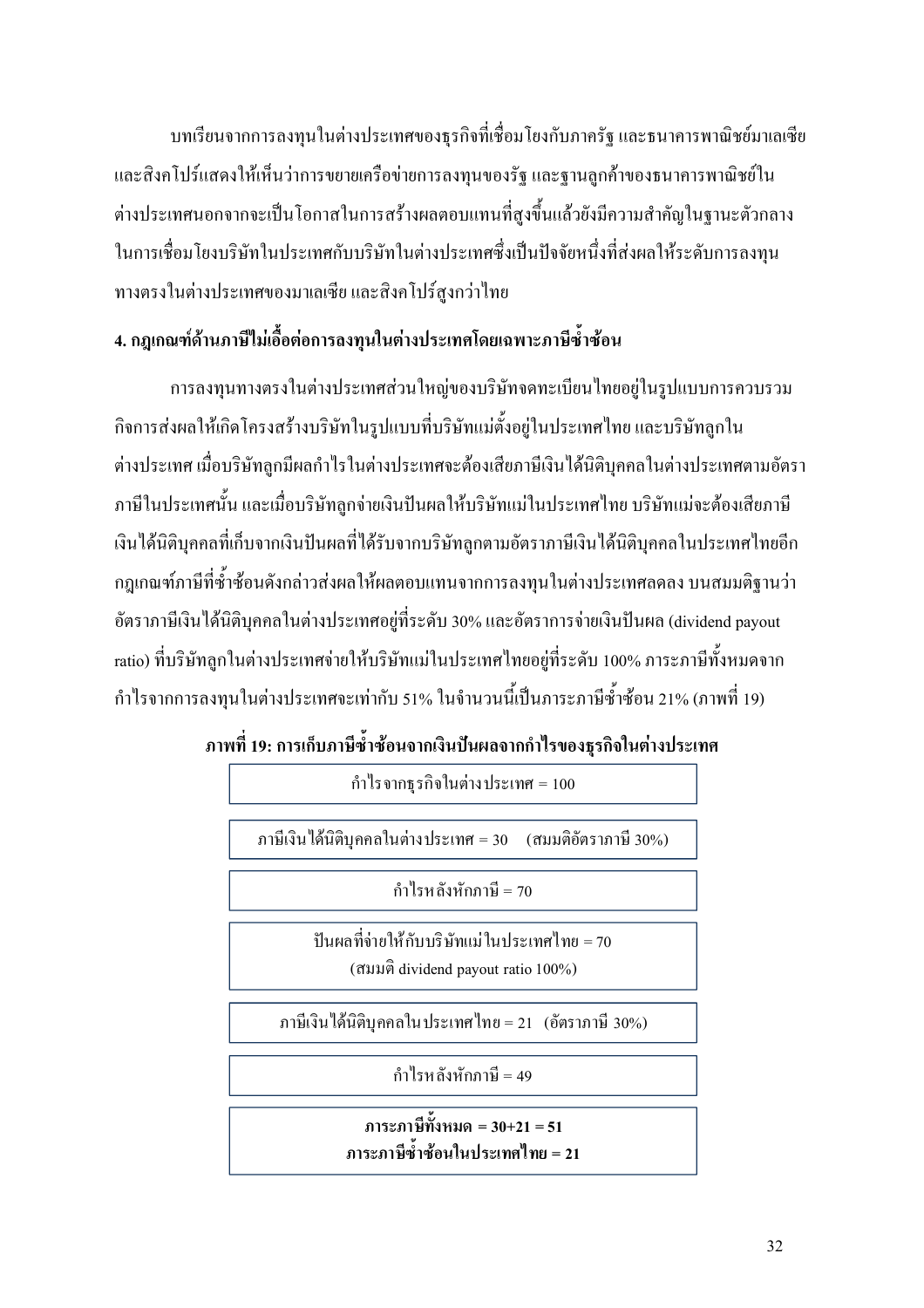ภาระภาษีซ้ำซ้อนที่อาจสูงถึง 21% ของกำไรจากการลงทุนในต่างประเทศนอกจากจะส่งผลให้ ผลตอบแทนจากการลงทุนลดลงแล้วยังเป็นอุปสรรคต่อการบริหารกระแสเงินสดโดยบริษัทแม่อาจกำหนด นโยบายให้บริษัทลูกไม่ต้องจ่ายเงินปันผลกลับมาในประเทศไทยเพื่อหลีกเลี่ยงภาระภาษีซ้ำซ้อนส่งผลให้ บริษัทแม่ขาดความยืดหยุ่นในการบริหารกระแสเงินสดโดยไม่สามารถใช้ผลกำไรที่สะสมไว้ที่บริษัทลูกใน ต่างประเทศเพื่อลงทุน หรือหมุนเวียนในธุรกิจ รวมถึงจ่ายปันผลให้กับผู้ถือหุ้นในประเทศไทย

การวิเคราะห์เปรียบเทียบประมาณการเงินปันผลที่บริษัทลูกในต่างประเทศสามารถจ่ายให้บริษัท -แม่หากไม่มีภาษีซ้ำซ้อนกับเงินปันผลที่จ่ายจริงในช่วงปี 2549-2553 แสดงให้เห็นว่าบริษัทลูกใน ต่างประเทศจ่ายเงินปันผลให้กับบริษัทแม่ในประเทศไทยในระดับต่ำกว่าความสามารถในการจ่ายของ บริษัทลูกอย่างมาก จากรายงานทางการเงินของบริษัทจดทะเบียน 29 แห่งที่มีการลงทุนในต่างประเทศ และ แสดงข้อมูลรายใด้จากธุรกิจในต่างประเทศมีรายใด้จากธุรกิจในต่างประเทศรวม 2.68 ล้านล้านบาทในช่วง 5 ปีที่ผ่านมา และประมาณการกำไรสุทธิในต่างประเทศ (หลังหักภาษีเงินได้นิติบุคคลในต่างประเทศ) รวม 2.11 แสนล้านบาทซึ่งคำนวณจากรายใด้จากธุรกิจในต่างประเทศของแต่ละบริษัทคูณกับอัตรากำไรสุทธิ ของแต่ละบริษัท (สมมติให้ความสามารถในการทำกำไร และอัตราภาษีเงินได้นิติบุคคลใกล้เคียงกับธุรกิจ ในประเทศไทย) หากไม่มีภาษีซ้ำซ้อนบริษัทลูกในต่างประเทศสามารถจ่ายเงินปันผลให้กับบริษัทแม่ได้ อย่างอิสระตามแผนการบริหารการเงินของกลุ่มบริษัท ในกรณีสมมติให้บริษัทลูกจ่ายเงินปันผลในอัตรา 80% ของกำไรสุทธิส่งผลให้บริษัทจคทะเบียนทั้ง 29 แห่งได้รับเงินปันผลรวม 1.68 แสนล้านบาทในช่วง 5 ปีที่ผ่านมา แต่จากข้อมูลเงินปันผลที่บริษัทแม่ได้รับจากบริษัทลูกในต่างประเทศตามรายงานทางการเงินปี 2549-2553 พบว่าบริษัทแม่ได้รับเงินปันผลรวม 27,606 ล้านบาทเท่านั้นซึ่งคิดเป็นสัดส่วนเพียง 16.4% ของ -งินปันผลที่บริษัทลูกสามารถจ่ายได้หากไม่มีเงื่อนไขจากภาษีซ้ำซ้อน (ตารางที่ 17)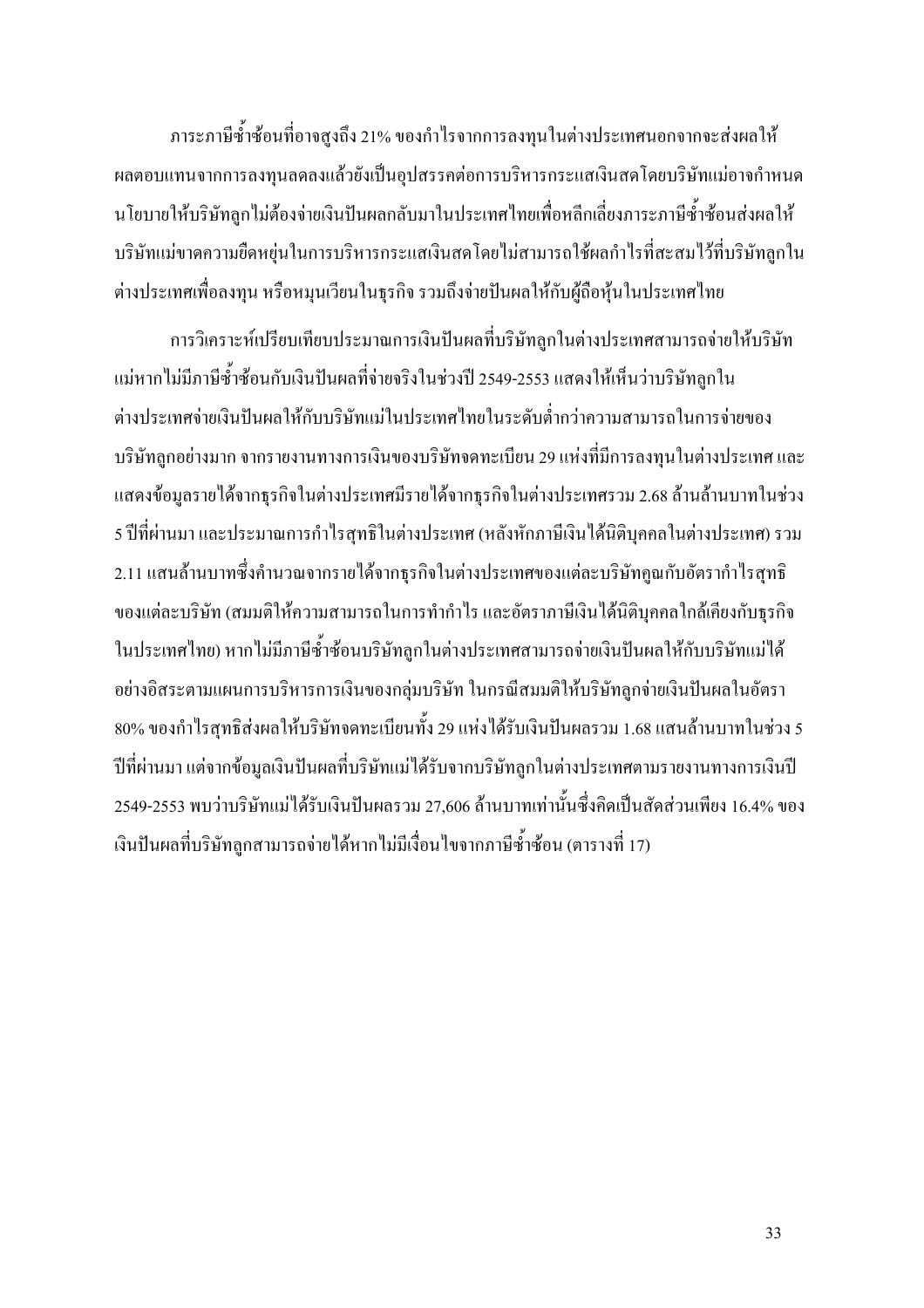### ตารางที่ 17: เปรียบเทียบประมาณการเงินปันผลที่บริษัทลูกในต่างประเทศสามารถจ่ายให้บริษัทแม่กับ เงินปันผลที่จ่ายจริง

| 2549                                                                                        | 2550                                                                                       | 2551    | 2552    | 2553    | รวม       |  |  |  |  |
|---------------------------------------------------------------------------------------------|--------------------------------------------------------------------------------------------|---------|---------|---------|-----------|--|--|--|--|
| รายใด้จากส่วนงานในต่างประเทศ (ถ้านบาท) (1)                                                  |                                                                                            |         |         |         |           |  |  |  |  |
| 387,533                                                                                     | 442,334                                                                                    | 564,659 | 568,013 | 718,019 | 2,680,558 |  |  |  |  |
| ประมาณการกำไรสุทธิจากส่วนงานในต่างประเทศ (ถ้านบาท) (2) = (1) x อัตรากำไรสุทธิของแต่ละบริษัท |                                                                                            |         |         |         |           |  |  |  |  |
| 25,433                                                                                      | 31,776                                                                                     | 28,768  | 44,104  | 81,139  | 211,220   |  |  |  |  |
|                                                                                             | ประมาณการเงินปันผลจากบริษัทลูกในต่างประเทศ (ถ้านบาท) (3) = (2) x 80% dividend payout ratio |         |         |         |           |  |  |  |  |
| 20,347                                                                                      | 25,474                                                                                     | 22,825  | 35,079  | 64,767  | 168,492   |  |  |  |  |
|                                                                                             | เงินปันผลที่บริษัทลูกในต่างประเทศจ่ายจริงให้บริษัทแม่ในไทย (ล้านบาท) (4)                   |         |         |         |           |  |  |  |  |
| 4,091                                                                                       | 5,310                                                                                      | 6,226   | 6,308   | 5,671   | 27,606    |  |  |  |  |
|                                                                                             | สัดส่วนเงินปันผลที่จ่ายจริงต่อเงินปันผลที่สามารถจ่ายใด้ (5) = (4)/(3)                      |         |         |         |           |  |  |  |  |
| 20.10%                                                                                      | 19.50%                                                                                     | 28.10%  | 18.00%  | 8.80%   | 16.40%    |  |  |  |  |

บริษัทจคทะเบียนจะมีความยืดหยุ่นในการบริหารกระแสเงินสดเพิ่มขึ้นอีกมากหากใม่มีภาระภาษี ซ้ำซ้อน จากประมาณการเงินปันผลที่บริษัทลูกสามารถจ่ายให้กับบริษัทแม่ในกรณีที่ไม่มีภาษีซ้ำซ้อนของ บริษัทจดทะเบียน 29 แห่งมูลค่ารวม 1.68 แสนล้านบาทในช่วง 5 ปี เงินปันผลจำนวนนี้จะใช้เป็นเงินทุน หมุนเวียนสำหรับธุรกิจในประเทศไทย เงินลงทุนเพิ่ม หรือจ่ายปันผลให้กับผู้ถือหุ้นในประเทศไทย

ภาษีซ้ำซ้อนที่ภาครัฐจัดเก็บมีผลกระทบต่อบริษัทจดทะเบียน และผู้ถือหุ้นอย่างมีนัยสำคัญ โดยเฉพาะกรณีการจ่ายปันผลให้กับผู้ถือหุ้น จากการประเมินผลกระทบจากการเก็บภาษีซ้ำซ้อนจากข้อมูล บริษัทจดทะเบียน 29 แห่งพบว่ามูลค่าภาษีซ้ำซ้อนที่บริษัทต้องจ่ายให้กับภาครัฐมีมูลค่ารวม 50,547 ล้าน บาทในช่วง 5 ปีที่ผ่านมาซึ่งคิดเป็น 28.6% ของเงินปันผลที่บริษัทจดทะเบียนจ่ายจริงให้กับผู้ถือหุ้น กล่าวคือในช่วงปี 2549-2553 ผู้ถือหุ้นมีโอกาส ได้รับเงินปันผลเพิ่มขึ้น 28.6% จากมูลค่าภาษีซ้ำซ้อนที่ บริษัทต้องจ่ายให้กับภาครัฐ (ตารางที่ 18)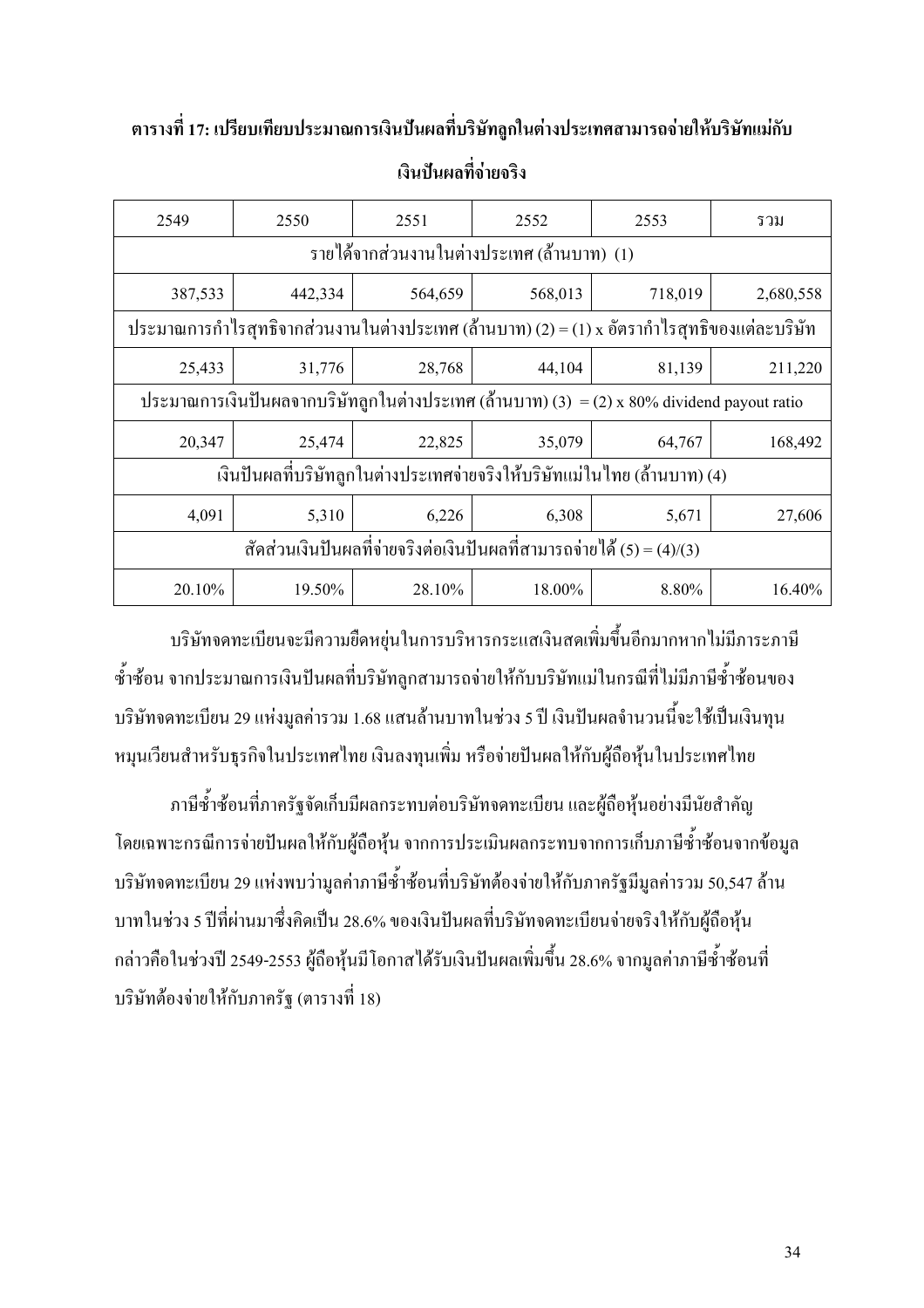| 2549                                                                                              | 2550                                                                                       | 2551                                                         | 2552    | 2553    | รวม       |  |  |  |  |
|---------------------------------------------------------------------------------------------------|--------------------------------------------------------------------------------------------|--------------------------------------------------------------|---------|---------|-----------|--|--|--|--|
| รายใด้จากส่วนงานในต่างประเทศ (ถ้านบาท) (1)                                                        |                                                                                            |                                                              |         |         |           |  |  |  |  |
| 387,533                                                                                           | 442,334                                                                                    | 564,659                                                      | 568,013 | 718,019 | 2,680,558 |  |  |  |  |
|                                                                                                   | ประมาณการกำไรสุทธิจากส่วนงานในต่างประเทศ (ถ้านบาท) (2)= (1) x อัตรากำไรสุทธิของแต่ละบริษัท |                                                              |         |         |           |  |  |  |  |
| 25,433                                                                                            | 31,776                                                                                     | 28,768                                                       | 44,104  | 81,139  | 211,220   |  |  |  |  |
| ประมาณการเงินปันผลจากบริษัทลูกในต่างประเทศ $(3) = (2) \times 80\%$ dividend payout ratio*         |                                                                                            |                                                              |         |         |           |  |  |  |  |
| 20,347                                                                                            | 25,474                                                                                     | 22,825                                                       | 35,079  | 64,767  | 168,492   |  |  |  |  |
|                                                                                                   |                                                                                            | ประมาณการภาระภาษีซ้ำซ้อนที่เก็บจากเงินปันผล (4) = (3) x 30%  |         |         |           |  |  |  |  |
| 6,104                                                                                             | 7,642                                                                                      | 6,847                                                        | 10,524  | 19,430  | 50,547    |  |  |  |  |
|                                                                                                   |                                                                                            | เงินปันผลที่บริษัทจดทะเบียนใด้จ่ายให้ผู้ถือหุ้นในแต่ละปี (5) |         |         |           |  |  |  |  |
| 30,950                                                                                            | 32,804                                                                                     | 26,961                                                       | 36,402  | 51,264  | 178,381   |  |  |  |  |
| หากนำภาระภาษีซ้ำซ้อนมาจ่ายปั้นผลให้ผู้ถือหุ้น (4)/(5) ผู้ถือหุ้นบริษัทจดทะเบียนจะใด้รับเงินปั้นผล |                                                                                            |                                                              |         |         |           |  |  |  |  |
|                                                                                                   |                                                                                            | เพิ่มขึ้นจากเคิม                                             |         |         |           |  |  |  |  |
| 19.70%                                                                                            | 23.30%                                                                                     | 25.40%                                                       | 28.90%  | 37.90%  | 28.60%    |  |  |  |  |

ตารางที่ 18: การประเมินผลกระทบจากการเก็บภาษีซ้ำซ้อนต่อผลตอบแทนของผู้ถือหุ้น

ภาระภาษีซ้ำซ้อนส่งผลต่อการตัดสินใจเลือกรูปแบบลงทุนของบริษัทโดยบริษัทต้องเลือกจัดตั้ง Holding companyในประเทศที่ไม่เก็บภาษีเงินได้จากการลงทุนในต่างประเทศหรือประเทศที่มีอัตราภาษี -งินใด้นิติบุคคลต่ำให้เป็นผู้ลงทุนแทน หรือตัดสินใจให้บริษัทลูกในต่างประเทศซื้อหุ้นบริษัทแม่ใน ประเทศไทยแล้วแปรสภาพเป็นบริษัทแม่ในต่างประเทศแทน นอกจากนี้ภาระดังกล่าวเป็นอุปสรรคสำคัญ -ต่อการตัดสินใจลงทุนในต่างประเทศของบริษัทจดทะเบียนไทยที่ยังไม่เคยลงทุนเนื่องจากกฎเกณฑ์ด้าน ภาษีในประเทศไทยไม่เอื้อต่อการลงทุนในต่างประเทศ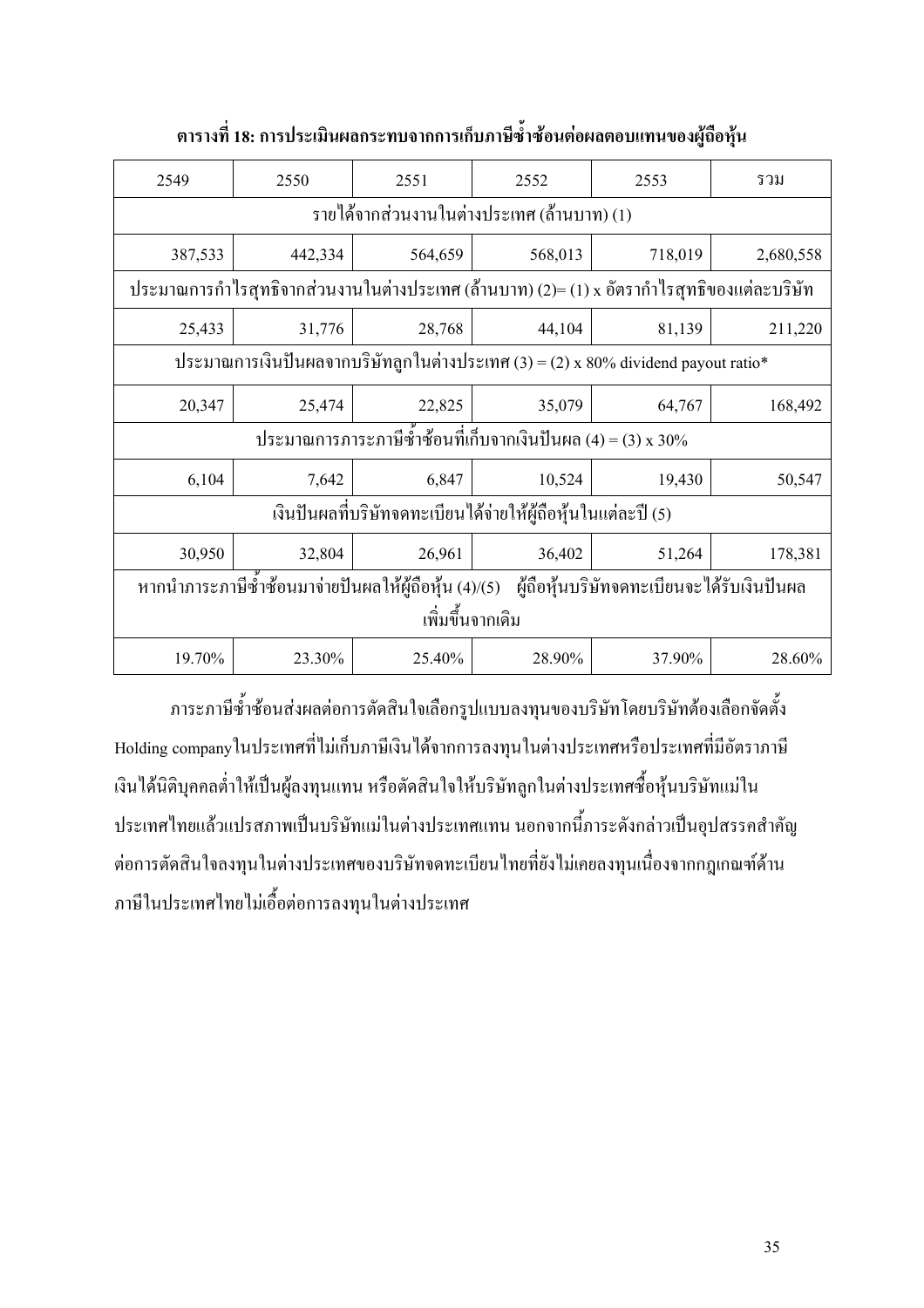#### ีบทที่ 4: บทสรุปและข้อเสนอแนะสำหรับการส่งเสริมการลงทุนทางตรงในต่างประเทศ

มูลค่าการลงทุนทางตรงในต่างประเทศที่เพิ่มขึ้นของไทยอาจเป็นภาพลวงตาที่บดบังข้อเท็จจริงว่า ี่ ธุรกิจไทยส่วนใหญ่ยังไม่สามารถเข้าถึงโอกาสทางธุรกิจในต่างประเทศ นอกจากนี้การลงทุนทางตรงใน ้ต่างประเทศกระจุกตัวอยู่ในบริษัทขนาดใหญ่ และในอุตสาหกรรมพลังงาน หากภาวะการลงทุนใน ต่างประเทศของไทยยังคงอยู่ในระดับต่ำเช่นปัจจุบันภายใต้การเปลี่ยนแปลงโครงสร้างในประชาคม เศรษฐกิจอาเซียน ธุรกิจไทยจะเสียโอกาสที่สำคัญ อาทิเช่น การเติบโตจากการขยายธุรกิจในตลาดขนาด ใหญ่ในต่างประเทศ การเข้าถึงแหล่งทรัพยากรที่สำคัญของโลก การพัฒนาเทคโนโลยี และนวัตกรรม เป็น ด้น

้การขจัดกฎเกณฑ์ที่เป็นอุปสรรคการลงทุนในต่างประเทศโดยเฉพาะกฎเกณฑ์ภาษีซ้ำซ้อนจำเป็น ี สำหรับการสร้างแรงจูงใจในการลงทุนในต่างประเทศ และยกระดับความน่าสนใจในการทำธุรกิจใน ประเทศไทยให้ใกล้เคียงกับประเทศศูนย์กลางการลงทุนในภูมิภาคอย่างสิงคโปร์ที่ไม่เก็บภาษีเงินได้จาก ึการลงทุนในต่างประเทศ อย่างไรก็ตามการขจัดอุปสรรคการลงทุนยังไม่เพียงพอต่อการเร่งส่งเสริมให้การ ้ลงทุนในต่างประเทศขยายตัวในวงกว้าง ภาครัฐควรมีบทบาทสำคัญในการกำหนดนโยบายส่งเสริมการ ิลงทนเชิงรกซึ่งเป็นความจำเป็นอย่างยิ่งต่อการเพิ่มขีดความสามารถในการแข่งขันให้กับธรกิจไทย

ิการกำหนดนโยบายส่งเสริมการลงทุนเชิงรุก ภาครัฐควรเป็นแกนนำการลงทุนทางตรงใน ต่างประเทศโดยรัฐวิสาหกิจที่มีศักยภาพในการบริหารจัดการในอุตสาหกรรม และบริการ และมีศักยภาพ ด้านเงินลงทุนควรขยายการลงทุนในต่างประเทศซึ่งจะส่งผลให้รัฐวิสาหกิจเติบโตจากผลตอบแทนจากการ ิลงทนในต่างประเทศเช่นเดียวกับธรกิจที่เชื่อมโยงกับภาครัฐในมาเลเซีย และสิงคโปร์ นอกจากนี้ ประสบการณ์ในการลงทนและอำนาจต่อรองในต่างประเทศของรัฐวิสาหกิจจะมีส่วนสำคัญต่อการ ิสนับสนุนการลงทุนในต่างประเทศของภาคธุรกิจในฐานะตัวกลางในการเชื่อมโยงธุรกิจระหว่างประเทศ

<mark>้ ธนาคารพาณิชย์เป็นอีกภาคส่วนหนึ่งที่ควรเป็นแกนนำการลงทุนในต่างประเทศโดยเฉพาะ </mark> <mark>์ ธนาคารพาณิชย์ของรัฐที่มีศักยภาพด้านเงินทุนมีโอกาสได้รับผลตอบแทนสูงขึ้นจากการลงทุนในธุรกิจ</mark> ) <mark>์ ธนาคารพาณิชย์ในต่างประเทศ และจากความเข้าใจข้อมลฐานะทางการเงิน และศักยภาพในการแข่งขันของ</mark> <mark>์ ฐานลูกค้าในต่างประเทศจะส่งผลให้ธนาคารพาณิชย์มีบทบาทในการเป็นตัวกลางในการเชื่อมโยงธุรกิจ</mark> ) <mark>์ระหว่างประเทศ</mark>

36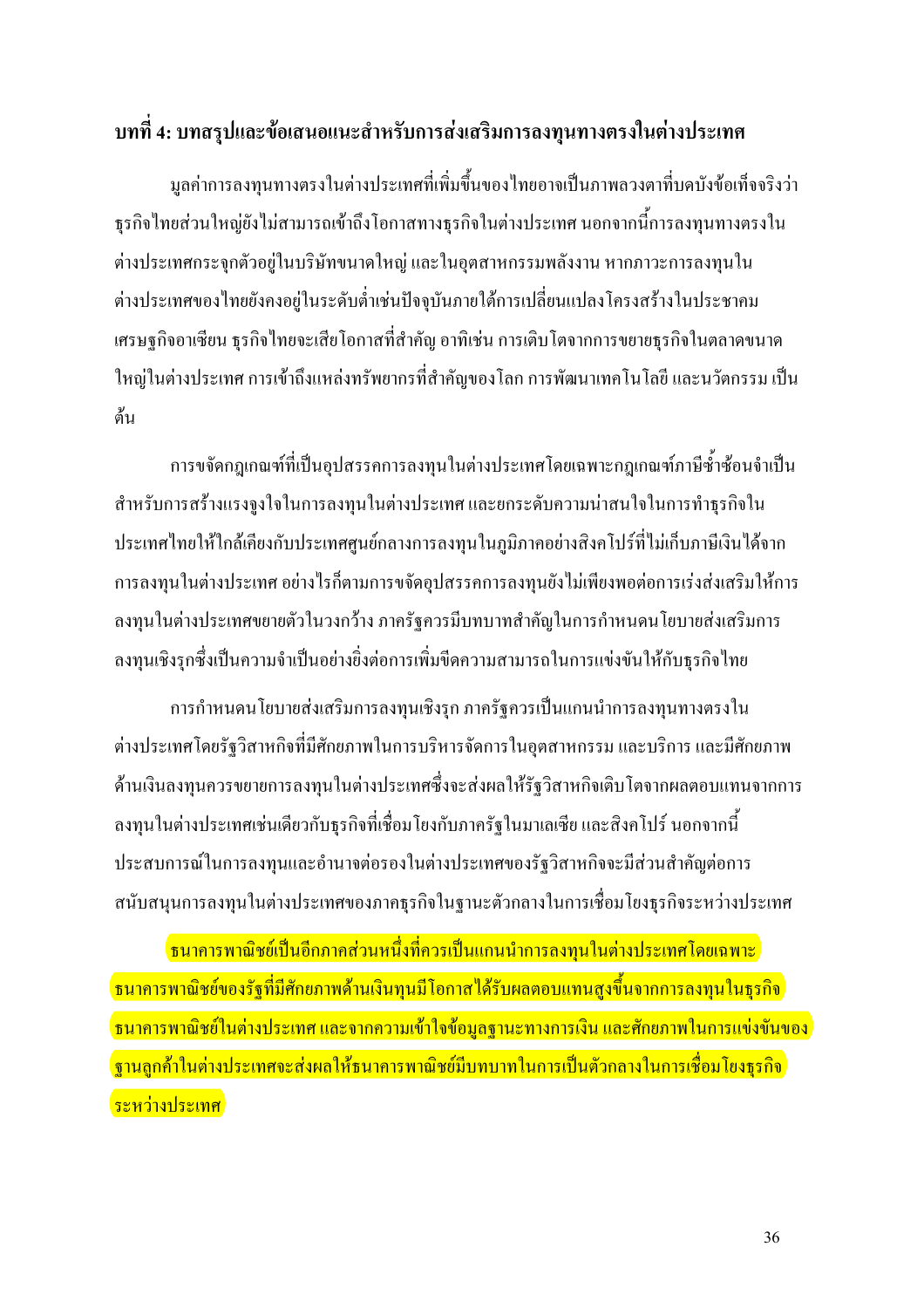<mark>์ ประสบการณ์การลงทุนของภาครัฐผ่านรัฐวิสาหกิจ และธนาคารพาณิชย์ของรัฐจะนำไปสู่การสร้าง</mark> <mark>์ ความรู้ความเข้าใจ และ โอกาสในการลงทุนของภาคเอกชนซึ่งปัจจุบันยังขาดความรู้เกี่ยวกับประเทศ</mark> <mark>้เป้าหมายทั้งในด้านการวิเคราะห์ผลได้ผลเสียในการลงทนในแต่ละอตสาหกรรม และโอกาส และอปสรรค</mark> <mark>์ในแต่ละประเทศ</mark>

แนวทางการกำหนดนโยบายการส่งเสริมการลงทุนเชิงรุกโดยภาครัฐเป็นแกนนำสำคัญในการ ขับเคลื่อนการลงทุนในต่างประเทศจะสามารถลดอุปสรรคสำคัญที่เป็นสาเหตุให้การลงทุนทางตรงใน ต่างประเทศของไทยอยู่ในระดับต่ำได้ในทุกด้านได้แก่ การขาดความรู้เกี่ยวกับประเทศเป้าหมาย การขาด แรงจูงใจในการลงทุน การขาดตัวกลางที่มีศักยภาพในการเชื่อมโยงธุรกิจระหว่างประเทศ และอุปสรรคจาก ึกฎเกณฑ์ด้านภาษีอันเป็นการสร้างคุณประโยชน์ในวงกว้างให้กับธุรกิจ และเศรษฐกิจไทย